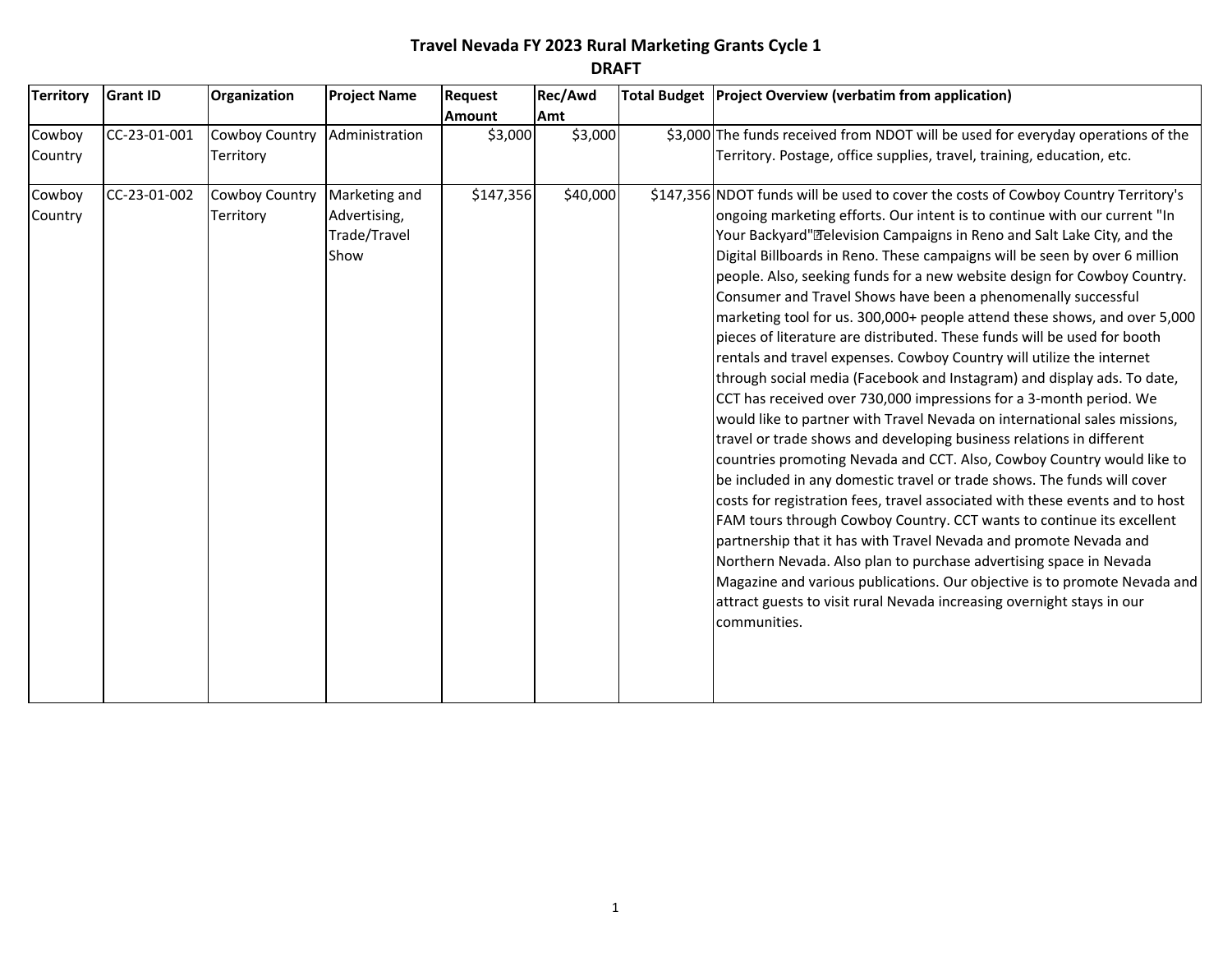| <b>Territory</b> | <b>Grant ID</b> | Organization   | <b>Project Name</b>  | <b>Request</b> | Rec/Awd | Total Budget   Project Overview (verbatim from application)                            |
|------------------|-----------------|----------------|----------------------|----------------|---------|----------------------------------------------------------------------------------------|
|                  |                 |                |                      | <b>Amount</b>  | Amt     |                                                                                        |
| Cowboy           | CC-23-01-003    | City of Carlin | Carlin Events to     | \$12,887       | \$0     | \$95,000 The goal of this project is to attract out of area visitors to Carlin events, |
| Country          |                 |                | <b>Drive Tourism</b> |                |         | bringing in lodging tax dollars to the immediate area, and benefiting                  |
|                  |                 |                |                      |                |         | businesses along the I-80 corridor through print, radio, social media, and             |
|                  |                 |                |                      |                |         | bulletin board advertising, while also attracting some families to move to             |
|                  |                 |                |                      |                |         | the Carlin and Elko area, growing the population, the workforce, and                   |
|                  |                 |                |                      |                |         | increasing the base support for these events to keep on making them                    |
|                  |                 |                |                      |                |         | bigger and better, and attracting even more people from our efforts. This              |
|                  |                 |                |                      |                |         | grant is requesting funding for six events: the Carlin Ranch Hand Rodeo, the           |
|                  |                 |                |                      |                |         | ATV Rodeo, the Tom Tomera Memorial Branding, the Carlin Sho 'N' Shine,                 |
|                  |                 |                |                      |                |         | the Carlin Chinese Garden Spook Walk, and the Carlin Sugar Plum Village.               |
|                  |                 |                |                      |                |         | The main goal of our advertising is to use the bullet board and radio                  |
|                  |                 |                |                      |                |         | advertising to attract tourists that are driving along I-80 corridor to our            |
|                  |                 |                |                      |                |         | events, then use the print advertising to reach the niche horseman                     |
|                  |                 |                |                      |                |         | audience for our Equestrian Park events, and use Facebook ads to reach                 |
|                  |                 |                |                      |                |         | families across Idaho, California, Utah, and Oregon. This project supports             |
|                  |                 |                |                      |                |         | the Carlin Master Plan by diversifying our industry. Right now, most of our            |
|                  |                 |                |                      |                |         | industry relies on gold mining, but these project funds would market events            |
|                  |                 |                |                      |                |         | that support the tourism industry in Carlin and Elko County, bringing in               |
|                  |                 |                |                      |                |         | visitors along the I-80 corridor that would support hotels, gas stations, and          |
|                  |                 |                |                      |                |         | other businesses, while luring them to other attractions along the way, like           |
|                  |                 |                |                      |                |         | the Carlin Museum, or the California Trail Interpretive Center, or even the            |
|                  |                 |                |                      |                |         | recreational opportunities in Lamoille Canyon. This also supports                      |
|                  |                 |                |                      |                |         | sustainable growth in our city by showcasing Carlin as a potential                     |
|                  |                 |                |                      |                |         | community to relocate to, slowly growing our population and the base of                |
|                  |                 |                |                      |                |         | the community that supports these events through participation (including              |
|                  |                 |                |                      |                |         |                                                                                        |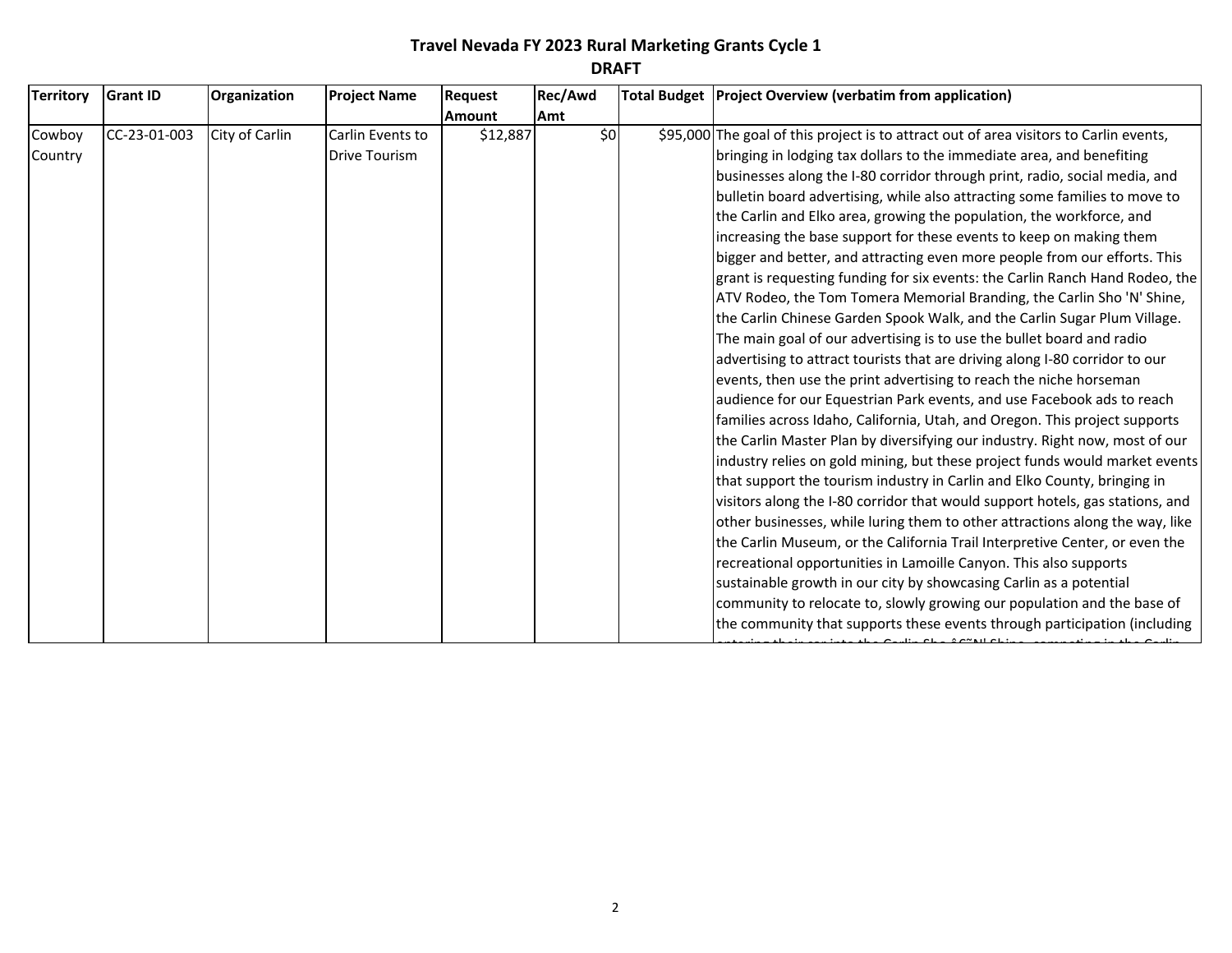| <b>Territory</b>  | <b>Grant ID</b> | Organization             | <b>Project Name</b>                                        | <b>Request</b> | Rec/Awd | Total Budget Project Overview (verbatim from application)                                                                                                                                                                                                                                                                                                                                                                                                                                                                                                                                                                                                                                                                                                                                                                                                                                                                                                                                                                                                         |
|-------------------|-----------------|--------------------------|------------------------------------------------------------|----------------|---------|-------------------------------------------------------------------------------------------------------------------------------------------------------------------------------------------------------------------------------------------------------------------------------------------------------------------------------------------------------------------------------------------------------------------------------------------------------------------------------------------------------------------------------------------------------------------------------------------------------------------------------------------------------------------------------------------------------------------------------------------------------------------------------------------------------------------------------------------------------------------------------------------------------------------------------------------------------------------------------------------------------------------------------------------------------------------|
|                   |                 |                          |                                                            | <b>Amount</b>  | Amt     |                                                                                                                                                                                                                                                                                                                                                                                                                                                                                                                                                                                                                                                                                                                                                                                                                                                                                                                                                                                                                                                                   |
| Cowboy<br>Country | CC-23-01-004    | City Of West<br>Wendover | 2022 Salty &<br><b>Stupid Cycling</b><br>Events            | \$5,000        | \$5,000 | \$10,000 The funds will be used to promote and help host the event. West<br>Wendover will provide help with staging points and class winner prizes.<br>Working with the Salty & Stupid Cycling event coordinators. The project will<br>target the adventure traveler and cycling enthusiasts, benefit the<br>community by providing higher visibility of West Wendover and<br>Northeastern Nevada. By sponsoring our community, with this event, we<br>will have a greater impact on the amount of visitors that come to our area<br>and the State of Nevada. With the success of the events previous out<br>come over the last 2 years. The Stupid Pony Ride and the Salty Lizard has<br>evolved into the Salty & Stupid Cycling two day event of 2022 with up to<br>450 cyclists.                                                                                                                                                                                                                                                                               |
| Cowboy<br>Country | CC-23-01-005    | City Of West<br>Wendover | Park to Park<br><b>Road Trip</b><br><b>Marketing Grant</b> | \$4,750        | \$0     | \$9,500 West Wendover, located halfway between Yellowstone and Yosemite<br>National Parks. Utilizing this type of media outlet gives us a great<br>opportunity to inform national travelers considering a national park<br>vacation. Giving a better understanding of what they might see on their<br>way from one park to the next. Our location is a great stopping point for<br>overnight travelers, highlighting the area with this brand of media coverage<br>can lead to extended stays. The package would include assessment and<br>itinerary integration. Creating a story with social media posts, that will<br>cover most national targets, 250,000 road trip travelers. USA Parks<br>research to identify with the highest potential visitor markets. This<br>develops a strategy to reach and inspire potential visitors, ultimately<br>generate overnight stays. Amplify this content via posts and retargeting ads<br>on Visit USA Parks and Facebook/Instagram/Pinterest/Google. They<br>measure tourism impact metrics and ROI for our community. |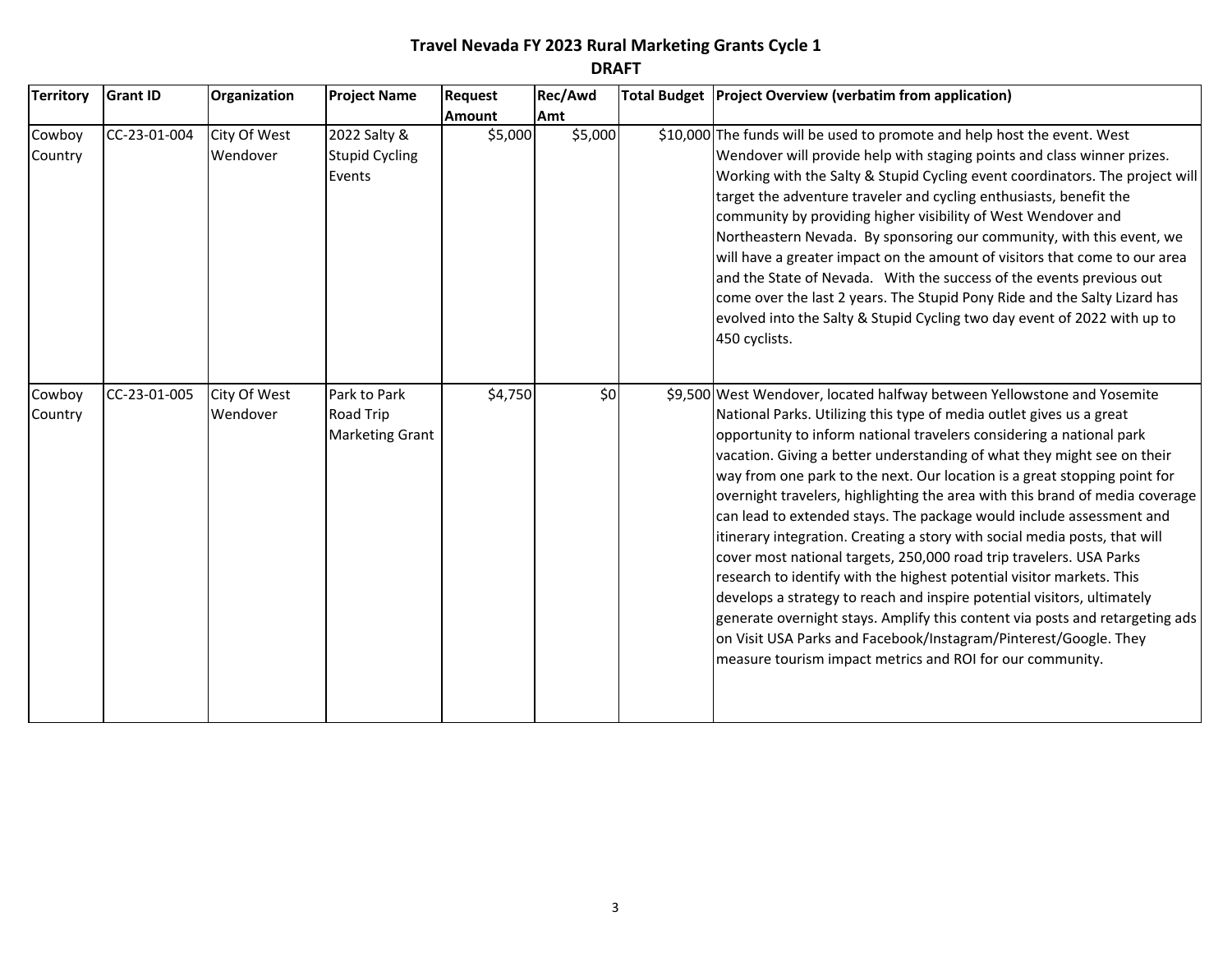| <b>Territory</b> | <b>Grant ID</b> | Organization | <b>Project Name</b> | <b>Request</b> | Rec/Awd | Total Budget   Project Overview (verbatim from application)                           |
|------------------|-----------------|--------------|---------------------|----------------|---------|---------------------------------------------------------------------------------------|
|                  |                 |              |                     | <b>Amount</b>  | Amt     |                                                                                       |
| Cowboy           | CC-23-01-006    | City Of West | Destination West    | \$20,000       | \$0     | \$40,000 The objective of this project is to use prime broadcast networks in the Salt |
| Country          |                 | Wendover     | Wendover,           |                |         | Lake City, metropolitan area the TV Stations (KUTV, KTVX, NSTU, and KSTU),            |
|                  |                 |              | <b>Television</b>   |                |         | to reach our potential market for West Wendover. That market being from               |
|                  |                 |              |                     |                |         | Utah, Southern Idaho and the Wyoming area. By utilizing mainstream                    |
|                  |                 |              |                     |                |         | networks, it increases our presence in these northern states. West                    |
|                  |                 |              |                     |                |         | Wendover is adapting new strategies to allow flexibility in the constantly            |
|                  |                 |              |                     |                |         | changing market. This has increased a large return of repeat visitors to the          |
|                  |                 |              |                     |                |         | Northeastern Nevada area. This strengthens our place in the tourism                   |
|                  |                 |              |                     |                |         | industry increasing the volume of visitors to provide a larger return on this         |
|                  |                 |              |                     |                |         | investment. West Wendover's goal is to saturate the market and cement in              |
|                  |                 |              |                     |                |         | the minds of visitors the value of Nevada style entertainment in West                 |
|                  |                 |              |                     |                |         | Wendover as well as promote the recreational venues outside of the                    |
|                  |                 |              |                     |                |         | gaming environment.                                                                   |
|                  |                 |              |                     |                |         |                                                                                       |
|                  |                 |              |                     |                |         |                                                                                       |
|                  |                 |              |                     |                |         |                                                                                       |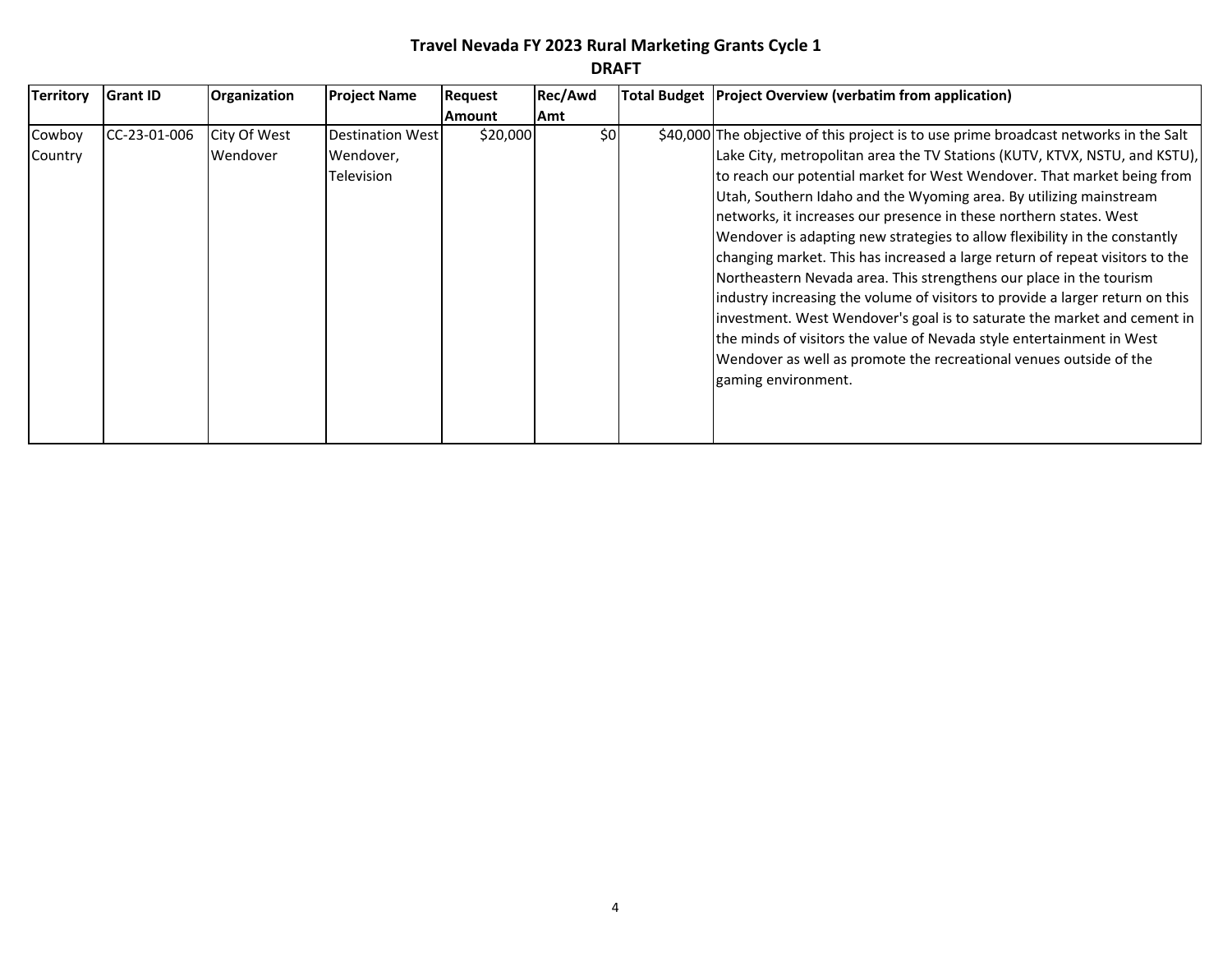| Amt<br><b>Amount</b><br>\$15,000<br>Cowboy<br>CC-23-01-007<br>City Of West<br>National/Interna<br>\$30,000<br>\$60,000 Nevada Division of Tourism dollars will be utilized to pay for advertisements<br>Wendover<br>in the Salt Lake Visitor Guide, American Road, City Weekly, and the new<br>tional Print<br>Country<br>Nevada Magazine & Visitor Guide, and if funds are available, other<br><b>Marketing Grant</b><br>publications that help promote northern Nevada and West Wendover. The<br>funds will be used to develop and place magazine advertisements.<br>American Road Magazine represents a strong readership in the United<br>States heritage tourism market, along with their international markets in<br>Canada, Germany, New Zealand, France, Turkey and Australia. American<br>Road is in 500 overseas US Military Bases that has resulted in direct |  |
|--------------------------------------------------------------------------------------------------------------------------------------------------------------------------------------------------------------------------------------------------------------------------------------------------------------------------------------------------------------------------------------------------------------------------------------------------------------------------------------------------------------------------------------------------------------------------------------------------------------------------------------------------------------------------------------------------------------------------------------------------------------------------------------------------------------------------------------------------------------------------|--|
|                                                                                                                                                                                                                                                                                                                                                                                                                                                                                                                                                                                                                                                                                                                                                                                                                                                                          |  |
| information requests from overseas military personnel along with a strong<br>online presents. With our long standing relationship with this magazine, we<br>have been able to negotiate for print and social media at a great price<br>point. The Salt Lake Visitors Guide places our advertisements into Salt Lake<br>City's tourism market giving us a national and international placement with<br>a larger return on the investment. City Weekly and UTGW, reminds our<br>primary market to get away for a weekend, increasing our presence in the                                                                                                                                                                                                                                                                                                                   |  |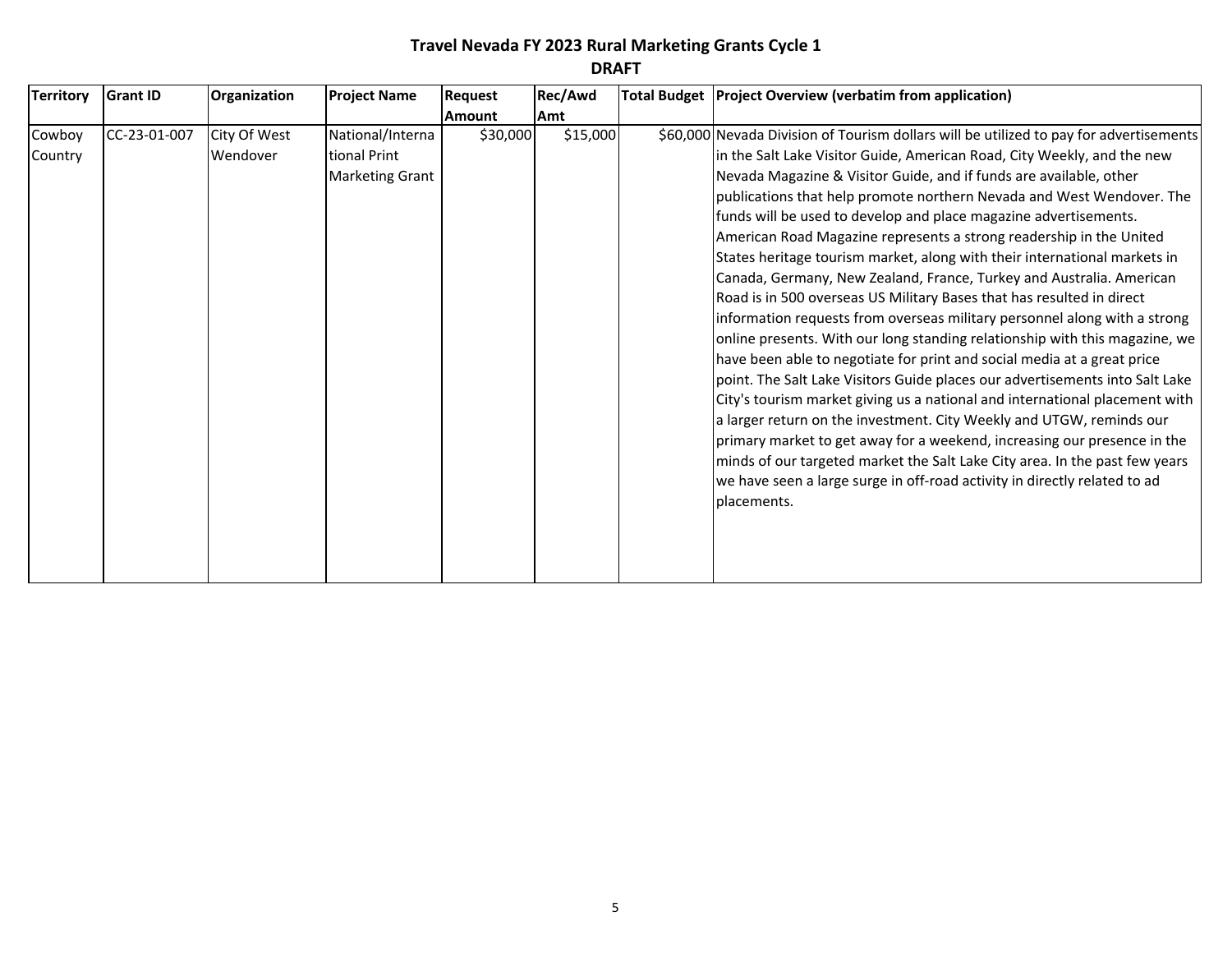| <b>Territory</b>  | <b>Grant ID</b> | Organization                        | <b>Project Name</b>                                         | <b>Request</b> | Rec/Awd | Total Budget   Project Overview (verbatim from application)                                                                                                                                                                                                                                                                                                                                                                                                                                                                                                                                                                                                                                                                                                                                                                                                                                                                                                                                                                                                                                                                                              |
|-------------------|-----------------|-------------------------------------|-------------------------------------------------------------|----------------|---------|----------------------------------------------------------------------------------------------------------------------------------------------------------------------------------------------------------------------------------------------------------------------------------------------------------------------------------------------------------------------------------------------------------------------------------------------------------------------------------------------------------------------------------------------------------------------------------------------------------------------------------------------------------------------------------------------------------------------------------------------------------------------------------------------------------------------------------------------------------------------------------------------------------------------------------------------------------------------------------------------------------------------------------------------------------------------------------------------------------------------------------------------------------|
|                   |                 |                                     |                                                             | <b>Amount</b>  | Amt     |                                                                                                                                                                                                                                                                                                                                                                                                                                                                                                                                                                                                                                                                                                                                                                                                                                                                                                                                                                                                                                                                                                                                                          |
| Cowboy<br>Country | CC-23-01-008    | Cowboy Arts &<br><b>Gear Museum</b> | Web Page<br>Hosting, NV<br>Magazine Ad,<br><b>Rack Card</b> | \$9,220        | \$5,000 | \$19,027 The Cowboy Arts & Gear Museum opened in late January, 2018, in G.S.<br>Garcia's 1907 Saddle and Harness Shop in downtown Elko. This museum<br>honors and preserves the legacy, heritage and craftsmanship of the<br>American cowboy. By advertising in Nevada Magazine, a highly respected                                                                                                                                                                                                                                                                                                                                                                                                                                                                                                                                                                                                                                                                                                                                                                                                                                                      |
|                   |                 |                                     | Printing &<br>Distribution                                  |                |         | and widely distributed publication, visitors will learn of the Cowboy Arts &<br>Gear Museum as well as other cultural, historical and cowboy legacy<br>opportunities in northeastern Nevada. (Western Folklife Center,<br>Northeastern Nevada Museum, California Trail Center, Elko Chamber of<br>Commerce, Lamoille Canyon, Angel Lake, Ruby Marshes as well as<br>downtown Elko.) The rack cards describing the Cowboy Arts & Gear<br>Museum will be distributed in hotels and motels in western Nevada I80, in<br>Sun Valley, Idaho and in the Salt Lake Valley. These interested visitors will<br>come to Elko, spend several nights in Elko and have a fantastic time visiting<br>the Cowboy Arts & Gear Museum and other places. They will return home<br>with glowing reports, and tell their friends, neighbors, family and co-<br>workers of their experiences. This will result in returning new and returning<br>visitors! Now that the Covid pandemic is winding down, visitors are ready<br>to get out and explore and we are ready to greet them! Hosting our<br>webpage will help with our web site as well as with Social Media posting. |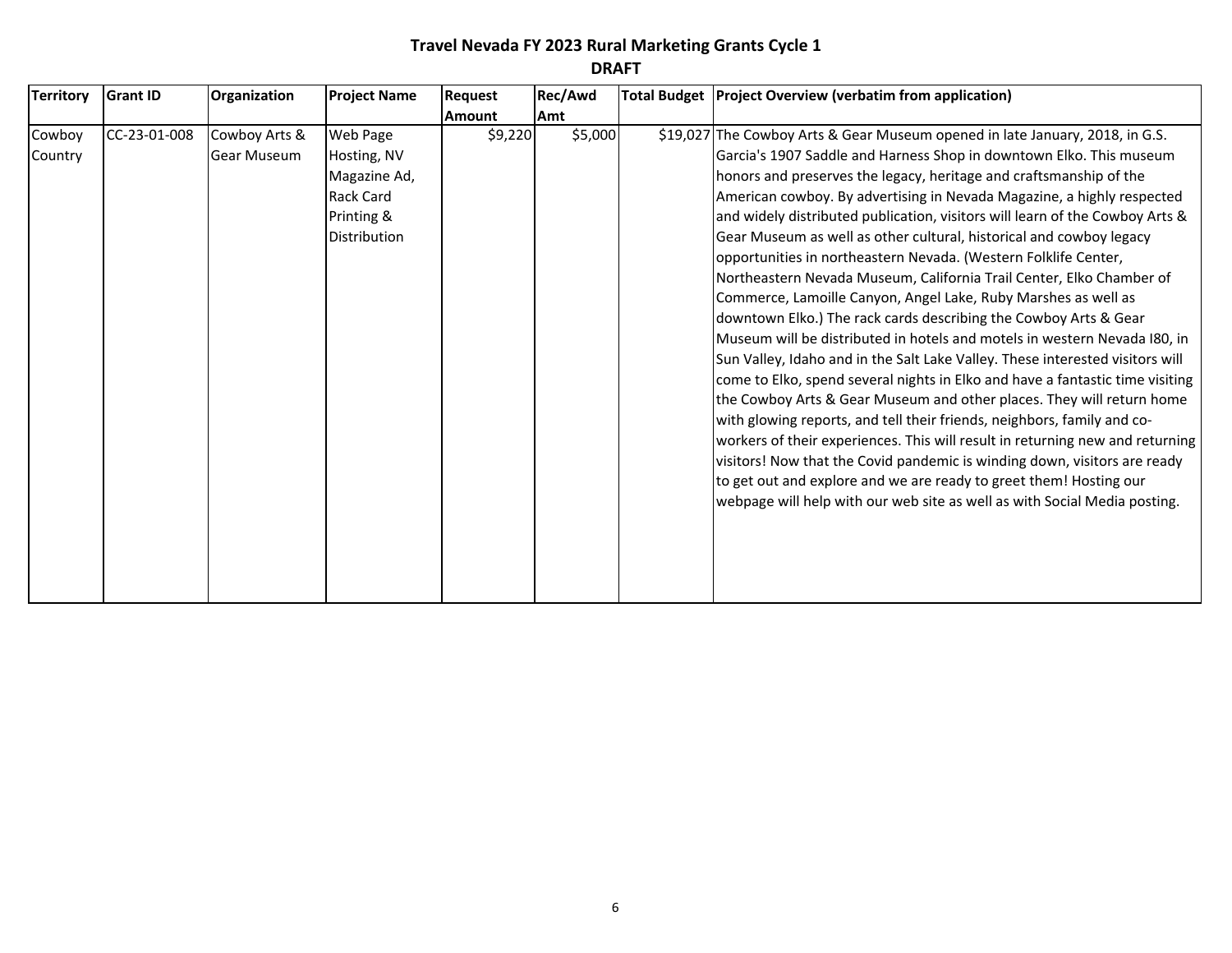| <b>Territory</b> | <b>Grant ID</b> | Organization           | <b>Project Name</b> | <b>Request</b> | Rec/Awd  | Total Budget   Project Overview (verbatim from application)                        |
|------------------|-----------------|------------------------|---------------------|----------------|----------|------------------------------------------------------------------------------------|
|                  |                 |                        |                     | Amount         | Amt      |                                                                                    |
| Cowboy           | CC-23-01-009    | <b>Elko Convention</b> | Leisure Digital     | \$20,000       | \$10,000 | \$40,000 The ECVA will be using these key components to showcase Elko as a leisure |
| Country          |                 | & Visitors             | Marketing           |                |          | tourism destination to create overnight stays. CTV/OTT -- targeting a              |
|                  |                 | Authority              | Campaign            |                |          | specific audience through streaming TV on any device \$6,000 INTENT                |
|                  |                 |                        |                     |                |          | TARGETING/Programmatic Display â€" contextual, behavioral,                         |
|                  |                 |                        |                     |                |          | demographic, and keyword targeting under one umbrella and served on                |
|                  |                 |                        |                     |                |          | apps, websites, etc \$6,000 SITE RETARGETINGâ€" Targeting users who                |
|                  |                 |                        |                     |                |          | have previously visited our website \$1,200 Programmatic Audio -- targeting        |
|                  |                 |                        |                     |                |          | streaming audio listeners by age, gender, location, and musical interest           |
|                  |                 |                        |                     |                |          | \$5,122 PPC: targeting relevant keywords on Google search \$10,839                 |
|                  |                 |                        |                     |                |          | YouTube TrueView: targeting relevant customers on YouTube \$10,839. The            |
|                  |                 |                        |                     |                |          | ECVA will receive additional bonus television spots at no additional cost in       |
|                  |                 |                        |                     |                |          | the Boise, Twin Falls, Idaho Falls and Pocatello markets.                          |
|                  |                 |                        |                     |                |          |                                                                                    |
|                  |                 |                        |                     |                |          |                                                                                    |
|                  |                 |                        |                     |                |          |                                                                                    |
|                  |                 |                        |                     |                |          |                                                                                    |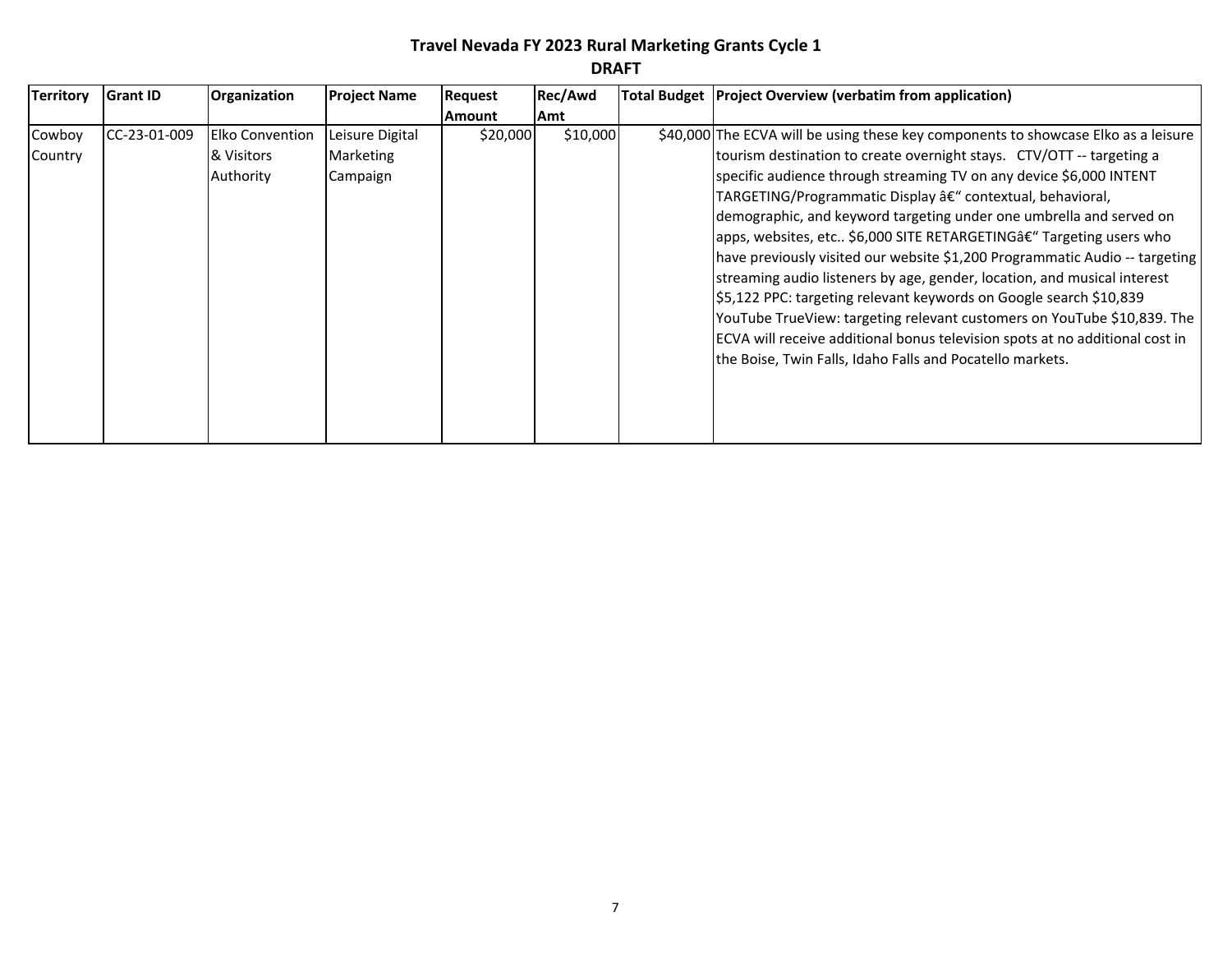| <b>Territory</b>  | <b>Grant ID</b> | Organization                                                                               | <b>Project Name</b>                  | Request  | Rec/Awd | Total Budget   Project Overview (verbatim from application)                                                                                                                                                                                                                                                                                                                                                                                                                                                                                                                                                                                                                                                                                                                                                                                                                                                                                                                                                                                                                                                                                                                                                                                                                                                                                                                                                                                                                                                                                                                                                         |
|-------------------|-----------------|--------------------------------------------------------------------------------------------|--------------------------------------|----------|---------|---------------------------------------------------------------------------------------------------------------------------------------------------------------------------------------------------------------------------------------------------------------------------------------------------------------------------------------------------------------------------------------------------------------------------------------------------------------------------------------------------------------------------------------------------------------------------------------------------------------------------------------------------------------------------------------------------------------------------------------------------------------------------------------------------------------------------------------------------------------------------------------------------------------------------------------------------------------------------------------------------------------------------------------------------------------------------------------------------------------------------------------------------------------------------------------------------------------------------------------------------------------------------------------------------------------------------------------------------------------------------------------------------------------------------------------------------------------------------------------------------------------------------------------------------------------------------------------------------------------------|
|                   |                 |                                                                                            |                                      | Amount   | Amt     |                                                                                                                                                                                                                                                                                                                                                                                                                                                                                                                                                                                                                                                                                                                                                                                                                                                                                                                                                                                                                                                                                                                                                                                                                                                                                                                                                                                                                                                                                                                                                                                                                     |
| Cowboy<br>Country | CC-23-01-010    | <b>Lander County</b><br>Convention &<br>Tourism<br>Authority                               | <b>LCCTA</b><br>Marketing<br>Package | \$29,394 | \$9,394 | \$58,787 We are asking for a funding match for the following mediums; Priority (1)<br>rent 5 Billboards during FY 22-23 on 1-80 from Lake Point, UT to Lovelock,<br>Nevada that will promote our area, website and Travel Nevada through the<br>targeted messaging with a matching grant of \$13,500. Priority (2) We are<br>also asking for a matching grant to help fund our 2023 Visitor Guide that<br>we use to promote Battle Mountain, Austin and Kingston amenities, events<br>and outdoor recreation opportunities at a match of \$7,000. Priority(3)<br>TownSquare Targeting Geo-Fencing Campaign for a matching grant of<br>\$4,500 we can promote 2 of our largest events to specific audiences that<br>we have chosen. It directs them to call, email or visit our website to find<br>out more information. Priority(4) we are asking for Travel Nevada to<br>provide matching funds for our website that markets to 70+ online<br>directories, that has already achieved 90,000 lifetime views for a \$2,394<br>match. Priority (5) NV & Oregon Small Game Guide-we are asking for<br>matching funds in the amount of \$2,000 so that we can advertise to the<br>exact audience that we need at our Chukar Tournament. We now have a<br>73% of out-of-town participation rate. Our goal is to to achieve a 90% out-<br>of-town participation for this wildly popular event, which is celebrating its<br>20th Anniversary this year. All of the projects I have mentioned are the<br>base of LCCTA's targeted FY 22-23 marketing plan. So that we may achieve<br>the greatest benefit for Lander County |
| Cowboy<br>Country | CC-23-01-011    | Ntl. Historic Calif. Nevada Visitor<br><b>Emigrant Trails</b><br>Inter. Ctr.<br>Foundation | Guide 2023                           | \$3,500  | \$1,750 | \$7,000 The California Trail Interpretive Center is a \$20M world class attraction<br>providing economic growth to the State of Nevada. In 2020, the California<br>Trail Interpretive Center realized a 10% increase in visitation as a result of<br>an enhanced marketing effort, of which the Nevada Visitor Guide was a<br>part. The requested funding will be used to continue the print marketing<br>portion of our strategy. The Trail Center has become a corner stone in<br>converting travelers along the IÂ--80 corridor into multiple day visitors<br>augmenting and diversifying the economy of northeastern Nevada.                                                                                                                                                                                                                                                                                                                                                                                                                                                                                                                                                                                                                                                                                                                                                                                                                                                                                                                                                                                    |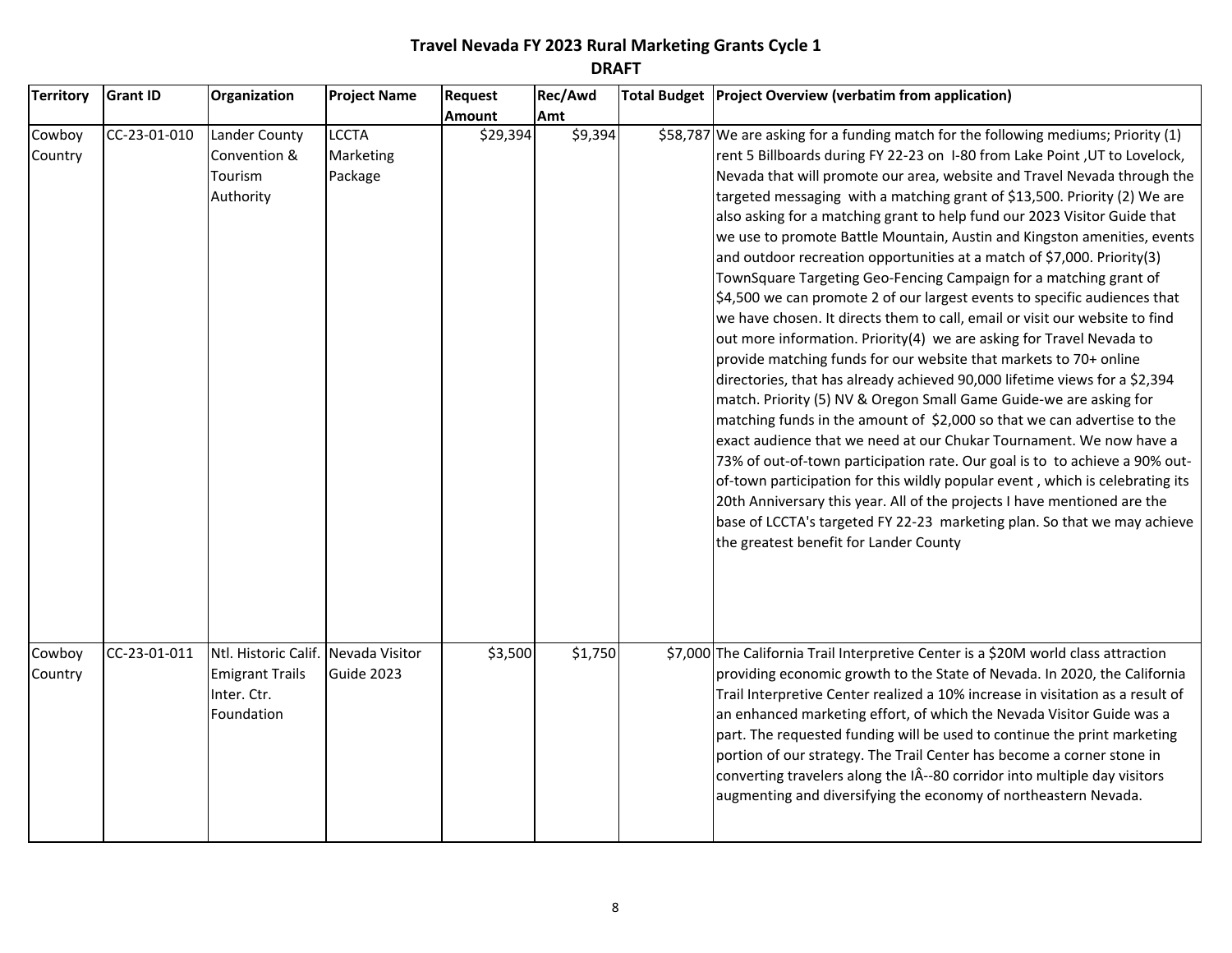| <b>Territory</b>  | <b>Grant ID</b> | Organization                                                                                 | <b>Project Name</b>           | Request       | Rec/Awd | Total Budget   Project Overview (verbatim from application)                                                                                                                                                                                                                                                                                                                                                                                                                                                                                                                                                                                                                                                                                                                                                                                                                                                                                                           |
|-------------------|-----------------|----------------------------------------------------------------------------------------------|-------------------------------|---------------|---------|-----------------------------------------------------------------------------------------------------------------------------------------------------------------------------------------------------------------------------------------------------------------------------------------------------------------------------------------------------------------------------------------------------------------------------------------------------------------------------------------------------------------------------------------------------------------------------------------------------------------------------------------------------------------------------------------------------------------------------------------------------------------------------------------------------------------------------------------------------------------------------------------------------------------------------------------------------------------------|
|                   |                 |                                                                                              |                               | <b>Amount</b> | Amt     |                                                                                                                                                                                                                                                                                                                                                                                                                                                                                                                                                                                                                                                                                                                                                                                                                                                                                                                                                                       |
| Cowboy<br>Country | CC-23-01-012    | Ntl. Historic Calif. California Trail<br><b>Emigrant Trails</b><br>Inter. Ctr.<br>Foundation | <b>Center Social</b><br>Media | \$3,000       | \$3,000 | \$6,000 In past years, amplified use of Google ads and optimization expanded our<br>reach to a larger social networking audience. In 2023 we would like to<br>strengthen our marketing position through the use of Google and Facebook<br>web ads. Promoting the California Trail Interpretive Center through social<br>media marketing is consistent with how most individuals prefer information<br>these days. Our goal is to have a greater presents on social media making it<br>easier for interested persons to discover us. A targeted social media<br>campaign for                                                                                                                                                                                                                                                                                                                                                                                           |
| Cowboy<br>Country | CC-23-01-013    | Ntl. Historic Calif. Billboards 2023<br><b>Emigrant Trails</b><br>Inter. Ctr.<br>Foundation  |                               | \$9,811       | \$9,811 | \$19,622 The California Trail Interpretive Center is a \$20 million dollar world class<br>attraction providing economic growth to the State of Nevada. The<br>requested funding will be used to renew six-month contracts on six existing<br>billboard ads which are strategically located to increase awareness of the<br>Center for those traveling the I¬-80 corridor. Our billboard advertising<br>directs travelers to compelling social media websites for more expanded<br>information. A recent market survey revealed 70% of our visitors learned<br>about the Trail Center through outdoor ads and highway signage. Nielsen<br>Media Research determined a 32% interaction rate by the public when<br>directed to social media through outdoor advertising. The Trail Center has<br>become a cornerstone in converting travelers along the I-Â-80 corridor into<br>multiple day visitors augmenting and diversifying the economy of<br>northeastern Nevada. |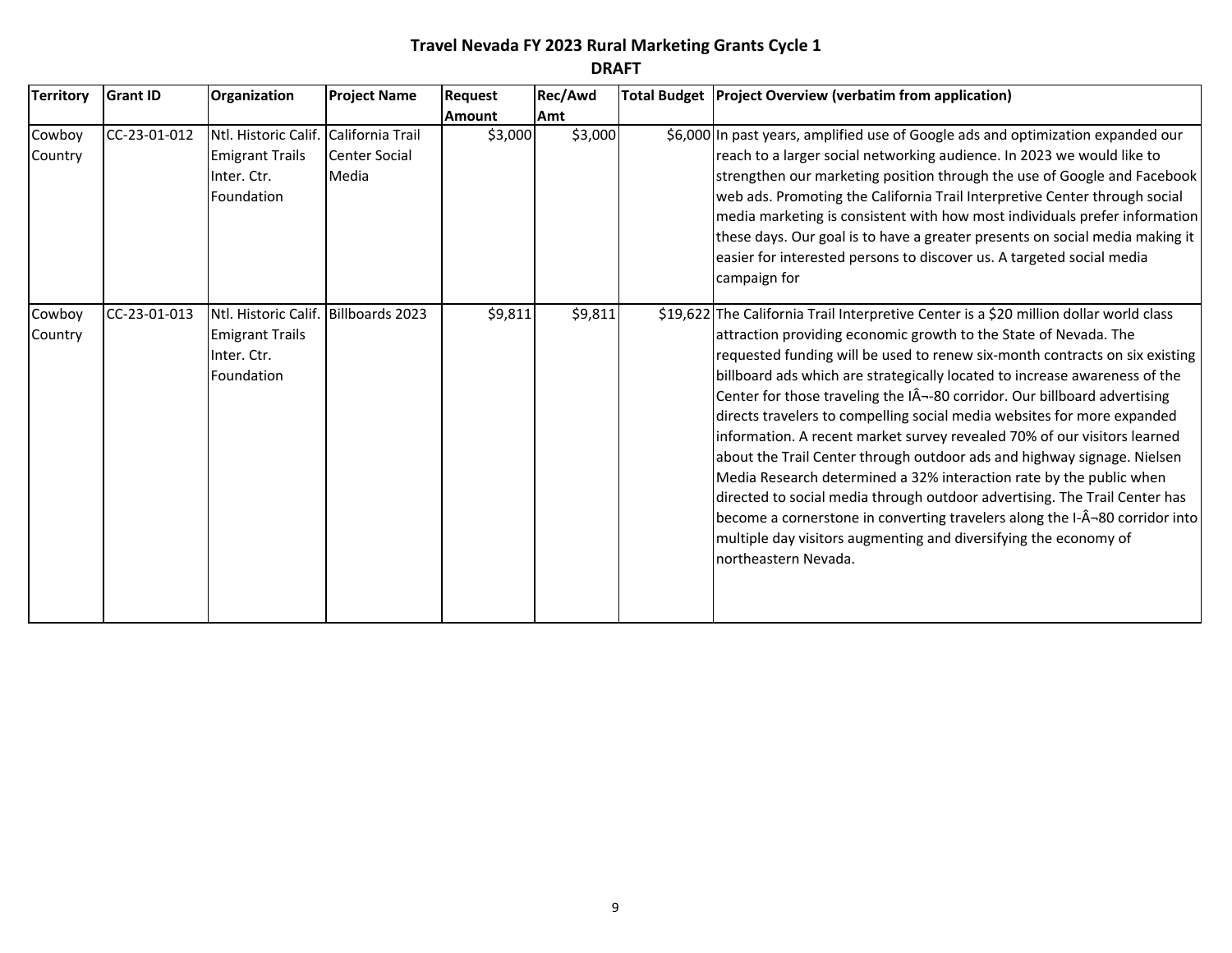| <b>Territory</b> | <b>Grant ID</b> | Organization                      | <b>Project Name</b> | Request       | Rec/Awd   |           | Total Budget   Project Overview (verbatim from application)                        |
|------------------|-----------------|-----------------------------------|---------------------|---------------|-----------|-----------|------------------------------------------------------------------------------------|
|                  |                 |                                   |                     | <b>Amount</b> | Amt       |           |                                                                                    |
| Cowboy           | CC-23-01-015    | Western Folklife                  | 2023 National       | \$10,000      | \$10,000  |           | \$22,144 The Western Folklife Center will invite visitors to "come back to Elkoâ€. |
| Country          |                 | Center                            | Cowboy Poetry       |               |           |           | in coordination with our promotion of the 38th National Cowboy Poetry              |
|                  |                 |                                   | Gathering           |               |           |           | Gathering. After two years of cancellations testing our resources and              |
|                  |                 |                                   | Marketing           |               |           |           | resourcefulness, we are happy to announce the next live, in-person                 |
|                  |                 |                                   |                     |               |           |           | Gathering will take place January 30 through February 4, 2023. This                |
|                  |                 |                                   |                     |               |           |           | renewed visibility for Elko as a cultural destination presents an opportunity      |
|                  |                 |                                   |                     |               |           |           | to re-engage 7000+ past attendees and to begin converting our ever-                |
|                  |                 |                                   |                     |               |           |           | expanding virtual audiences into Gathering visitors. In 2022, we found             |
|                  |                 |                                   |                     |               |           |           | novel ways to continue our mission of bringing western culture to the              |
|                  |                 |                                   |                     |               |           |           | world. Staff pivoted quickly to produce a live and livestream programming          |
|                  |                 |                                   |                     |               |           |           | series. The hybrid approach aimed to raise Elko's profile, broadcasting our        |
|                  |                 |                                   |                     |               |           |           | cultural programs across a greater geographical reach. Our resolve led to          |
|                  |                 |                                   |                     |               |           |           | new, innovative ideas to engage far-flung patrons, supporters, and                 |
|                  |                 |                                   |                     |               |           |           | community. As we return to an in-person Gathering, we will leverage our            |
|                  |                 |                                   |                     |               |           |           | well-known event to solidify our established national and international            |
|                  |                 |                                   |                     |               |           |           | audience and to engage our developing audiences, young and old. We are             |
|                  |                 |                                   |                     |               |           |           | requesting funding for a two-pronged promotional approach using two                |
|                  |                 |                                   |                     |               |           |           | media with strongest potential for conversion into tourism dollars among           |
|                  |                 |                                   |                     |               |           |           | our varied demographics. We are planning (1) newly designed print                  |
|                  |                 |                                   |                     |               |           |           | collateral for direct mail (a "save the date to return to Elko†postcard            |
|                  |                 |                                   |                     |               |           |           | mailer), and (2) video ad campaigns on our social media, new streaming             |
|                  |                 |                                   |                     |               |           |           | app platforms, and two websites. The objective is to ramp up Gathering             |
|                  |                 |                                   |                     |               |           |           | ticket sales and to reach pre-pandemic levels of Gathering-related revenue         |
|                  |                 |                                   |                     |               |           |           | in the local Elko economy (measured through "heads in bedsâ€). We                  |
|                  |                 |                                   |                     |               |           |           | also hope to layer this approach with radio ads, press releases, and email         |
| Cowboy           | CC-23-01-016    | Winnemucca                        | 2022/23 Nevada      | \$8,000       | \$4,000   |           | \$13,800 The WCVA's function is to promote and market Winnemucca as a              |
| Country          |                 | Convention &                      | Magazine &          |               |           |           | destination for out-of-area visitors. We have found advertising in Nevada          |
|                  |                 | Visitors Authority Visitors Guide |                     |               |           |           | Magazine as a very cost-effective way to reach a large number of potential         |
|                  |                 |                                   |                     |               |           |           | visitors because they have already expressed an interest in what Nevada            |
|                  |                 |                                   |                     |               |           |           | has to offer.                                                                      |
| Cowboy           | <b>Subtotal</b> |                                   |                     | \$315,918     | \$115,955 | \$551,236 |                                                                                    |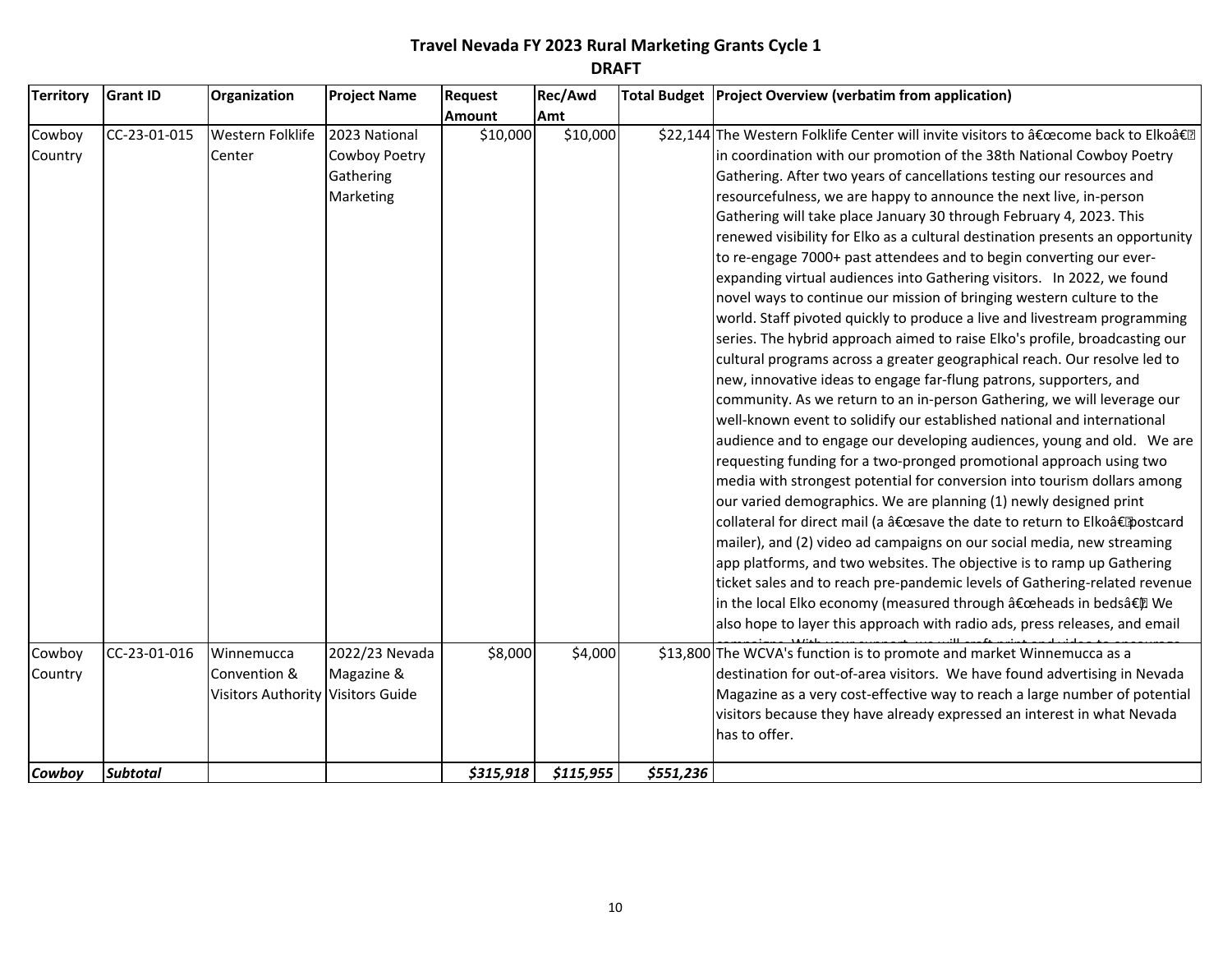| <b>Territory</b>    | <b>Grant ID</b> | Organization            | <b>Project Name</b>                                                       | Request       | Rec/Awd | Total Budget   Project Overview (verbatim from application)                                                                                                                                                                                                                                                                                                                                                                                                                                                                                                                                                                                                                                                                                                                                                                                                                                                                                                                                                                                                                                                                                                                                                                                                                                                                                                                                                                                                                                                                                                                                                                                                                                                                                                                                                                                   |
|---------------------|-----------------|-------------------------|---------------------------------------------------------------------------|---------------|---------|-----------------------------------------------------------------------------------------------------------------------------------------------------------------------------------------------------------------------------------------------------------------------------------------------------------------------------------------------------------------------------------------------------------------------------------------------------------------------------------------------------------------------------------------------------------------------------------------------------------------------------------------------------------------------------------------------------------------------------------------------------------------------------------------------------------------------------------------------------------------------------------------------------------------------------------------------------------------------------------------------------------------------------------------------------------------------------------------------------------------------------------------------------------------------------------------------------------------------------------------------------------------------------------------------------------------------------------------------------------------------------------------------------------------------------------------------------------------------------------------------------------------------------------------------------------------------------------------------------------------------------------------------------------------------------------------------------------------------------------------------------------------------------------------------------------------------------------------------|
|                     |                 |                         |                                                                           | <b>Amount</b> | Amt     |                                                                                                                                                                                                                                                                                                                                                                                                                                                                                                                                                                                                                                                                                                                                                                                                                                                                                                                                                                                                                                                                                                                                                                                                                                                                                                                                                                                                                                                                                                                                                                                                                                                                                                                                                                                                                                               |
| Indian<br>Territory | IT-23-01-001    | Indian Territory        | Indian Territory<br>Administrative<br>Grant                               | \$5,000       | \$5,000 | \$5,000 Because the Indian Territory does not have a local room taax entity to<br>house its operations and spans statewide with tribes in bery rural and<br>remote parts of the state, the Indian Territory is requesting ythe same level<br>of funding to cover travel to these areas and or to provide trabvel to those<br>tribes who would like to attend Territory-sponsored meetings and trainings.<br>This effort will allow the Indian Territory to be more inclusive of Nevada's<br>Tribes and tribal members and will also assist in increasing membership<br>numbers. Funds will also be utilized for items related to Territory meetings<br>and operations.                                                                                                                                                                                                                                                                                                                                                                                                                                                                                                                                                                                                                                                                                                                                                                                                                                                                                                                                                                                                                                                                                                                                                                        |
| Indian<br>Territory | IT-23-01-002    | <b>Indian Territory</b> | <b>Indian Territory</b><br>Website Itinerary<br>Development<br>and Design | \$4,250       | \$4,250 | \$4,250 The Indian Territory website is the main source of collected information on<br>Nevada Tribal attractions, cultural events, and heritage (art and crafts). The<br>Indian Territory has developed 4 itineraries that are inclusive of all four<br>Great Basin Tribes (Washoe, Northern Paiute, Southern Paiute and Western<br>Shoshone). Out-of-state visitors wanting authentic Nevada experiences use<br>the website as a too as part of their destination planning and artifical<br>intelligence for smart tourism. Last year our website has over 23,000 visits<br>from over 100 countries and all 50 U.S. states. The website is carefuilly<br>monitored and maintained by Charter Advertising/Design. To increase the<br>website visits for www.NevadaIndianTerritory.com the Indian Territory has<br>developed several additional itineraries that is inclusive of Nevada's Indian<br>Country. In addition, this project will add in videos, pictures, maps, stories<br>and traditional place names to enhance the additional itineraries. This<br>project will also benefit the other Nevada Territories through tourism and<br>economic simulus. The main objective of the project is to upgrade the<br>website so that it provides indigenous and ecotourism that is inclusive of all<br>Nevada Tribes and promotes cultural identity and cultural awareness. The<br>second objective is to promote economic development for Nevada Tribes<br>through the use of the integration of itineraries and website enhancement<br>with a significant use of social media. The Indian Territory would like to see<br>the website's use increased by visitors and passive consumers. Both will<br>increase cultural awareness, inclusion and economic development through<br>tourisms and product development by the Indian Territory. |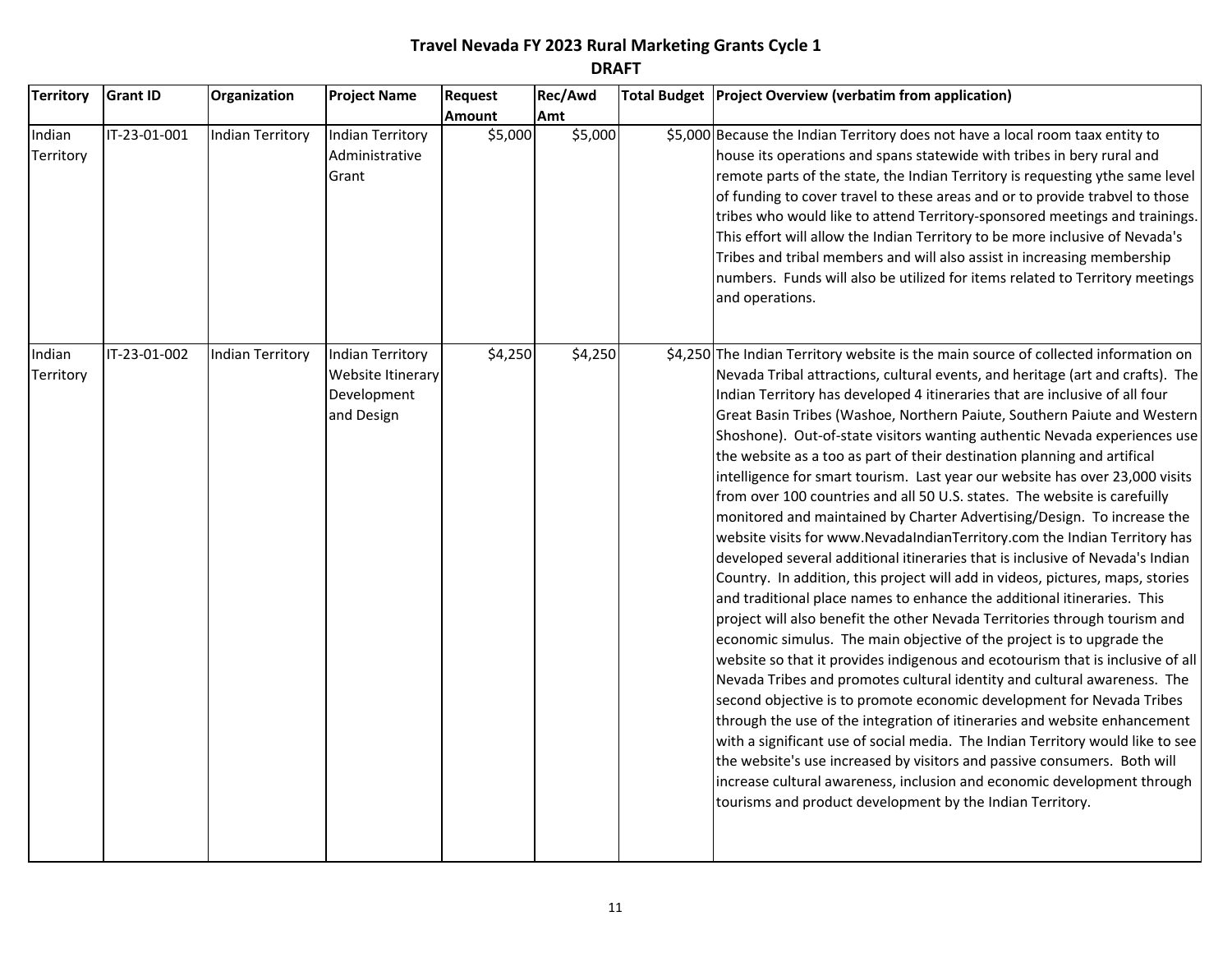| <b>Territory</b>    | <b>Grant ID</b> | Organization            | <b>Project Name</b>                               | <b>Request</b> | Rec/Awd | Total Budget Project Overview (verbatim from application)                                                                                                                                                                                                                                                                                                                                                                                                                                                                                                                                                                                                                                                                                                                                                                                                                                                                  |
|---------------------|-----------------|-------------------------|---------------------------------------------------|----------------|---------|----------------------------------------------------------------------------------------------------------------------------------------------------------------------------------------------------------------------------------------------------------------------------------------------------------------------------------------------------------------------------------------------------------------------------------------------------------------------------------------------------------------------------------------------------------------------------------------------------------------------------------------------------------------------------------------------------------------------------------------------------------------------------------------------------------------------------------------------------------------------------------------------------------------------------|
|                     |                 |                         |                                                   | <b>Amount</b>  | Amt     |                                                                                                                                                                                                                                                                                                                                                                                                                                                                                                                                                                                                                                                                                                                                                                                                                                                                                                                            |
| Indian<br>Territory | IT-23-01-003    | Indian Territory        | <b>Indian Territory</b><br>Promotional<br>Items   | \$4,500        | \$2,000 | \$4,500 Promotional items desplaying the Indian Territory logo are needed to help<br>promote Nevada's Indian Territory and will be distributed through many<br>outlets including events, conventions, meetings, conferences and<br>tradeshows. The funds will be used to design and order promotional items<br>for Nevada's Indian Territory. All promotional items will include the<br>Territory logo and website address. The Indian Territory has received a lot<br>of positive feedback on our promotional items. Our promotional map of all<br>27 Nevada tribes has received the most feedback and is now used by other<br>media groups as part of Nevda Tourism promotionms. These items will be<br>distributed at events, Nevada tourism destinations and visitor centers,<br>conventions, meetings, conferences and trade shows.                                                                                   |
| Indian<br>Territory | IT-23-01-004    | <b>Indian Territory</b> | <b>Indian Territory</b><br>Website<br>Maintenance | \$4,800        | \$4,800 | \$4,800 This project will continue the work necessary to maintain the success of<br>NevadaIndianTerritory, com. The site was revised throughout the year and<br>contains a wealth of information onm the Territory and Nevada Tribes<br>including events, artists and itineraries of the Nevada's Indian Territory.<br>The goals of this project include making the site as informative and user-<br>friendly as possible, relevant to search engines that generate the majority<br>of traffic, and maintaining a site that is fresh and exciting for visitors. In<br>addiiton to website maintenance, this project includes support for the<br>Indian Territory social media networks including Flicker, Facebook and<br>YouTube. The website must be well maintained so that we may share<br>information on Nevada's first people, increase visitor usage and further<br>develop tribal tourism for the state of Nevada. |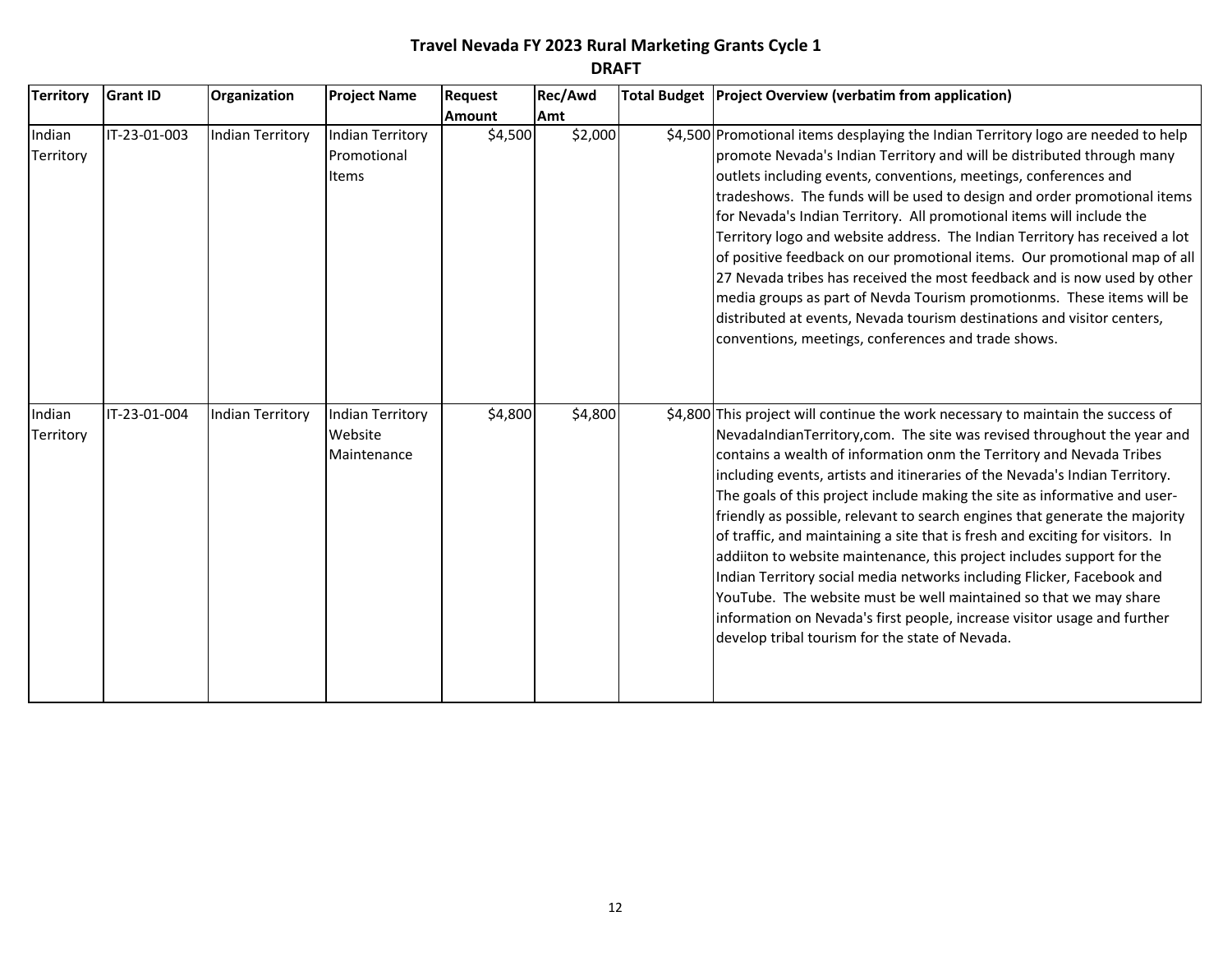| <b>Territory</b>    | <b>Grant ID</b> | Organization            | <b>Project Name</b>                                                              | Request       | Rec/Awd  |          | Total Budget   Project Overview (verbatim from application)                                                                                                                                                                                                                                                                                                                                                                                                                                                                                                                                                                                                                                                                                                                                                                                                                                                                                                                                                            |
|---------------------|-----------------|-------------------------|----------------------------------------------------------------------------------|---------------|----------|----------|------------------------------------------------------------------------------------------------------------------------------------------------------------------------------------------------------------------------------------------------------------------------------------------------------------------------------------------------------------------------------------------------------------------------------------------------------------------------------------------------------------------------------------------------------------------------------------------------------------------------------------------------------------------------------------------------------------------------------------------------------------------------------------------------------------------------------------------------------------------------------------------------------------------------------------------------------------------------------------------------------------------------|
|                     |                 |                         |                                                                                  | <b>Amount</b> | Amt      |          |                                                                                                                                                                                                                                                                                                                                                                                                                                                                                                                                                                                                                                                                                                                                                                                                                                                                                                                                                                                                                        |
| Indian<br>Territory | IT-23-01-005    | <b>Indian Territory</b> | American Indian<br>Tourism<br>Conference and<br><b>IPW Tourism</b><br>Conference | \$8,898       | \$5,540  |          | \$8,898 This funding will allow Nevada's Indian Territory to attend the American<br>Indain Tourism Conference and IPW 2023 (May) along with having a booth<br>that is intended to increase awareness of Nevada Tribes, tibal attractions,<br>events and promote our website with itineraries while traveling throught<br>the state of Nevada. Attendance at these conferences is essential to the<br>Indian Territory as members will gain knowledge of tourism industry trends<br>and information as it pertains to Indian Country and Nevada tourism.<br>Knowledge and contacts made at this conference will assist the Indian<br>Territory with ideas and future product development that can be shared<br>with Nevada Tribes and rural tourism. In addition, attendance at these<br>conferences will help the Indian Territory to develop tourism attractions<br>and destinations while promoting existing attractions, events and website<br>itineraries in Nevada's Indian Country.                              |
| Indian<br>Territory | IT-23-01-006    | <b>Indian Territory</b> | Nevada's Indian<br>Territory<br>Powwow<br>Promotion                              | \$20,000      | \$0      |          | \$20,000 This project will help to provided assistance to market and promote Indian<br>Territory cultural events (powwows) and destination attractions thoughout<br>Nevada's Indian Country. International and domestic tourism for tourists<br>seeking authentic cultural experience is very popular and is a current tend.<br>The Nevada's Indian Territory would like to assist Nevada's Tribes with<br>marketing and promotion of these trending authentic cultural expirences.<br>The requested funds would be equally distributed to Nevada's Indian<br>Territory to help fund marketing and promotion of these popular tourist<br>attractions that are open to the public. This project will provide financial<br>support so the Indian Territory can assist Nevada Tribes with promoting the<br>American Indian experience in Nevada; an area that has not previously<br>been widely promoted. This project will also help to provide economic<br>stimulus for both Nevada Tribes and surrounding communities. |
| <b>Indian</b>       | <b>Subtotal</b> |                         |                                                                                  | \$47,448      | \$21,590 | \$47,448 |                                                                                                                                                                                                                                                                                                                                                                                                                                                                                                                                                                                                                                                                                                                                                                                                                                                                                                                                                                                                                        |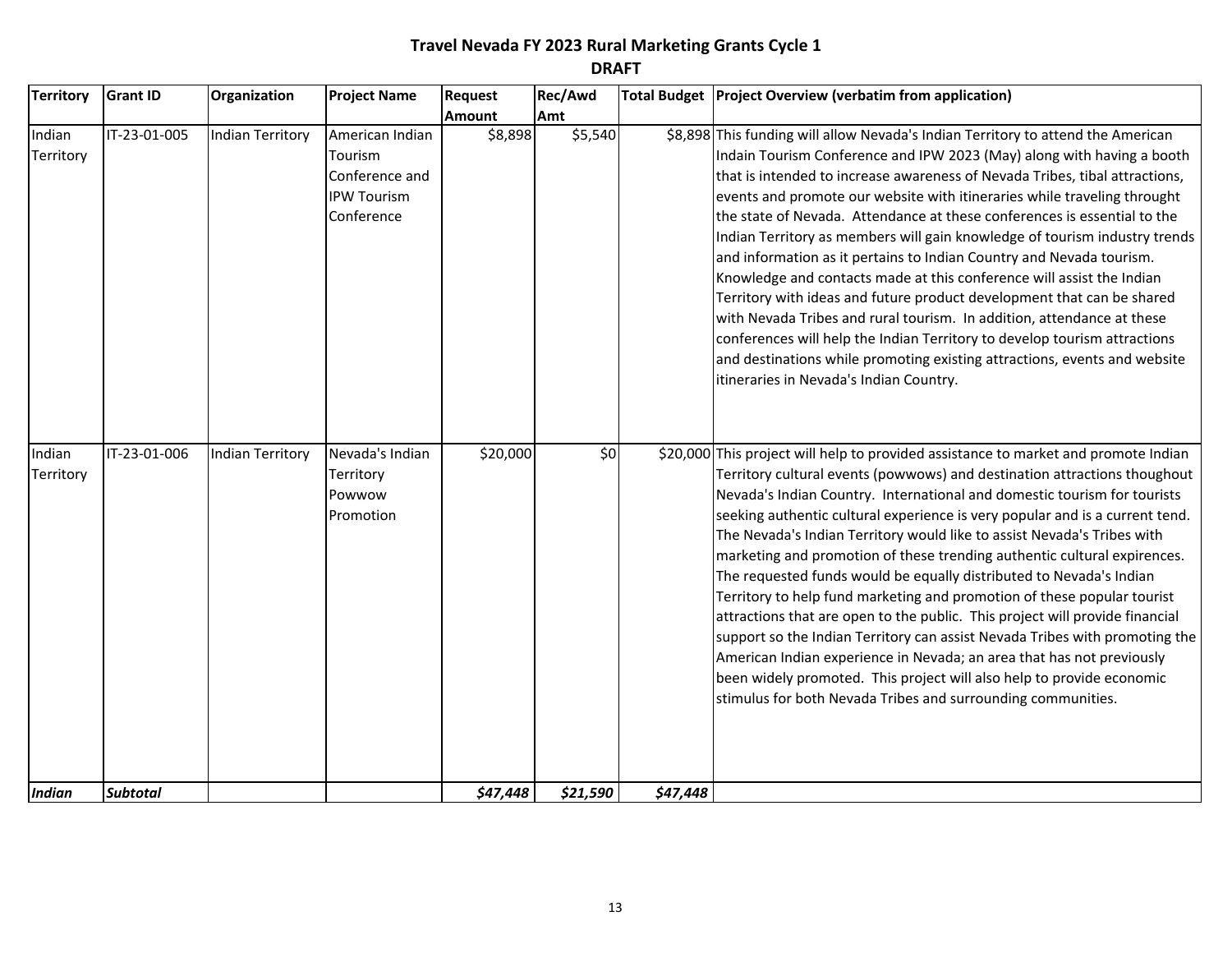| <b>Territory</b>       | <b>Grant ID</b> | Organization           | <b>Project Name</b>                                                                                                    | <b>Request</b> | Rec/Awd  | Total Budget   Project Overview (verbatim from application)                                                                                                                                                                                                                                                                                                                                                                                                                                                                                                                                                                                                                                                                                                                                                                                                                                                                                                                                                                                                                                                                                                                                                                                                                                                                                                                                                                                                                            |
|------------------------|-----------------|------------------------|------------------------------------------------------------------------------------------------------------------------|----------------|----------|----------------------------------------------------------------------------------------------------------------------------------------------------------------------------------------------------------------------------------------------------------------------------------------------------------------------------------------------------------------------------------------------------------------------------------------------------------------------------------------------------------------------------------------------------------------------------------------------------------------------------------------------------------------------------------------------------------------------------------------------------------------------------------------------------------------------------------------------------------------------------------------------------------------------------------------------------------------------------------------------------------------------------------------------------------------------------------------------------------------------------------------------------------------------------------------------------------------------------------------------------------------------------------------------------------------------------------------------------------------------------------------------------------------------------------------------------------------------------------------|
|                        |                 |                        |                                                                                                                        | <b>Amount</b>  | Amt      |                                                                                                                                                                                                                                                                                                                                                                                                                                                                                                                                                                                                                                                                                                                                                                                                                                                                                                                                                                                                                                                                                                                                                                                                                                                                                                                                                                                                                                                                                        |
| Las Vegas<br>Territory | LV-23-01-001    | Las Vegas<br>Territory | Administrative<br><b>Grant 2023</b>                                                                                    | \$3,500        | \$3,500  | \$3,500 This is a routine grant request to cover all administrative costs for the<br>Chairperson to carry out the organizational mission. Administrative costs<br>are primarily for supplies (computer materials, paper, ink, etc) as well as for<br>Chairperson's travel to TAC Meetings in Carson City, NV. and other rural<br>outlets. The reason for the slight increase in requested funding to \$3500 is<br>to accommodate the inflationary increase in travel expenses.                                                                                                                                                                                                                                                                                                                                                                                                                                                                                                                                                                                                                                                                                                                                                                                                                                                                                                                                                                                                         |
| Las Vegas<br>Territory | LV-23-01-002    | Las Vegas<br>Territory | <b>REVISED: Las</b><br><b>Vegas Territory</b><br><b>Digital Marketing</b><br><b>Initiatives Phase</b><br>2 â€" 2022/23 | \$36,720       | \$20,000 | \$36,720 This grant continues to build an engaged digital and social community of<br>travel enthusiasts with real conversations and messaging through visually<br>stunning, trustworthy, and quality content. It expands the successful launch<br>of the territory's goal to increase digital presence in 2021. Las Vegas<br>Territory is seen as an expert resource for travelers and travel providers<br>seeking adventure beyond the neon lights of southern Nevada. The<br>campaign inspires tourists to embark on a stunning visual tour of neon to<br>nature with road trip itineraries, and travel experiences focused on the<br>regions Las Vegas Territory supports: Boulder City, Henderson,<br>Jean/Primm/Goodsprings, Laughlin, Las Vegas/Downtown, Mesquite,<br>Moapa Valley and everything in between. Through digital and social<br>channels including, but not limited to the Las Vegas Territory e-newsletter,<br>website blogs and the @lvterritory social pages, photo and video diaries of<br>neon to nature activities will showcase vibrant, unique experiences, behind<br>the scenes vignettes, events and attractions. Content will highlight arts,<br>cultural, history and colorful people stories to encourage rural tourism<br>beyond the neon. The thread of compeling stories, must do â€~lists' travel<br>tips and news captures the audience into wanting to experience adventure<br>using Las Vegas as the basecamp to explore rural Southern Nevada. |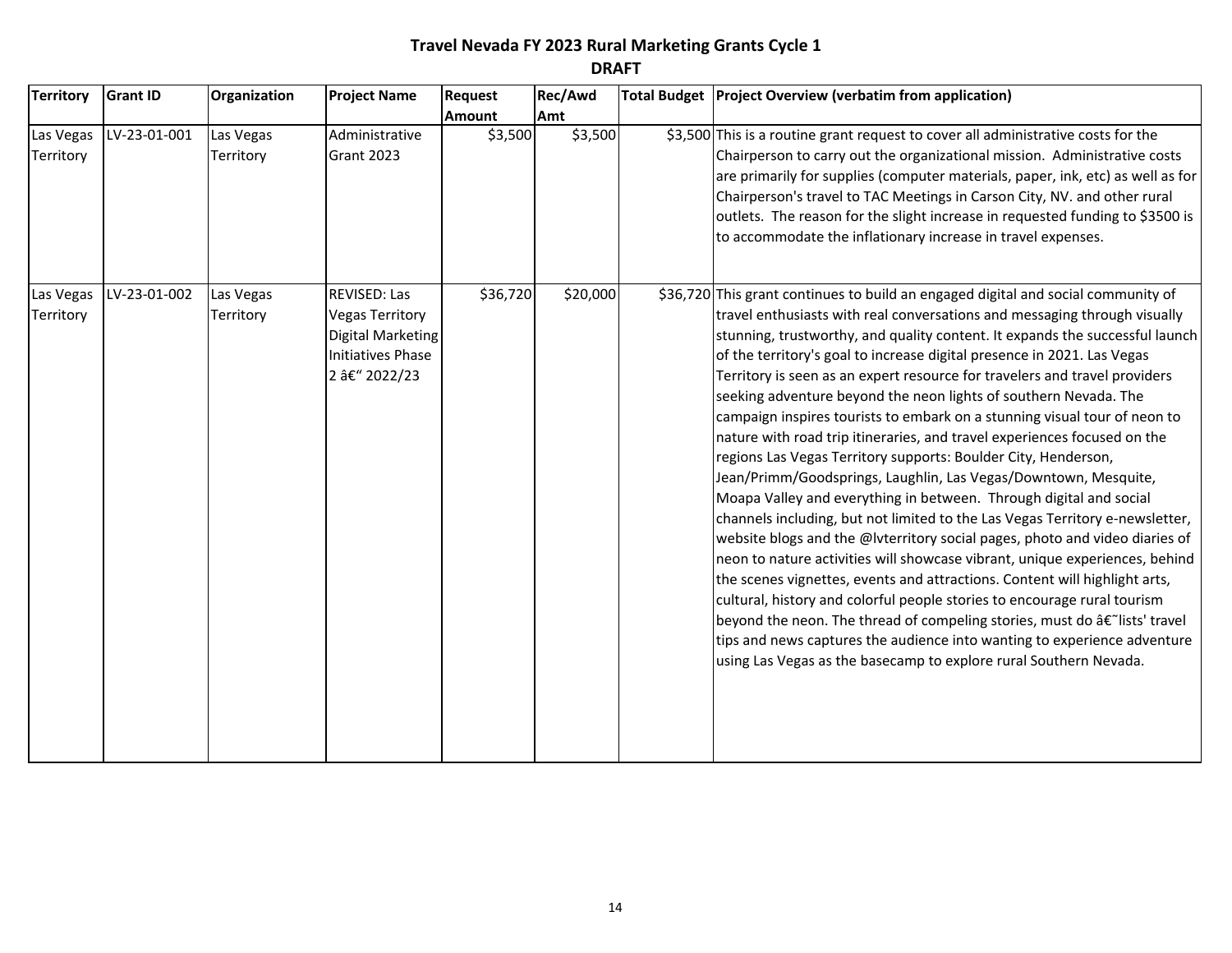| <b>Territory</b>       | <b>Grant ID</b> | Organization           | <b>Project Name</b>                                                         | Request       | Rec/Awd  | Total Budget Project Overview (verbatim from application)                                                                                                                                                                                                                                                                                                                                                                                                                                                                                                                                                                                                                                                                                                                                                                                                                                                                                                                            |
|------------------------|-----------------|------------------------|-----------------------------------------------------------------------------|---------------|----------|--------------------------------------------------------------------------------------------------------------------------------------------------------------------------------------------------------------------------------------------------------------------------------------------------------------------------------------------------------------------------------------------------------------------------------------------------------------------------------------------------------------------------------------------------------------------------------------------------------------------------------------------------------------------------------------------------------------------------------------------------------------------------------------------------------------------------------------------------------------------------------------------------------------------------------------------------------------------------------------|
|                        |                 |                        |                                                                             | <b>Amount</b> | Amt      |                                                                                                                                                                                                                                                                                                                                                                                                                                                                                                                                                                                                                                                                                                                                                                                                                                                                                                                                                                                      |
| Las Vegas<br>Territory | LV-23-01-003    | Las Vegas<br>Territory | Las Vegas<br>Territory<br>Website<br>Renovation<br>Phase 2 â€" 2022         | \$20,000      | \$20,000 | \$20,000 Las Vegas Territory continues the growth of its travel marketing website to<br>expose more travelers and travel providers to "things to do in Southern<br>Nevada†by highlighting member products and destinations within the<br>territory. In phase two, there will be options to keep building and updating<br>content pages and management to market southern Nevada. This includes,<br>but not limited to the following services: monthly maintenance<br>management, enhanced membership directory, event database and<br>calendar integration, preferred product sales for activities and tours, and<br>expanded blog page technology.                                                                                                                                                                                                                                                                                                                                  |
| Las Vegas<br>Territory | LV-23-01-004    | Las Vegas<br>Territory | Las Vegas<br>Territory<br><b>Marketing</b><br><b>Videos Updates</b><br>2022 | \$25,000      | \$15,000 | \$25,000 This is a plan for refreshing the content on marketing videos Aardvark<br>Video produced in 2017, 2019 and 2020 for the Las Vegas Territory<br>organization. These videos consist of not only information to publicize<br>Territory venues, but the areas themselves. Currently these videos consist<br>of and overview of Mesquite, Moapa Valley, Downtown Las Vegas, LV Strip,<br>Henderson, Boulder City, Primm area and Laughlin. Since 2020 members<br>and venues of the organization and areas have changed and these videos<br>will update content Aardvark Video is uniquely positioned for this project<br>due to our history working with and understanding Las Vegas Territory<br>goals and objectives, as well as having content available from prior<br>projects. These videos can be purposed for: 1) Online and Website<br>Marketing, 2) Event Promotion, 3) Sales Missions and Trade Shows, 4)<br>Other purposing Las Vegas Territory considers appropriate |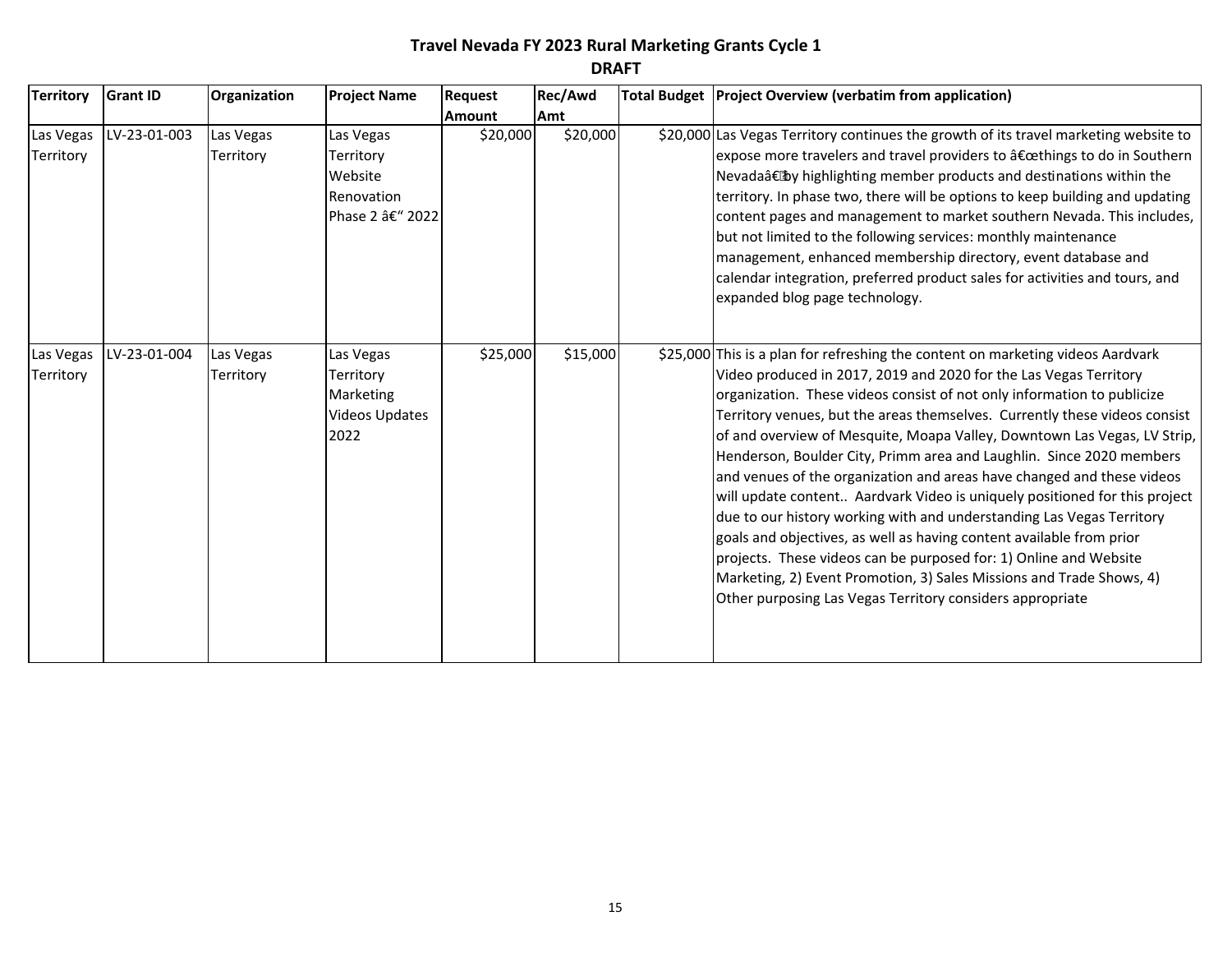| <b>Territory</b> | <b>Grant ID</b> | Organization | <b>Project Name</b>   | <b>Request</b> | Rec/Awd    | Total Budget Project Overview (verbatim from application)                     |
|------------------|-----------------|--------------|-----------------------|----------------|------------|-------------------------------------------------------------------------------|
|                  |                 |              |                       | <b>Amount</b>  | <b>Amt</b> |                                                                               |
| Las Vegas        | LV-23-01-005    | Las Vegas    | Go West Summit        | \$5,804        | \$0        | \$5,804 Go West 2023 in Anchorage, AK is the premier appointment based travel |
| Territory        |                 | Territory    | Anchorage, AK,        |                |            | show in the western United States that is comprised of both domestic and      |
|                  |                 |              | Fe 27-Mar 2,          |                |            | international buyers and sellers. Go West Summit provides face to face        |
|                  |                 |              | 2023                  |                |            | networking opportunities and is based on technology that matches              |
|                  |                 |              |                       |                |            | requested buyers and sellers which can be revised on a daily basis. This is   |
|                  |                 |              |                       |                |            | the greatest opportunity for members to showcase their products and           |
|                  |                 |              |                       |                |            | market all the rural communities as exciting places to visit. Las Vegas       |
|                  |                 |              |                       |                |            | Territory has already secured international business that was finalized at    |
|                  |                 |              |                       |                |            | the 2022 Go West Summit.                                                      |
|                  |                 |              |                       |                |            |                                                                               |
|                  |                 |              |                       |                |            |                                                                               |
| Las Vegas        | LV-23-01-006    | Las Vegas    | Travel and            | \$22,000       | \$0        | \$22,000 Las Vegas Territory intends to use these funds to attend Travel &    |
| Territory        |                 | Territory    | Adventure             |                |            | Adventure Consumer Shows in key Nevada marketplaces, Boston, Chicago          |
|                  |                 |              | <b>Consumer Shows</b> |                |            | and Los Angeles that have previously displayed fervent interest in the many   |
|                  |                 |              | 2023                  |                |            | attractions, events, museums and non-gaming lodging in the destination,       |
|                  |                 |              |                       |                |            | directly supporting the mission. In addition, intent is to produce a stage    |
|                  |                 |              |                       |                |            | event in Los Angeles (#1 drive in market) focusing on rural southern Nevada   |
|                  |                 |              |                       |                |            | as exciting, outdoor places to visit outside of Las Vegas. In addition,       |
|                  |                 |              |                       |                |            | ultimate goal is to feature and sell members products at these shows.         |
|                  |                 |              |                       |                |            |                                                                               |
|                  |                 |              |                       |                |            |                                                                               |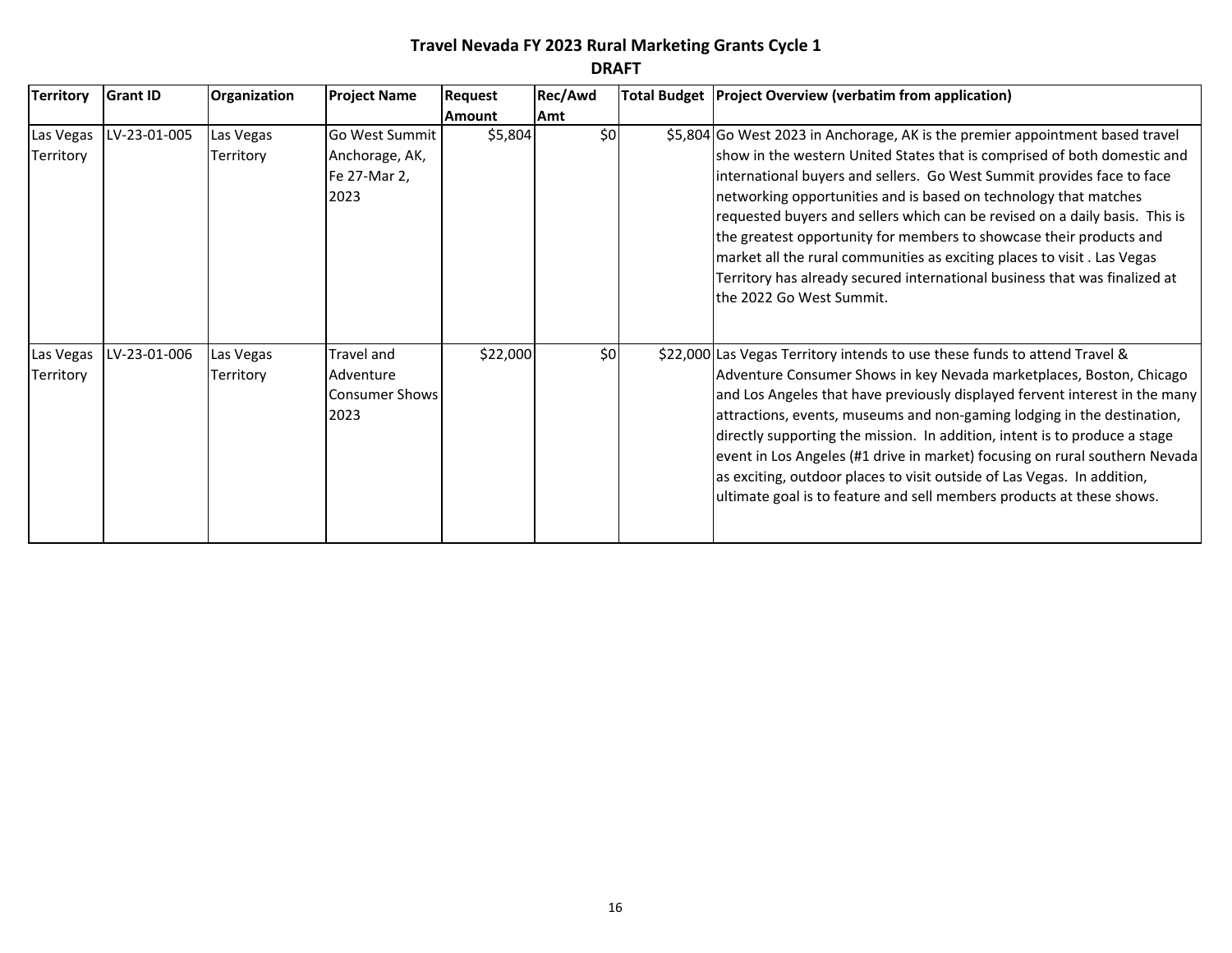| <b>Territory</b>       | <b>Grant ID</b> | Organization           | <b>Project Name</b>                            | <b>Request</b> | Rec/Awd | Total Budget   Project Overview (verbatim from application)                                                                                                                                                                                                                                                                                                                                                                                                                                                                                                                                                                                                                                                                                                                                                                                                                                                                                                                                                                                                                                                                                                                                                                 |
|------------------------|-----------------|------------------------|------------------------------------------------|----------------|---------|-----------------------------------------------------------------------------------------------------------------------------------------------------------------------------------------------------------------------------------------------------------------------------------------------------------------------------------------------------------------------------------------------------------------------------------------------------------------------------------------------------------------------------------------------------------------------------------------------------------------------------------------------------------------------------------------------------------------------------------------------------------------------------------------------------------------------------------------------------------------------------------------------------------------------------------------------------------------------------------------------------------------------------------------------------------------------------------------------------------------------------------------------------------------------------------------------------------------------------|
|                        |                 |                        |                                                | <b>Amount</b>  | Amt     |                                                                                                                                                                                                                                                                                                                                                                                                                                                                                                                                                                                                                                                                                                                                                                                                                                                                                                                                                                                                                                                                                                                                                                                                                             |
| Las Vegas<br>Territory | LV-23-01-007    | Las Vegas<br>Territory | Southern Nevada<br>Fam and Tourism<br>Showcase | \$29,656       | \$0     | \$29,656 The Southern Nevada Fam & Tourism Showcase will consist of hosting 50<br>pre-qualified clients and media in Clark County for the purpose of<br>introducing them to Hotel, Tours, and Attractions Partners within the rural<br>destinations, educating them on new and extensive offerings in the<br>surrounding Las Vegas valley for itinerary development, and to generate<br>new business. The 3-night, 4-day program will include overnight stays in<br>hotels, participatory activities highlighting each destinations unique<br>features, networking social events for client engagement with Suppliers,<br>and a trade show for other tourism businesses unable to participate in the<br>FAM program offerings. The trade show will be open to rural area Suppliers<br>in Clark County at no charge to give every business regardless of size the<br>opportunity to showcase their product or service to potential clients. Each<br>area has something special that will appeal to every market segment:<br>outdoor enthusiasts, families, eco-tourism, naturalists, corporate retreats,<br>sporting events, festival attendees, adventurists, history buffs, ghost<br>hunters, weddings, reunions and more. |
| Las Vegas<br>Territory | LV-23-01-008    | Las Vegas<br>Territory | Hey Explorer, it's<br>me Southern<br>Nevada!   | \$50,000       | \$0     | \$50,000 Understanding the climate of our travelers as we navigate through the<br>ongoing pandemic of not only the safety of our experiences but the<br>economic impact it has had on our tour operators, small activity operators,<br>and small/local restaurant operators the last 2 years. Our job is to promote<br>the safety and assurance of viable businesses that offer experiences in our<br>Southern Nevada rural areas outside of the Las Vegas Strip. Offering day<br>and overnight excursions to domestic travelers and soon international fly<br>and drive travelers. Adding visible digital components to our neighboring<br>states, engaging all demographics types on major roadways leading to<br>Southern Nevada. Adding tangible, well marketed, and updated printable<br>collateral available at all major gas/food stops as well as hotels and<br>restaurants in surrounding and local areas.I                                                                                                                                                                                                                                                                                                        |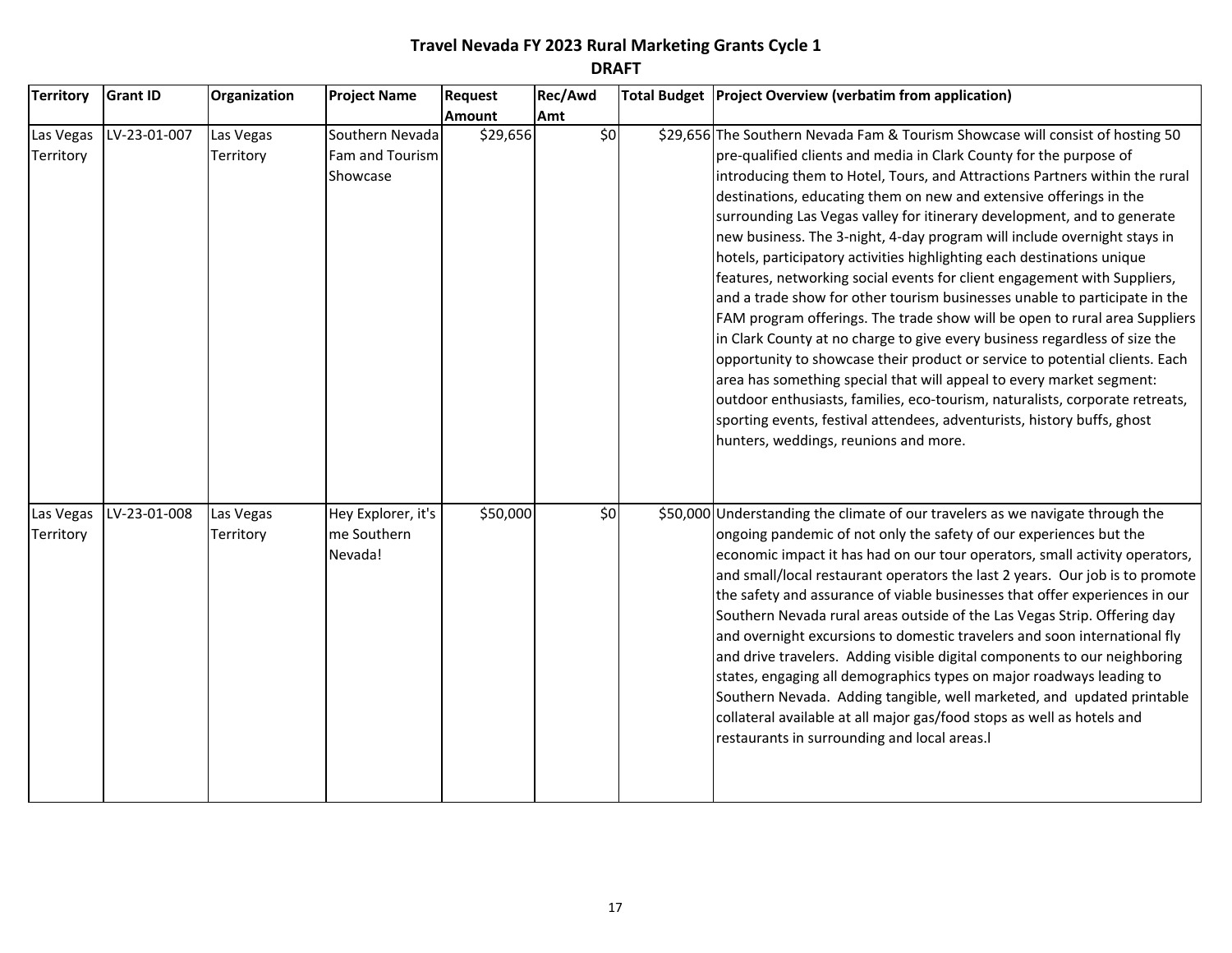| <b>Territory</b><br>Rec/Awd<br><b>Grant ID</b><br>Organization<br><b>Project Name</b><br>Total Budget   Project Overview (verbatim from application)<br><b>Request</b><br>Amt<br>l Amount<br>LV-23-01-009<br><b>Boulder City</b><br>\$38,375<br>\$38,375<br><b>Boulder City</b><br>\$76,750 Spectrum is a band of colors, as seen in a rainbow, produced by separation<br>of the components of light by their different degrees of refraction<br>Chamber of<br>Territory<br>Marketing<br>according to wave length. The Boulder City Chamber of Commerce views<br>Spectrum<br>Commerce<br>spectrum of opportunity through colorful and rich components and<br>mediums that will refract, in varying degrees, visitation to Boulder City,<br>Southern Nevada, and at length, the entire State of Nevada. A rainbow of<br>tourism and economic impact. This Marketing Spectrum is represented by<br>travel industry magazine/print media, live streaming content services<br>across multiple devices, professionally-produced commercial distribution,<br>drive market radio advertising, tourist centric rack card distribution, and | <b>UIMFI</b> |  |  |  |  |  |                                                                            |  |  |  |  |  |  |
|------------------------------------------------------------------------------------------------------------------------------------------------------------------------------------------------------------------------------------------------------------------------------------------------------------------------------------------------------------------------------------------------------------------------------------------------------------------------------------------------------------------------------------------------------------------------------------------------------------------------------------------------------------------------------------------------------------------------------------------------------------------------------------------------------------------------------------------------------------------------------------------------------------------------------------------------------------------------------------------------------------------------------------------------------------------------------------------------------------------------------------|--------------|--|--|--|--|--|----------------------------------------------------------------------------|--|--|--|--|--|--|
|                                                                                                                                                                                                                                                                                                                                                                                                                                                                                                                                                                                                                                                                                                                                                                                                                                                                                                                                                                                                                                                                                                                                    |              |  |  |  |  |  |                                                                            |  |  |  |  |  |  |
| Las Vegas                                                                                                                                                                                                                                                                                                                                                                                                                                                                                                                                                                                                                                                                                                                                                                                                                                                                                                                                                                                                                                                                                                                          |              |  |  |  |  |  |                                                                            |  |  |  |  |  |  |
| worldwide web engaging enhancements,                                                                                                                                                                                                                                                                                                                                                                                                                                                                                                                                                                                                                                                                                                                                                                                                                                                                                                                                                                                                                                                                                               |              |  |  |  |  |  | their 2022-2023 comprehensive marketing and advertising strategy as a full |  |  |  |  |  |  |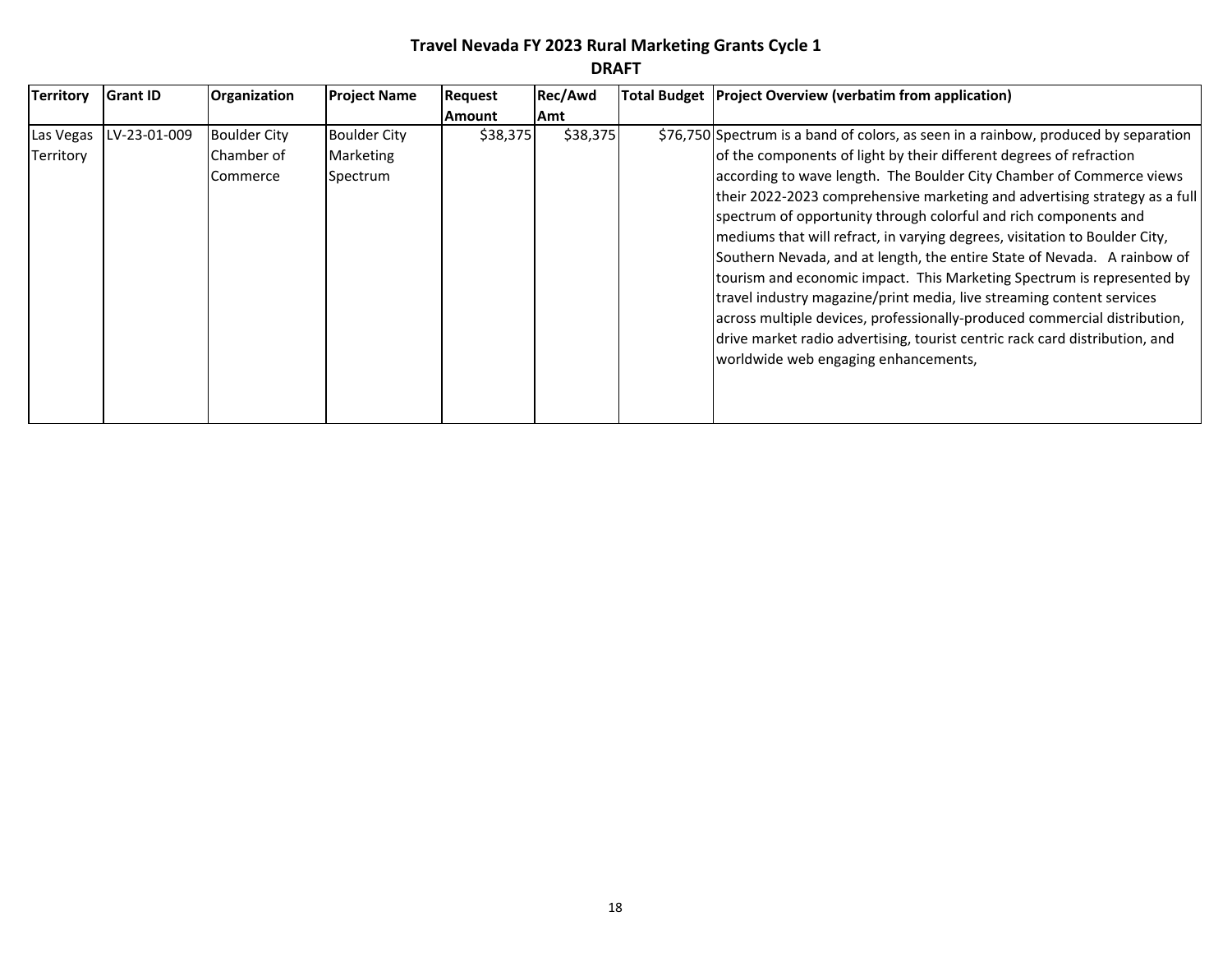| <b>Territory</b>       | <b>Grant ID</b> | Organization                                  | <b>Project Name</b>                                          | <b>Request</b> | Rec/Awd | Total Budget   Project Overview (verbatim from application)                                                                                                                                                                                                                                                                                                                                                                                                                                                                                                                                                                                                                                                                                                                                                                                                                                                                                                                                                                                                                                                                                                                                                                                                                                                                                                                                                                                                                                                                                                                                                                     |
|------------------------|-----------------|-----------------------------------------------|--------------------------------------------------------------|----------------|---------|---------------------------------------------------------------------------------------------------------------------------------------------------------------------------------------------------------------------------------------------------------------------------------------------------------------------------------------------------------------------------------------------------------------------------------------------------------------------------------------------------------------------------------------------------------------------------------------------------------------------------------------------------------------------------------------------------------------------------------------------------------------------------------------------------------------------------------------------------------------------------------------------------------------------------------------------------------------------------------------------------------------------------------------------------------------------------------------------------------------------------------------------------------------------------------------------------------------------------------------------------------------------------------------------------------------------------------------------------------------------------------------------------------------------------------------------------------------------------------------------------------------------------------------------------------------------------------------------------------------------------------|
|                        |                 |                                               |                                                              | <b>Amount</b>  | Amt     |                                                                                                                                                                                                                                                                                                                                                                                                                                                                                                                                                                                                                                                                                                                                                                                                                                                                                                                                                                                                                                                                                                                                                                                                                                                                                                                                                                                                                                                                                                                                                                                                                                 |
| Las Vegas<br>Territory | LV-23-01-010    | City of Mesquite                              | Go Mesquite<br>Nevada                                        | \$2,663        | \$2,663 | \$2,663 Mesquite provides safe, equitable, and inclusive access to community<br>parks, trails, and recreational areas. In January 2022, Mesquite added an<br>OHV (Off-Highway Vehicle) staging area, which provides a safe location for<br>visitors to park their towing vehicles and trailers while they explore the<br>beautiful mountains that surround Mesquite and the Virgin River that runs<br>through Mesquite. The OHV staging area is a prime egress point to trails in<br>Nevada and Arizona. Another recent recreational addition to our City was a<br>pickleball court complex, which has been an enormous success since its<br>grand opening on March 1, 2022. Kiosks to market local and surrounding<br>businesses, such as hotels, restaurants, retail establishments, etc., will be<br>placed at the OHV staging area and pickleball complex, which will be vital in<br>generating increased revenue. The City of Mesquite was awarded grant<br>funding for FY 2022 from Nevada Commission on Tourism to be used for a<br>billboard and printed collateral to distribute along I-15. Our intention of this<br>grant funding is to rent an additional billboard to continue advertising the<br>City of Mesquite as the ultimate destination. The billboard advertisement<br>will provide constant exposure to travelers. Approximately 3 million<br>travelers will see the billboard in a six-month period. The billboard<br>advertisement is crucial to get the word out that Mesquite, Nevada, is not<br>only a weekend or overnight stay destination but the ultimate destination<br>for outdoor recreation. |
| Las Vegas<br>Territory | LV-23-01-011    | Destination<br><b>Services</b><br>Association | Destination<br><b>Services</b><br>Association<br>Trade shows | \$9,000        | \$0     | \$18,000 Travel shows to the trade, travel shows to the public, sports and adventure,<br>golf and bridal shows. We market the latest and best of S. Nevada,<br>including river rafting, race cars, wineries, breweries, and adventure tours,<br>with Lauglin, Mesquite, Boulder City, Primm and Mt. Charleston all<br>included. This will be my 13th year doing these shows. I see many repeat<br>customers. Of all the shows that I do, no one else from Nevada ever<br>attends.                                                                                                                                                                                                                                                                                                                                                                                                                                                                                                                                                                                                                                                                                                                                                                                                                                                                                                                                                                                                                                                                                                                                               |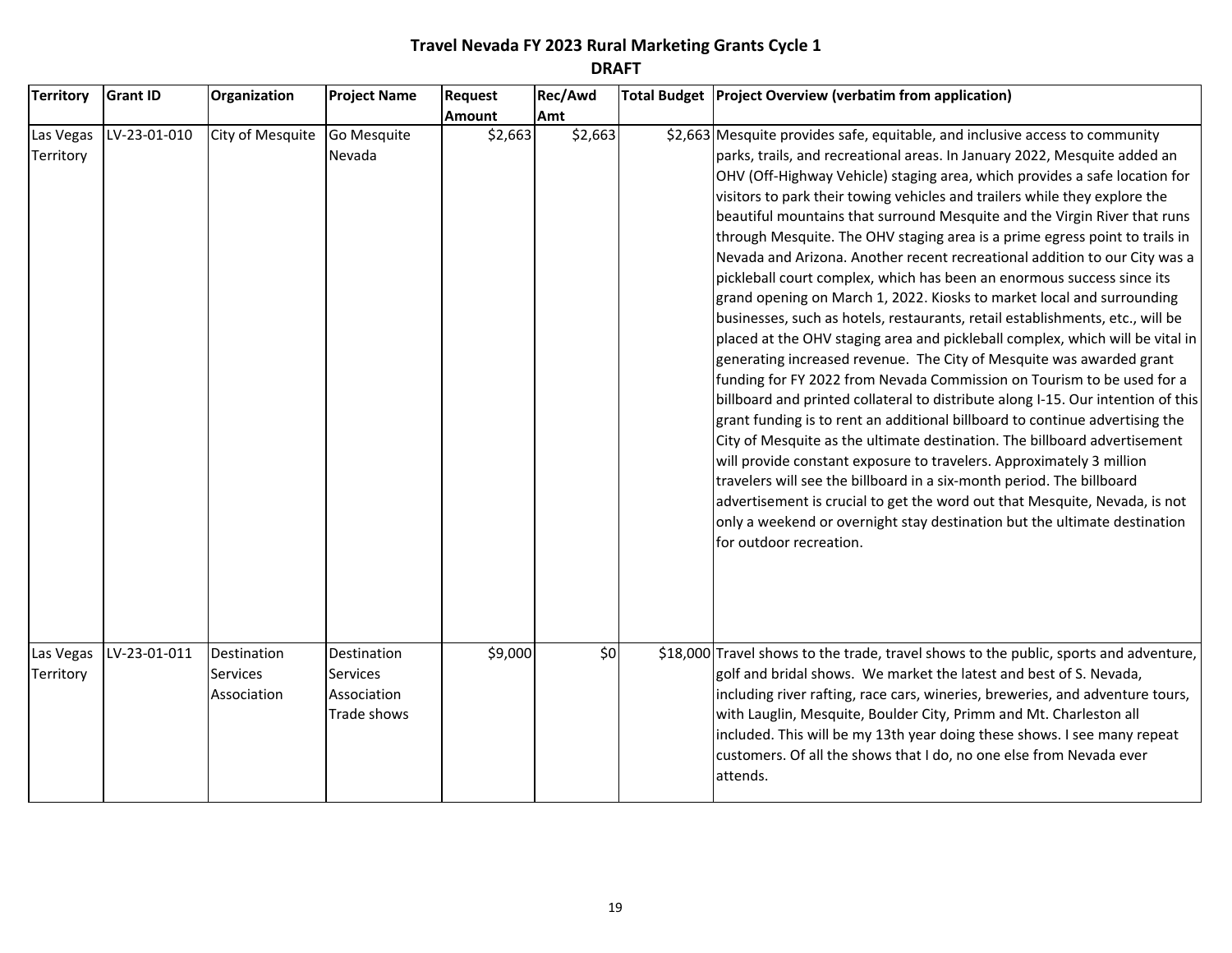| <b>Territory</b> | <b>Grant ID</b> | Organization           | <b>Project Name</b> | Request       | Rec/Awd | Total Budget Project Overview (verbatim from application)                    |
|------------------|-----------------|------------------------|---------------------|---------------|---------|------------------------------------------------------------------------------|
|                  |                 |                        |                     | <b>Amount</b> | Amt     |                                                                              |
| Las Vegas        | LV-23-01-012    | <b>Friends of Gold</b> | 2022-23 Friends     | \$2,158       | \$0     | \$9,438 The goal of this project is to promote Gold Butte National Monument  |
| Territory        |                 | <b>Butte</b>           | of Gold Butte       |               |         | (GBNM) to national and international audiences, regional residents in        |
|                  |                 |                        | marketing and       |               |         | gateway communities, and outdoor adventure seekers passing through Las       |
|                  |                 |                        | promotion           |               |         | Vegas. This cycle's funding will be used to connect visitors and tourists to |
|                  |                 |                        |                     |               |         | information resources and activities that we provide. Friends of Gold Butte  |
|                  |                 |                        |                     |               |         | (FoGB) holds regularly scheduled activities such as hikes, monument tours,   |
|                  |                 |                        |                     |               |         | photography tours, trash cleanups, special events, stewardship projects      |
|                  |                 |                        |                     |               |         | and an educational speaker series. Advertising and marketing supported by    |
|                  |                 |                        |                     |               |         | this grant will connect visitors to available GBNM recreational and          |
|                  |                 |                        |                     |               |         | volunteer opportunities. This often results in overnight stays in Mesquite   |
|                  |                 |                        |                     |               |         | and return visits. Mesquite's close proximity to GBNM and its abundance of   |
|                  |                 |                        |                     |               |         | quality lodging and entertainment make it a natural stopover while           |
|                  |                 |                        |                     |               |         | exploring the monument. We encourage visitors of the FoGB Visitor Center     |
|                  |                 |                        |                     |               |         | and the Mesquite Welcome Center (MWC) to join our email newsletter list.     |
|                  |                 |                        |                     |               |         | We have potential visitors from all over the U.S. contact us for information |
|                  |                 |                        |                     |               |         | on the monument, and who frequently join already scheduled activities as     |
|                  |                 |                        |                     |               |         | they visit the area. FoGB volunteers have committed to help support the      |
|                  |                 |                        |                     |               |         | MWC by providing murals, displays and GBNM promotional materials. We         |
|                  |                 |                        |                     |               |         | are also staffing the MWC on a volunteer basis one day per week. The         |
|                  |                 |                        |                     |               |         | MWC is one of the locations where our GBNM Travel Toolkit is being           |
|                  |                 |                        |                     |               |         | distributed which includes recreational and educational information, maps,   |
|                  |                 |                        |                     |               |         | local emergency contacts, and lists of items to bring while visiting the     |
|                  |                 |                        |                     |               |         | monument (or any desert environment) to ensure the safety and                |
|                  |                 |                        |                     |               |         | preparedness of those visitors who may be visiting the desert for the first  |
|                  |                 |                        |                     |               |         | time. As there are multiple community events at the MWC in addition to       |

the regular center hours, this is an ideal venue to promote GBNM. The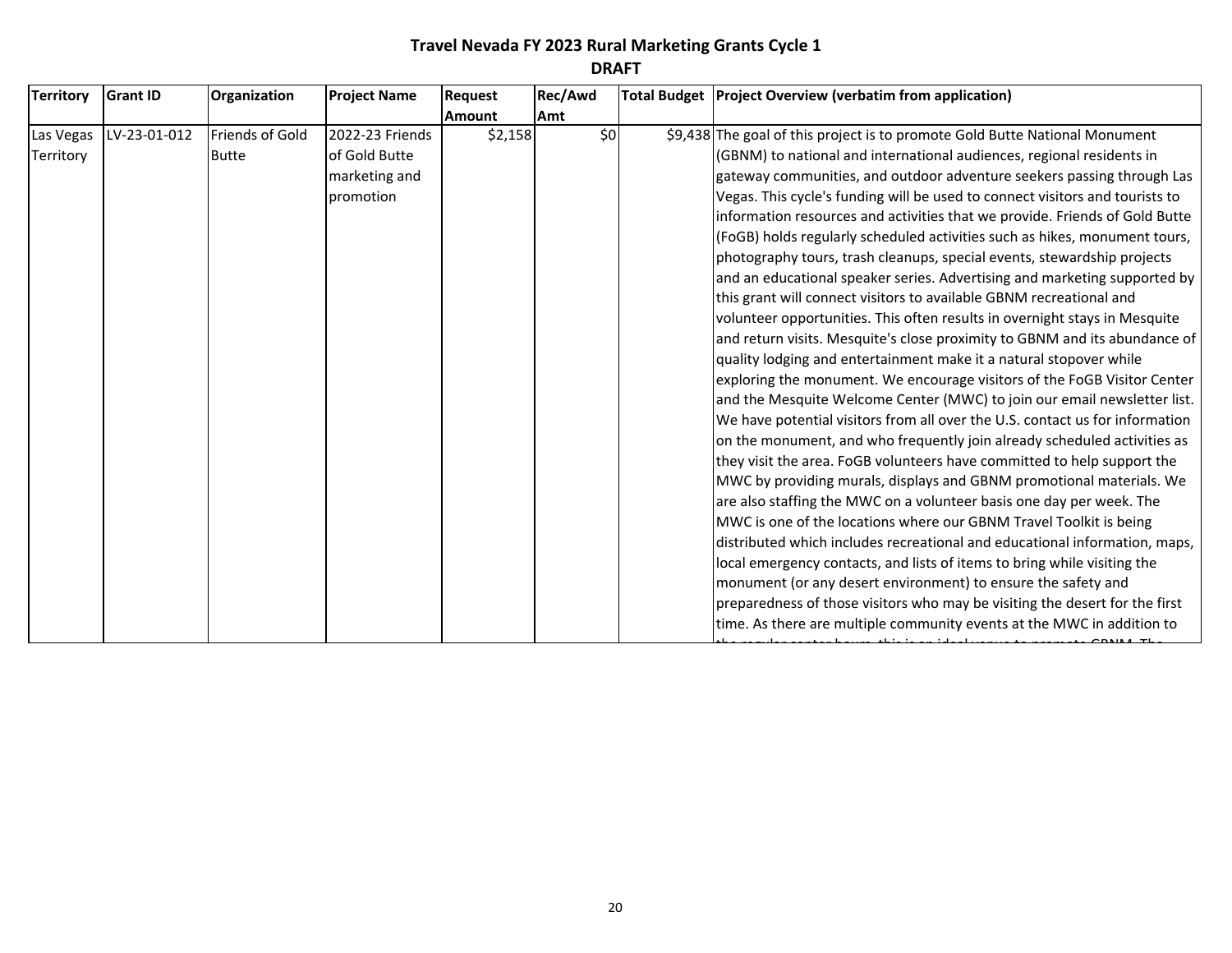| <b>Territory</b>       | <b>Grant ID</b> | Organization                               | <b>Project Name</b>                            | <b>Request</b> | Rec/Awd | Total Budget   Project Overview (verbatim from application)                                                                                                                                                                                                                                                                                                                                                                                                                                                                                                                                                                                                                                                                                                                                                                                                                                 |
|------------------------|-----------------|--------------------------------------------|------------------------------------------------|----------------|---------|---------------------------------------------------------------------------------------------------------------------------------------------------------------------------------------------------------------------------------------------------------------------------------------------------------------------------------------------------------------------------------------------------------------------------------------------------------------------------------------------------------------------------------------------------------------------------------------------------------------------------------------------------------------------------------------------------------------------------------------------------------------------------------------------------------------------------------------------------------------------------------------------|
|                        |                 |                                            |                                                | <b>Amount</b>  | Amt     |                                                                                                                                                                                                                                                                                                                                                                                                                                                                                                                                                                                                                                                                                                                                                                                                                                                                                             |
| Las Vegas<br>Territory | LV-23-01-013    | Commission                                 | Laughlin Tourism Laughlin/Bullhea<br>d Airshow | \$25,000       | \$0     | \$225,000 The Laughlin Tourism Commission has received a commitment from the<br>City of Bullhead City, AZ to co-sponsor the first AIRSHOW in our Colorado<br>River Valley. Its a unique opportunity to expose the region to an event that<br>entertains from the sky at our shared international airport IFP<br>(international fun place) for viewing from the festival site on the airport<br>property, resorts, Riverwalk, beaches, river vessel, auto or off-road vehicle.<br>The airshow will include static ground exhibits, tours, a festival, VIP tent,<br>food and beverage concessions, speakers and veterans, sky performers<br>from the military and private sector including divers and helicopter<br>repelling. It is believed that we will attract a new type of visitor that can use<br>our convenient airport to fly in for a visit, has the time and expendable<br>income. |
| Las Vegas<br>Territory | LV-23-01-014    | Laughlin Tourism   Billboard<br>Commission | Campaign for<br>extended drive<br>markets      | \$30,000       | \$0     | \$30,000 The Laughlin Tourism Commission has experienced some increased interest<br>in the destination from the previous billboard campaign placed in known<br>drive markets within 300 miles and Las Vegas. We desire to place static<br>and digital billboards in the extended markets beyond 300 miles to capture<br>the drive market and remind them that Laughlin's resorts are on the banks<br>of the Colorado River and provides a better value for getaways that include<br>water recreation, street adventures, competitive rooms rates, assorted<br>gaming choices, excellent dining and night club experiences, and big city<br>concert entertainment.                                                                                                                                                                                                                           |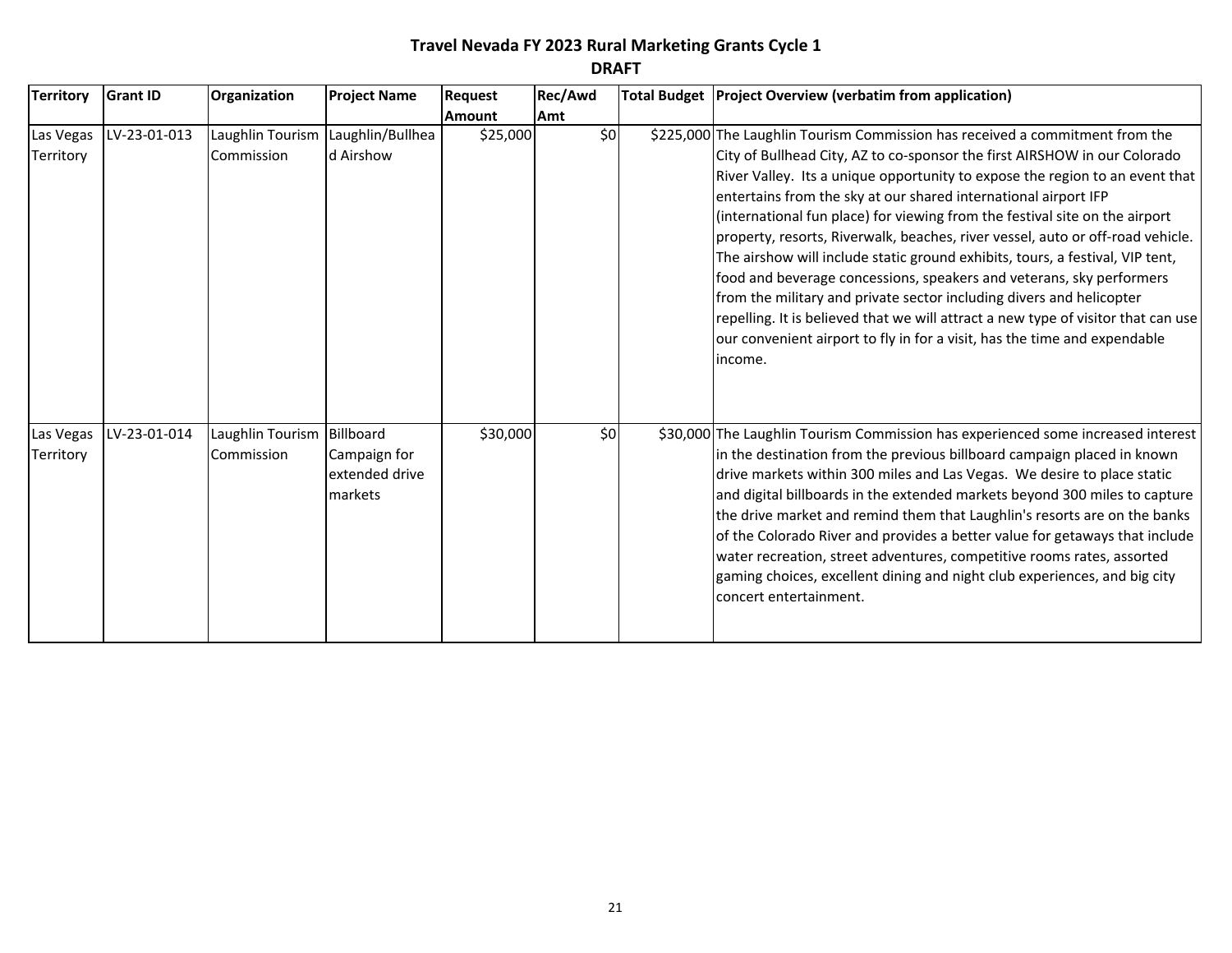| <b>Territory</b> | <b>Grant ID</b> | Organization                     | <b>Project Name</b> | <b>Request</b> | Rec/Awd | Total Budget   Project Overview (verbatim from application)                    |
|------------------|-----------------|----------------------------------|---------------------|----------------|---------|--------------------------------------------------------------------------------|
|                  |                 |                                  |                     | Amount         | Amt     |                                                                                |
| Las Vegas        | LV-23-01-015    | Laughlin Tourism 40th US Open at |                     | \$30,000       | \$0     | \$130,567 The Laughlin Tourism Commission has received the gift of potentially |
| Territory        |                 | Commission                       | Laughlin –          |                |         | relocating the 40th U.S. Open Bass Tournament to Lake Mohave. The U.S.         |
|                  |                 |                                  | Lake Mohave         |                |         | Open has been offered at Lake Mead for the last 39 years however, the          |
|                  |                 |                                  |                     |                |         | water levels are presently not at a height that promotes water safety or       |
|                  |                 |                                  |                     |                |         | desirable fishing conditions. This opportunity comes with some challenges      |
|                  |                 |                                  |                     |                |         | in ensuring that all historical anglers have knowledge that the event is       |
|                  |                 |                                  |                     |                |         | moving south in a lake that is full, has a quality marina, docks that are      |
|                  |                 |                                  |                     |                |         | floating, and the capability for professional anglers to show off (and safely  |
|                  |                 |                                  |                     |                |         | release) giant trophy-sized bass. Lake Mohave was tested by the anglers in     |
|                  |                 |                                  |                     |                |         | March and the comments were very positive, and the catches were giant.         |
|                  |                 |                                  |                     |                |         | The water conditions at Lake Mohave are dynamic for all sorts of angling       |
|                  |                 |                                  |                     |                |         | techniques, the docks are clean and safe, the event logistics are perfect and  |
|                  |                 |                                  |                     |                |         | fish care is easy to practice due to the proximity of the weigh-in station and |
|                  |                 |                                  |                     |                |         | event streaming tent.                                                          |
|                  |                 |                                  |                     |                |         |                                                                                |
|                  |                 |                                  |                     |                |         |                                                                                |
|                  |                 |                                  |                     |                |         |                                                                                |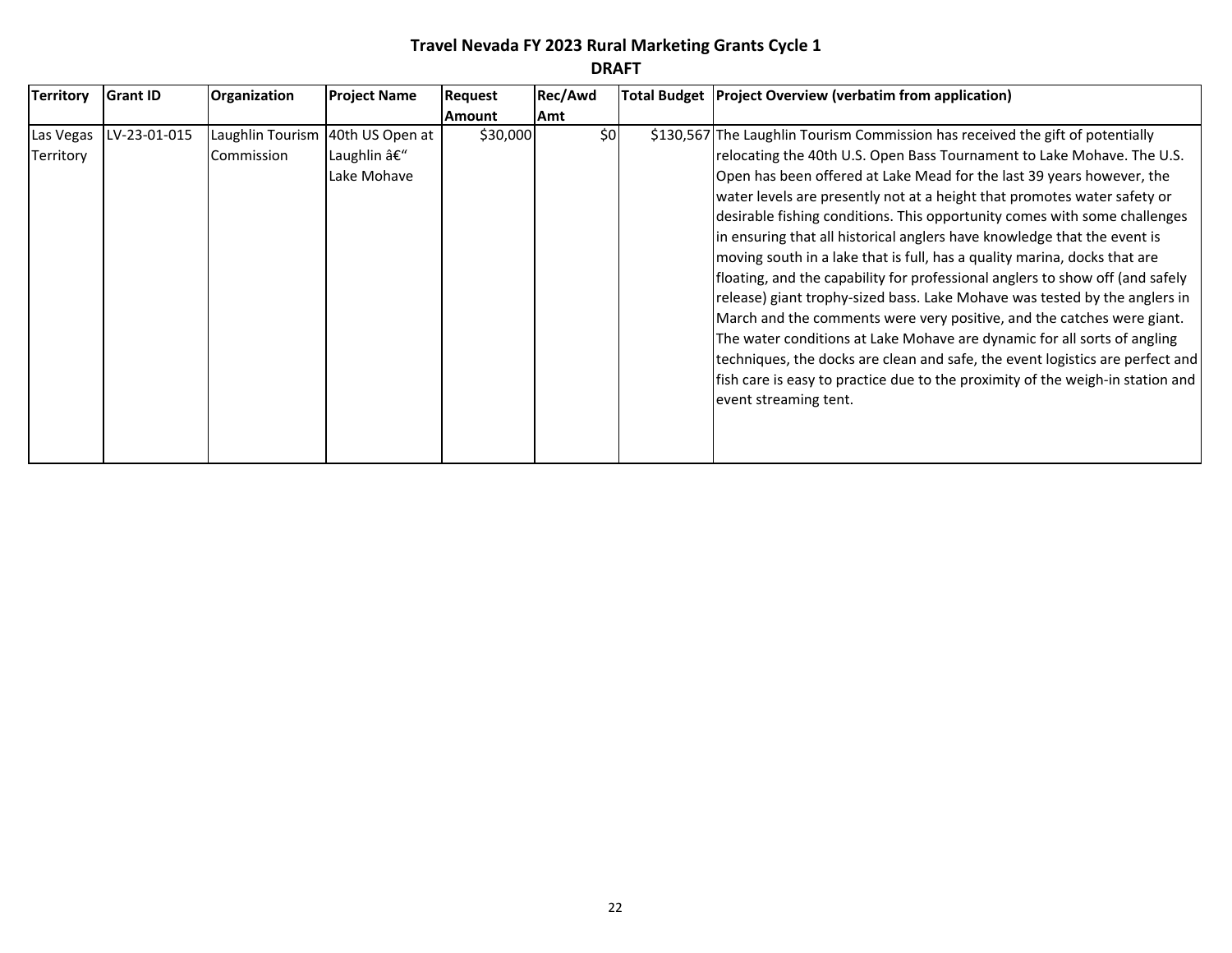| <b>Territory</b>                     | <b>Grant ID</b> | Organization                              | <b>Project Name</b>                                                     | Request       | Rec/Awd   |           | Total Budget   Project Overview (verbatim from application)                                                                                                                                                                                                                                                                                                                                                                                                                                                                                                                                                                                                                                                                                                                                                                                                                                                                                                                                                                                                                                                                                                                                                                                                                                                                                                                                                                                                                                                                                                                                                                                                                                                                                                                                                                                                                                                                                |
|--------------------------------------|-----------------|-------------------------------------------|-------------------------------------------------------------------------|---------------|-----------|-----------|--------------------------------------------------------------------------------------------------------------------------------------------------------------------------------------------------------------------------------------------------------------------------------------------------------------------------------------------------------------------------------------------------------------------------------------------------------------------------------------------------------------------------------------------------------------------------------------------------------------------------------------------------------------------------------------------------------------------------------------------------------------------------------------------------------------------------------------------------------------------------------------------------------------------------------------------------------------------------------------------------------------------------------------------------------------------------------------------------------------------------------------------------------------------------------------------------------------------------------------------------------------------------------------------------------------------------------------------------------------------------------------------------------------------------------------------------------------------------------------------------------------------------------------------------------------------------------------------------------------------------------------------------------------------------------------------------------------------------------------------------------------------------------------------------------------------------------------------------------------------------------------------------------------------------------------------|
|                                      |                 |                                           |                                                                         | <b>Amount</b> | Amt       |           |                                                                                                                                                                                                                                                                                                                                                                                                                                                                                                                                                                                                                                                                                                                                                                                                                                                                                                                                                                                                                                                                                                                                                                                                                                                                                                                                                                                                                                                                                                                                                                                                                                                                                                                                                                                                                                                                                                                                            |
| Las Vegas<br>Territory               | LV-23-01-016    | Mesquite<br>Chamber of<br>Commerce        | Mesquite<br>Chamber 2023<br><b>Business and</b><br>Destination<br>Guide | \$13,000      | \$15,000  |           | \$43,100 Proposal: Mesquite Chamber 2023 Business and Destination Guide Grant<br>Need: Our guide is 81 pages and is a high-quality marketing piece. This<br>guide will also be used in swag bags when LV Territory and LVCVA have<br>tourism professionals in Mesquite getting acquainted with Mesquite. We<br>order 20,000 of these each year and we distribute all of them. We use<br>professional people who only focus on Tourism/Chamber of Commerce<br>publications to help us with this project. The cost of paper, printing and<br>shipping continues to escalate thus the need for grant assistance with the<br>guide. Chamber Mission: "Support members to encourage and promote<br>tourism which will strengthen the local economy and in turn create a<br>successful business atmosphere in Mesquiteâ€. One third of our Chamber<br>members are tourism related and we anticipate that percentage to<br>increase. Goals: Publish a high-quality guide that promotes all of the<br>tourism related things to do in Mesquite such as Golf, ATV Riding, Gaming,<br>Dining, Hiking and Biking. We will feature an array of activities that are also<br>free and family friendly so that everyone can have a good time no matter<br>what their budget is. This guide helps to showcase our tourism related<br>businesses which generate revenue for our local and state economy.<br>Objectives: Mesquite hosts a variety of sporting events, festivals and more<br>that draw people from 100+ miles and out of state. The Chamber has<br>approximately 12 magazine racks that we regularly fill during the heavy<br>tourism season. Visitors take the guides and then return for a vacation or<br>another event. It is not unusual to go through at least 750 copies in one<br>weekend and we are finding that we run out of copies about 2 months<br>before the next issue is ready. It is our goal to be sure that as many of our |
| Las Vegas<br>Territory               | LV-23-01-017    | Moapa Valley<br>Revitalization<br>Project | Destination<br>Moapa Valley                                             | \$30,000      | \$13,000  |           | \$60,000 Our request for ongoing support for our advertising campaign using<br>Certified Folders. The contract ends the end of December 2022. To have<br>expected results, we need at least another 6 months of service and an<br>additional printing of destination guides to evaluate the effectiveness of<br>this campaign. In addition we need an upgrade of our website, search<br>engine tuning and social media integrations.                                                                                                                                                                                                                                                                                                                                                                                                                                                                                                                                                                                                                                                                                                                                                                                                                                                                                                                                                                                                                                                                                                                                                                                                                                                                                                                                                                                                                                                                                                       |
| <b>Las Vegas</b><br><b>Territory</b> | <b>Subtotal</b> |                                           |                                                                         | \$372,876     | \$127,538 | \$788,198 |                                                                                                                                                                                                                                                                                                                                                                                                                                                                                                                                                                                                                                                                                                                                                                                                                                                                                                                                                                                                                                                                                                                                                                                                                                                                                                                                                                                                                                                                                                                                                                                                                                                                                                                                                                                                                                                                                                                                            |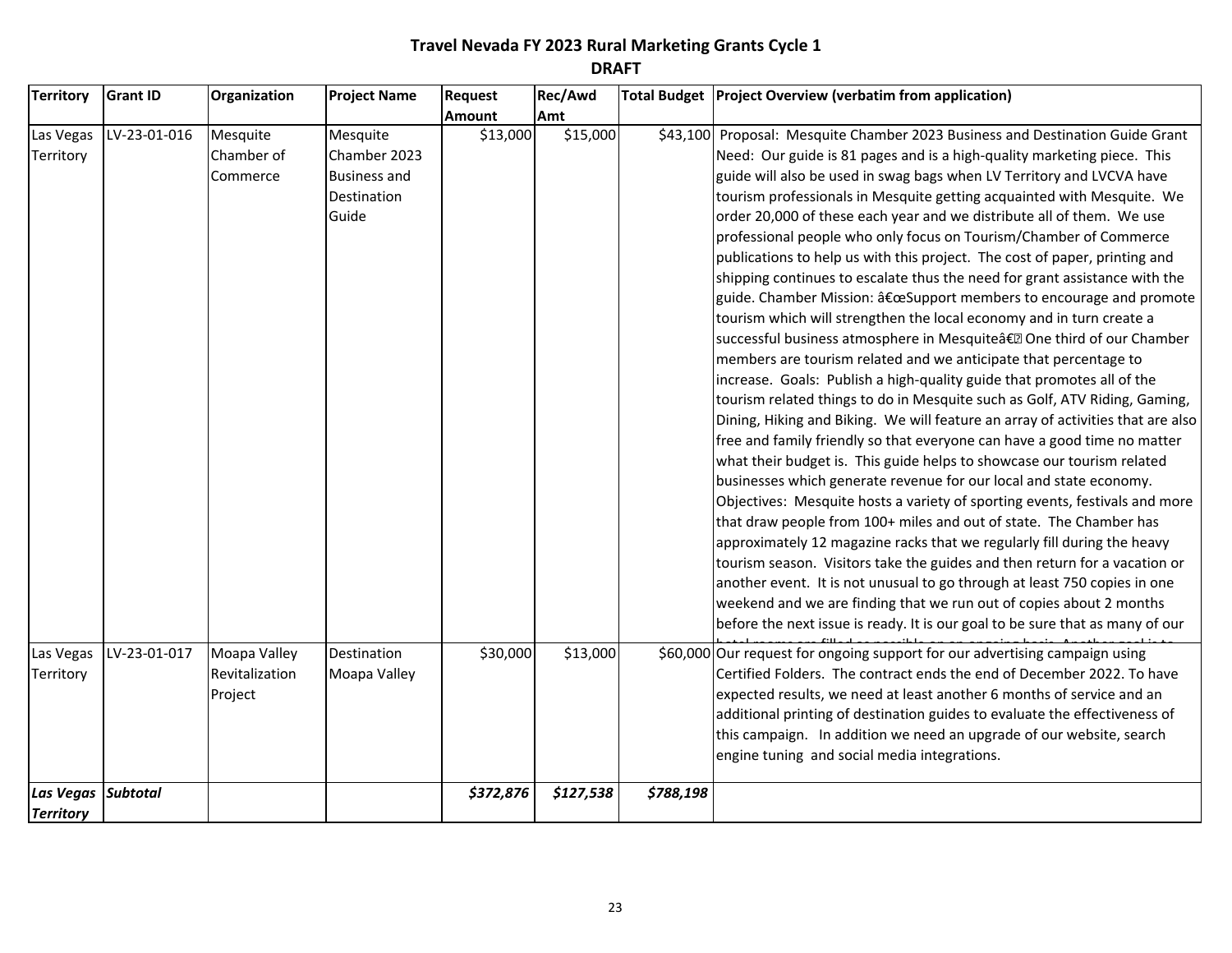| <b>Territory</b>                  | <b>Grant ID</b> | Organization                   | <b>Project Name</b>                                     | Request       | Rec/Awd  | Total Budget Project Overview (verbatim from application)                                                                                                                                                                                                                                                                                                                                                                                                                                                                                                                                                                                                                                                                                                                                                                                                                                                                                                                                                                                                                                                                                                                                                                                                                                                                |
|-----------------------------------|-----------------|--------------------------------|---------------------------------------------------------|---------------|----------|--------------------------------------------------------------------------------------------------------------------------------------------------------------------------------------------------------------------------------------------------------------------------------------------------------------------------------------------------------------------------------------------------------------------------------------------------------------------------------------------------------------------------------------------------------------------------------------------------------------------------------------------------------------------------------------------------------------------------------------------------------------------------------------------------------------------------------------------------------------------------------------------------------------------------------------------------------------------------------------------------------------------------------------------------------------------------------------------------------------------------------------------------------------------------------------------------------------------------------------------------------------------------------------------------------------------------|
|                                   |                 |                                |                                                         | <b>Amount</b> | Amt      |                                                                                                                                                                                                                                                                                                                                                                                                                                                                                                                                                                                                                                                                                                                                                                                                                                                                                                                                                                                                                                                                                                                                                                                                                                                                                                                          |
| Nevada<br>Silver<br><b>Trails</b> | NS-23-01-001    | Nevada Silver<br><b>Trails</b> | <b>NST</b><br>Administration<br><b>FY 23</b>            | \$5,000       | \$5,000  | \$5,000 Nevada Silver Trails Territory is the largest Territory, apart from Indian<br>Territory, covering about one third of the State. We serve over 20 diverse<br>and unique communities such as Pahrump, Beatty, Goldfield, Tonopah,<br>Hawthorne, Yerington, Berlin, Belmont, Rachel, Pioche, Caliente, and<br>Alamo. Our Territory board is comprised of many volunteers who donate<br>their time to help with accounting, grant applications, vendor<br>communication, payments, meeting planning, meeting minutes, marketing<br>content for print and digital ads, etc. Nevada Division of Tourism funds will<br>be utilized to pay for the Territory's operating cost to include accounting<br>software, checks, envelopes, postage, office supplies, domain and other<br>subscription fees, as well as travel costs for Territory board members to<br>attend meetings, conferences, etc.                                                                                                                                                                                                                                                                                                                                                                                                                        |
| Nevada<br>Silver<br><b>Trails</b> | NS-23-01-002    | Nevada Silver<br><b>Trails</b> | NST Print &<br><b>Digital Marketing</b><br><b>FY 23</b> | \$173,929     | \$50,000 | \$173,929 Funds will be utilized to design and place print and digital ads in the Nevada<br>Magazine Visitor Guide, Desert Companion, American Road, and the<br>Nevada Hunting and Fishing Regulations Guides. Additionally, we will place<br>Google Display, Google Search Engine, and Facebook ads. We will maintain<br>and expand our website, add a blog, create content for the blog, and<br>continue our very successful social media maintenance and campaigns.<br>Furthermore, we will have our RV/ATV and Ghost Town brochures<br>reprinted and distributed through Certified Folder. We will also continue<br>our quarterly email newsletter. Nevada Silver Trails is the largest Territory<br>in the State serving over twenty (20) communities of which only two have a<br>paid tourism department. Without the Territory marketing, many of the<br>communities, as well as other attractions such as parks, wildlife refuges,<br>museums, ghost towns, etc., would not be promoted at all. Many of these<br>communities and attractions are in convenient driving distance to Las<br>Vegas and have the potential to draw many overnight visitors into our<br>Territory. This very efficient combination of various marketing projects can<br>substantially increase room tax collections in our Territory. |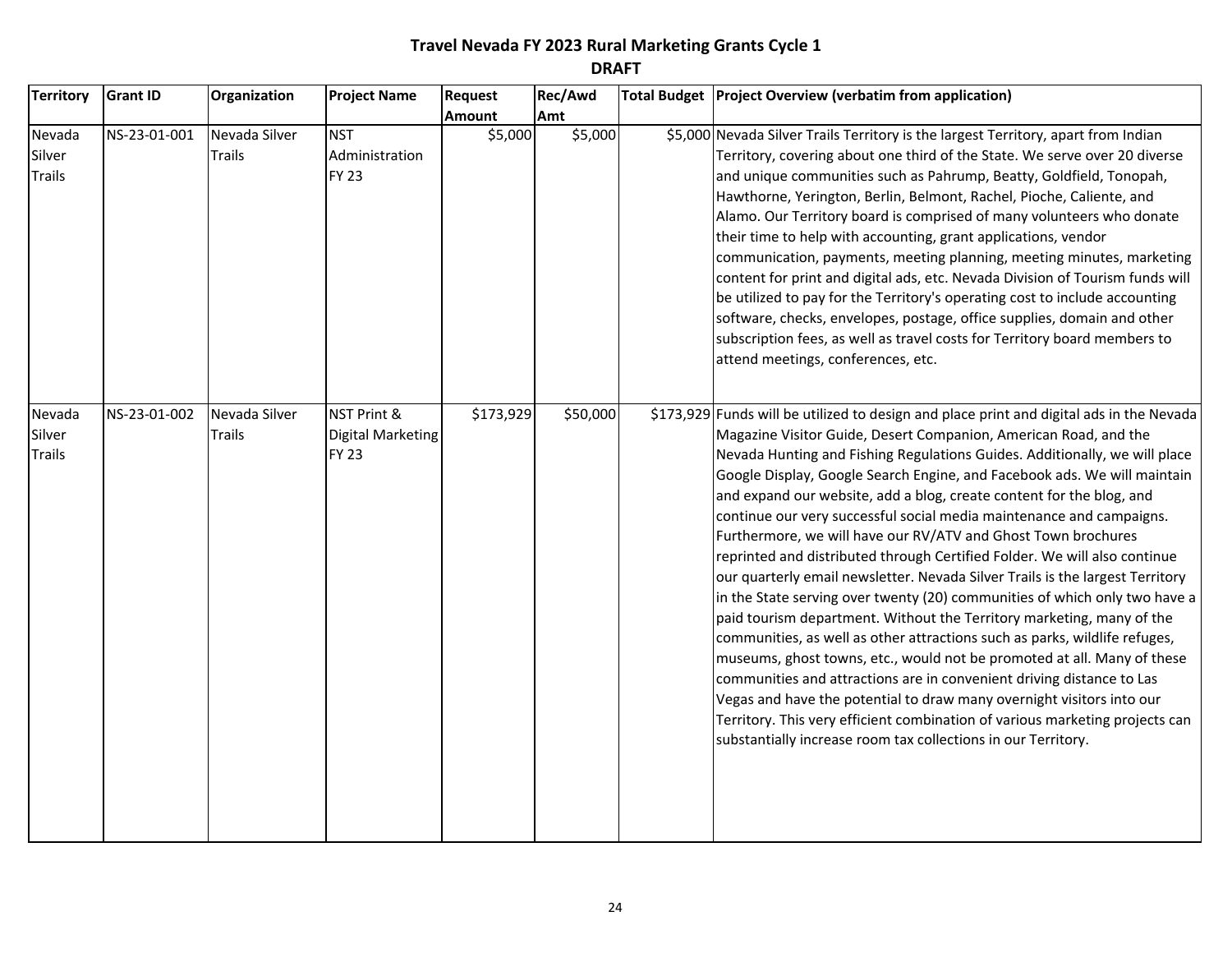| <b>Territory</b> | <b>Grant ID</b> | Organization          | <b>Project Name</b>  | <b>Request</b> | <b>Rec/Awd</b> | Total Budget   Project Overview (verbatim from application)                           |
|------------------|-----------------|-----------------------|----------------------|----------------|----------------|---------------------------------------------------------------------------------------|
|                  |                 |                       |                      | <b>Amount</b>  | Amt            |                                                                                       |
| Nevada           | NS-23-01-003    | <b>Beatty Chamber</b> | <b>Travel Nevada</b> | \$9,000        | \$4,500        | \$17,600 Beatty is a hub. Visitors can go in any direction from here and find history |
| Silver           |                 | of Commerce           | Magazine             |                |                | and adventure. Travel Nevada Magazine is a quarterly issued print and                 |
| <b>Trails</b>    |                 |                       |                      |                |                | monthly digital magazine that serves the state of Nevada and the country              |
|                  |                 |                       |                      |                |                | by introducing travelers to the amenities, history and outdoor adventures             |
|                  |                 |                       |                      |                |                | to be experienced within our state, catering to the smaller, rural towns.             |
|                  |                 |                       |                      |                |                | This grant would fund half of the \$14000,00 cost of a half-page print ad and         |
|                  |                 |                       |                      |                |                | the artwork to produce it in each of the 4 issues annually. On the digital            |
|                  |                 |                       |                      |                |                | side, half of the \$3600.00 will fund the 250x250px square box ad and ad              |
|                  |                 |                       |                      |                |                | development for the digital magazine. The print issue boasts quarterly                |
|                  |                 |                       |                      |                |                | sales of 11,500 magazines, with a hand-off readership of 3.4 times that's             |
|                  |                 |                       |                      |                |                | over 135,000 people every 3 months. Add to that the digital magazine with             |
|                  |                 |                       |                      |                |                | an average 20-25k pageviews each month and there are over 640,000                     |
|                  |                 |                       |                      |                |                | people exposed to our ad annually. These ads will feature Beatty as the               |
|                  |                 |                       |                      |                |                | base camp for family-oriented adventure travel. With emphasis on                      |
|                  |                 |                       |                      |                |                | Responsible Outdoor Adventures, Off-Roading, Mountain Biking, Hiking and              |
|                  |                 |                       |                      |                |                | Rockhounding. We offer historic old mining towns, the Ghost Town of                   |
|                  |                 |                       |                      |                |                | Rhyolite and others, Petroglyphs, Fossil areas, hundreds of miles of Off-             |
|                  |                 |                       |                      |                |                | Road trails, and Family Friendly Events in and around the Beatty area.                |
|                  |                 |                       |                      |                |                | Placing these ads promotes travel to our town and gets people thinking                |
|                  |                 |                       |                      |                |                | about other rural towns in Nevada. Benefitting the economic communities               |
|                  |                 |                       |                      |                |                | of Beatty, our surrounding area and the entire state. Beatty exists on                |
|                  |                 |                       |                      |                |                | tourism dollars. The average family vacation in our area is 3 nights/4 days           |
|                  |                 |                       |                      |                |                | of supporting our lodgings, restaurants, RV parks, fuel/electric stations,            |
|                  |                 |                       |                      |                |                | local businesses and visitor attractions. (This is based on information               |
|                  |                 |                       |                      |                |                | gathered from visitors to our Chamber of Commerce Visitor Center). The                |

average cost per night for lodging is  $\frac{1}{2}$  (considering RV parks and RV parks and RV parks and RV parks and RV parks and RV parks and RV parks and RV parks and RV parks and RV parks and RV parks and RV parks and RV p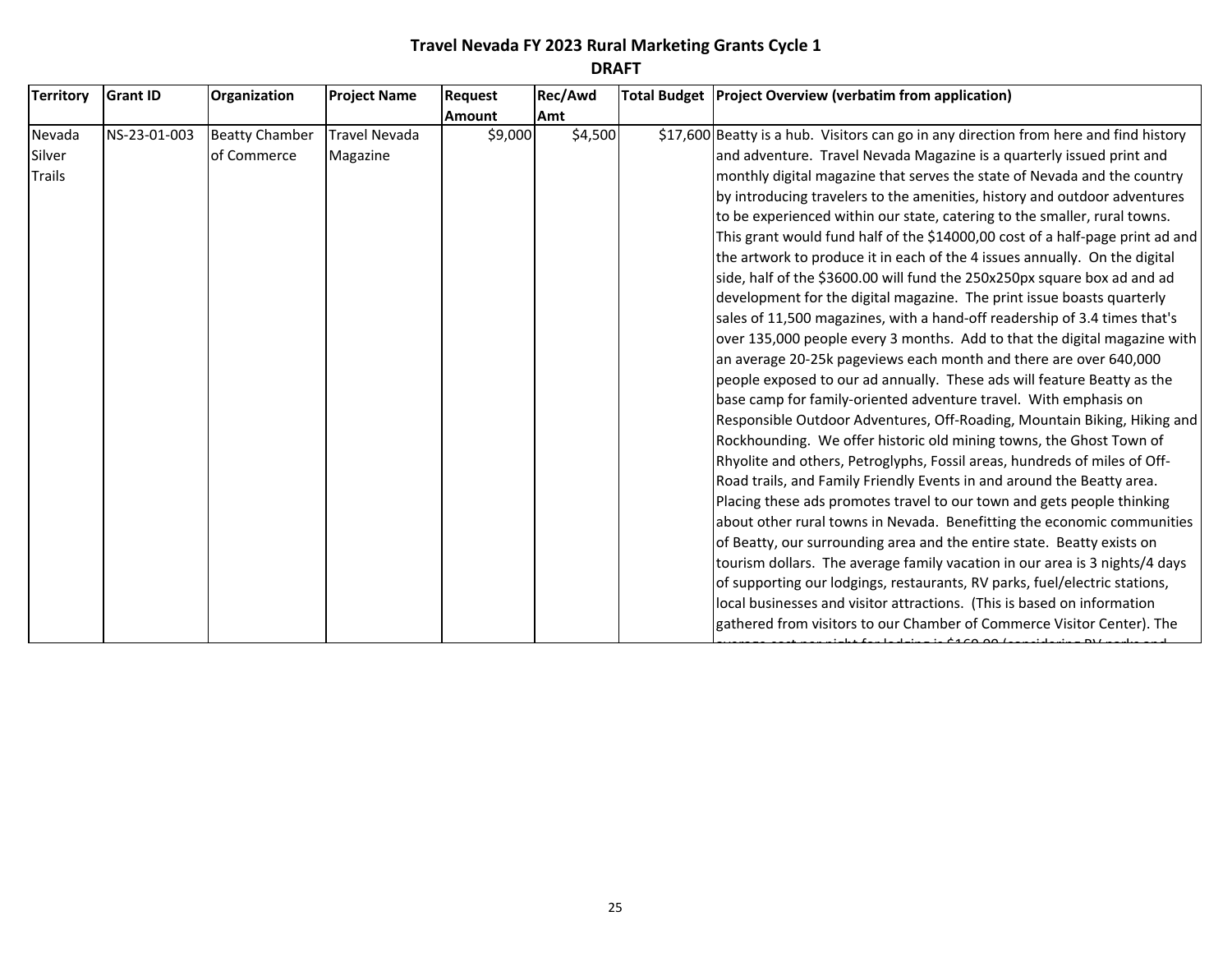| <b>Territory</b>                  | <b>Grant ID</b> | Organization                         | <b>Project Name</b>                   | <b>Request</b> | Rec/Awd | Total Budget   Project Overview (verbatim from application)                                                                                                                                                                                                                                                                                                                                                                                                                                                                                                                                                                                                                                                                                                                                                                                                                                                                                                                                                                                                                                                                                                                                                                                                                                                                                                                                                                                                                                                                                                                                                                                                                                                                                                                                                                                                                                                                                                                    |
|-----------------------------------|-----------------|--------------------------------------|---------------------------------------|----------------|---------|--------------------------------------------------------------------------------------------------------------------------------------------------------------------------------------------------------------------------------------------------------------------------------------------------------------------------------------------------------------------------------------------------------------------------------------------------------------------------------------------------------------------------------------------------------------------------------------------------------------------------------------------------------------------------------------------------------------------------------------------------------------------------------------------------------------------------------------------------------------------------------------------------------------------------------------------------------------------------------------------------------------------------------------------------------------------------------------------------------------------------------------------------------------------------------------------------------------------------------------------------------------------------------------------------------------------------------------------------------------------------------------------------------------------------------------------------------------------------------------------------------------------------------------------------------------------------------------------------------------------------------------------------------------------------------------------------------------------------------------------------------------------------------------------------------------------------------------------------------------------------------------------------------------------------------------------------------------------------------|
|                                   |                 |                                      |                                       | <b>Amount</b>  | Amt     |                                                                                                                                                                                                                                                                                                                                                                                                                                                                                                                                                                                                                                                                                                                                                                                                                                                                                                                                                                                                                                                                                                                                                                                                                                                                                                                                                                                                                                                                                                                                                                                                                                                                                                                                                                                                                                                                                                                                                                                |
| Nevada<br>Silver<br><b>Trails</b> | NS-23-01-004    | <b>Beatty Chamber</b><br>of Commerce | Spirit of the<br><b>West Magazine</b> | \$5,800        | \$0     | \$11,600 We will be taking out a half-page ad in each of the bi-annual magazine<br>publications, maintain a video presentation on their website and an<br>advertorial and banner ad in their online newsletter, which is published<br>twice monthly. (Called a newsletter, it is really a protracted version of the<br>magazine e-published bi-monthly). For a total cost of \$11,600.00 including<br>ad production costs. Spirit of the West is the premier German language<br>magazine, promoting travel, lifestyle, and adventure in the American West.<br>Single copy direct sales, subscriptions, airline partners and free distribution<br>combined reaches 150,000 readers. A partner of CONDOR German Airline,<br>the magazine is distributed on all non-stop flights from Frankfurt to Las<br>Vegas, NV; Anchorage, AK; and Seattle, WA, offering a unique, high-profile<br>presence. Via a professional distribution system, this magazine is sold at<br>newsstands (airports, train stations, bookstores, etc.) in Germany, Austria,<br>Switzerland, Italy and Spain. It is also available by subscription and e-<br>download. In the U.S. it is available by subscription, at consulates,<br>chambers of commerce and Goethe-Institutes. Several thousand copies<br>are distributed every year at travel and trade shows. By advertising in this<br>magazine and their online presence, we are making Beatty and rural<br>Nevada destination points for the European traveler. The typical reader of<br>this magazine is between 25 and 66 yrs. old with an average age of 48.<br>These visitors are typically interested in Outdoor Adventure Trips, Hiking<br>and Motorcycle Touring, Wilderness, Wineries, Arts, and the Cowboy<br>Lifestyle. All these interests are available in and around the Beatty area.<br>The American West is one of the favorite places for travelers from<br>Germany, Austria, Switzerland, and Italy to come when visiting America. |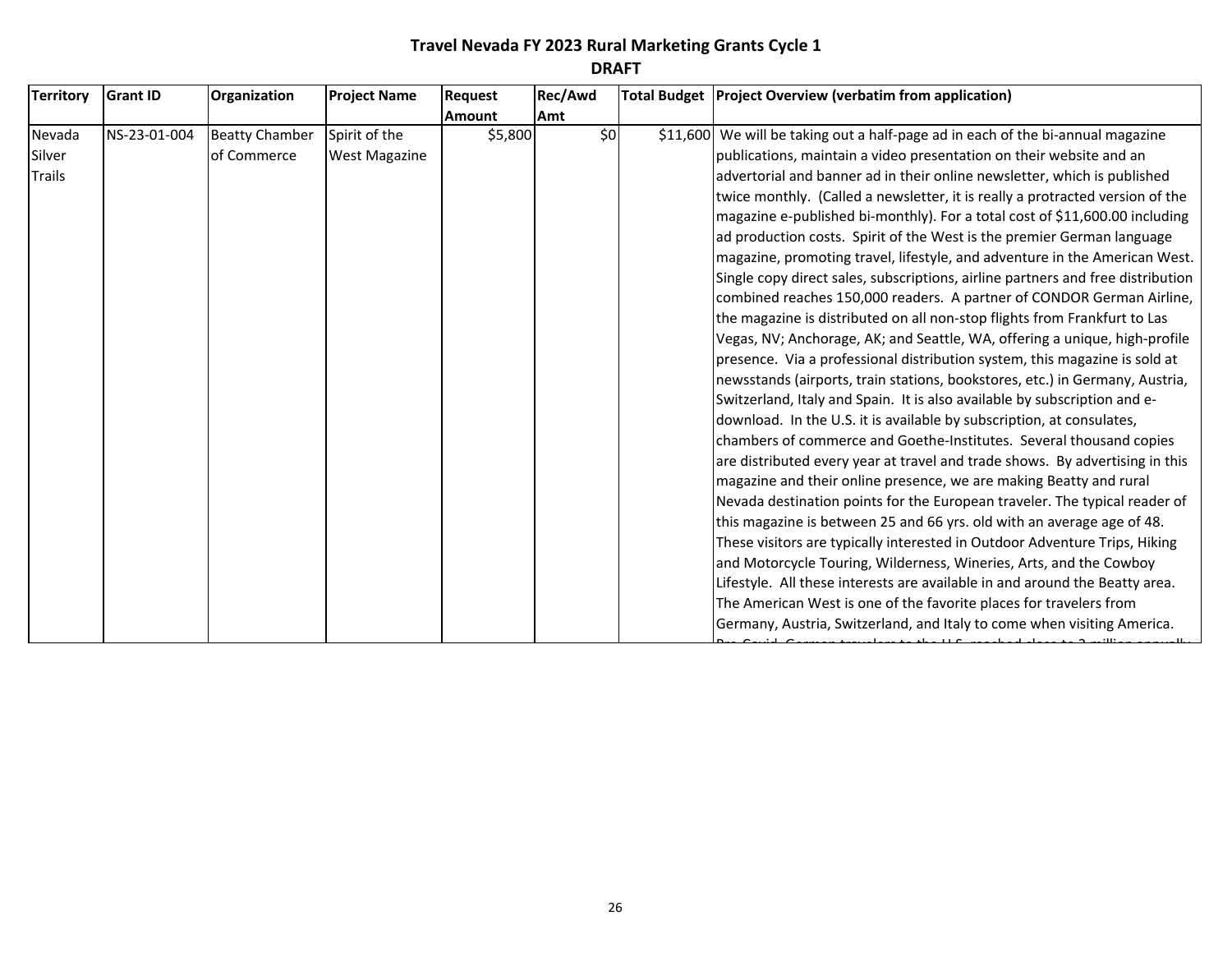| <b>Territory</b>                  | <b>Grant ID</b> | Organization                         | <b>Project Name</b>                | <b>Request</b> | Rec/Awd | Total Budget   Project Overview (verbatim from application)                                                                                                                                                                                                                                                                                                                                                                                                                                                                                                                                                                                                                                                                                                                                                                                                                                                                                                                                                                                                                                                                                                                                                                                                                                                                                                                                                                                                                                                                                                   |
|-----------------------------------|-----------------|--------------------------------------|------------------------------------|----------------|---------|---------------------------------------------------------------------------------------------------------------------------------------------------------------------------------------------------------------------------------------------------------------------------------------------------------------------------------------------------------------------------------------------------------------------------------------------------------------------------------------------------------------------------------------------------------------------------------------------------------------------------------------------------------------------------------------------------------------------------------------------------------------------------------------------------------------------------------------------------------------------------------------------------------------------------------------------------------------------------------------------------------------------------------------------------------------------------------------------------------------------------------------------------------------------------------------------------------------------------------------------------------------------------------------------------------------------------------------------------------------------------------------------------------------------------------------------------------------------------------------------------------------------------------------------------------------|
|                                   |                 |                                      |                                    | <b>Amount</b>  | Amt     |                                                                                                                                                                                                                                                                                                                                                                                                                                                                                                                                                                                                                                                                                                                                                                                                                                                                                                                                                                                                                                                                                                                                                                                                                                                                                                                                                                                                                                                                                                                                                               |
| Nevada<br>Silver<br><b>Trails</b> | NS-23-01-005    | <b>Beatty Chamber</b><br>of Commerce | <b>Certified Folder</b><br>Display | \$3,250        | \$3,250 | \$6,450 The total Budget for this project is \$6500.00. We are asking for \$3250.00 in<br>Grant funding. This project is to hire Certified Folder Display Service to<br>distribute our English version Rack Cards to over 300 locations. 225 sites in<br>the Las Vegas Valley, 74 sites along Bishop/US Hiway 395 in California, the<br>terminal 1 baggage area in the Las Vegas/McCarren International Airport,<br>and the Mammoth Lakes Visitors Center, Mammoth Lakes, California.<br>These brochures will be placed in areas heavily visited by tourists. This is a<br>very cost-effective way to get our information to the millions of people<br>who come into Nevada through the Airport and travelers who come from<br>other tourist areas in California. Especially those who might be headed to<br>Death Valley National Park. Most visitors who visit these areas don't realize<br>how close they already are to Beatty. We are 7 miles from the entrance to<br>Death Valley, less than 2 hours from Las Vegas and 3 hours from Mammoth<br>Lakes. With these brochures they will learn how close they are and what<br>we have to offer in the way of outdoor adventures and activities, history,<br>hiking, biking, birdwatching, off-road trails, camping and more. We invite<br>them to stay in and explore around our area. Through the distribution of<br>our tourism brochures, we are able to introduce Beatty and the<br>surrounding area to thousands of tourists who otherwise might not know<br>of us and the amenities of rural Nevada. |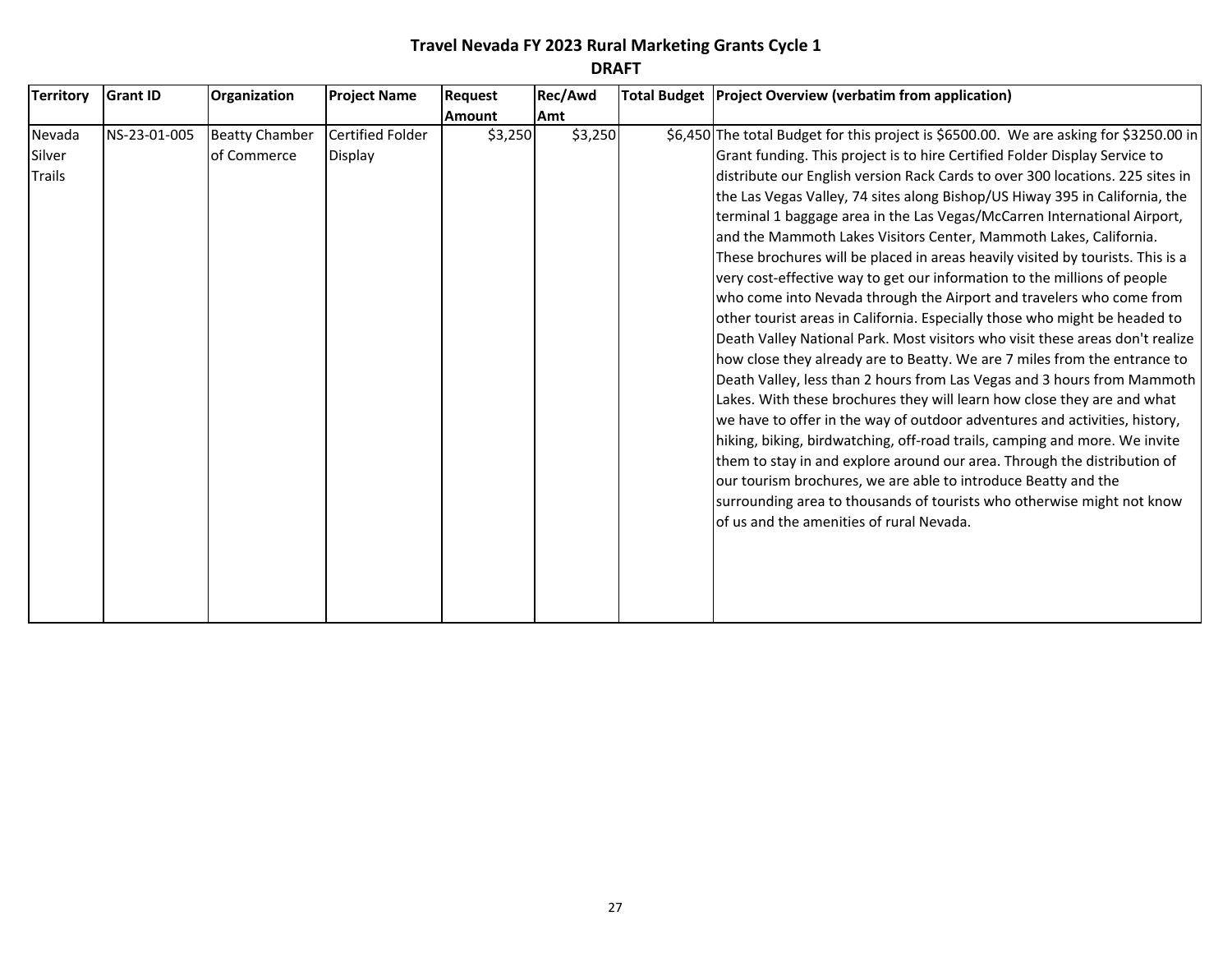| <b>Territory</b>                  | <b>Grant ID</b> | Organization                         | <b>Project Name</b>          | <b>Request</b> | Rec/Awd | Total Budget   Project Overview (verbatim from application)                                                                                                                                                                                                                                                                                                                                                                                                                                                                                                                                                                                                                                                                                                                                                                                                                                                                                                                                                                                                                                                                                                                                                                                                                                                                                                                                                                                                                                                                                                                                                                                                                                                                                                                                                                                                                                                                                                                                       |
|-----------------------------------|-----------------|--------------------------------------|------------------------------|----------------|---------|---------------------------------------------------------------------------------------------------------------------------------------------------------------------------------------------------------------------------------------------------------------------------------------------------------------------------------------------------------------------------------------------------------------------------------------------------------------------------------------------------------------------------------------------------------------------------------------------------------------------------------------------------------------------------------------------------------------------------------------------------------------------------------------------------------------------------------------------------------------------------------------------------------------------------------------------------------------------------------------------------------------------------------------------------------------------------------------------------------------------------------------------------------------------------------------------------------------------------------------------------------------------------------------------------------------------------------------------------------------------------------------------------------------------------------------------------------------------------------------------------------------------------------------------------------------------------------------------------------------------------------------------------------------------------------------------------------------------------------------------------------------------------------------------------------------------------------------------------------------------------------------------------------------------------------------------------------------------------------------------------|
|                                   |                 |                                      |                              | <b>Amount</b>  | Amt     |                                                                                                                                                                                                                                                                                                                                                                                                                                                                                                                                                                                                                                                                                                                                                                                                                                                                                                                                                                                                                                                                                                                                                                                                                                                                                                                                                                                                                                                                                                                                                                                                                                                                                                                                                                                                                                                                                                                                                                                                   |
| Nevada<br>Silver<br><b>Trails</b> | NS-23-01-006    | <b>Beatty Chamber</b><br>of Commerce | American Road<br>Magazine    | \$6,000        | \$6,000 | \$11,981 \$8481.00 will be for the print and digital advertising in American Road<br>Magazine. \$1500.00 will be for production of ad copy. \$2000.00 to offset<br>the cost of postage to send the information packages to opt-in readers.<br>(These mailings do not qualify for bulk mailing rates and the cost of each<br>package is \$1.96 with the average number of requests per month of 130).<br>This advertising package will include 4 half page ads, a 2-page Getaway<br>Guide Listing and downloadable pdf. on the American Road Website;<br>monthly social network posts on Twitter, Instagram, Facebook, etc. Each<br>post includes a hyperlink with click tracking, a hotlink in the Digital edition,<br>digital reader response pages, an opt-in for print information, and a<br>postage paid tear out card in the magazine for requesting information. We<br>feel this is an excellent use of advertising dollars due to the diversification<br>and different platforms they provide. American Road Magazine is an award-<br>winning quarterly, full color, 68-page periodical, covering all corners of the<br>United States. This magazine captures an important niche market in the<br>heritage tourism industry by offering multiple venues for a growing travel<br>category. Heritage tourism is one of the fastest growing industries in the<br>U.S. The number of individuals interested in the Heritage tourism industry<br>is comparable to the number of people who golf (24 million), fish (41<br>million), and camp (43 million). This magazine specializes in introducing<br>their audience to hiways, byways, backroads and trails for their vacations.<br>It fits perfectly with the objectives of Beatty as a destination. Beatty and<br>the surrounding areas cater to the outdoor recreationist, and camping<br>adventurer. We offer hundreds of miles of off-road trails for OHV, dirt<br>bikers, mountain bikers and hikers. We are surrounded by ghost towns, |
| Nevada<br>Silver<br><b>Trails</b> | NS-23-01-007    | <b>Beatty Chamber</b><br>of Commerce | <b>English Rack</b><br>Cards | \$3,000        | \$3,000 | \$5,850 The funds for this project will be used to reprint 50,000 copies, with<br>updates and revisions, of our Signature Brochure: 360 degrees of<br>Adventure                                                                                                                                                                                                                                                                                                                                                                                                                                                                                                                                                                                                                                                                                                                                                                                                                                                                                                                                                                                                                                                                                                                                                                                                                                                                                                                                                                                                                                                                                                                                                                                                                                                                                                                                                                                                                                   |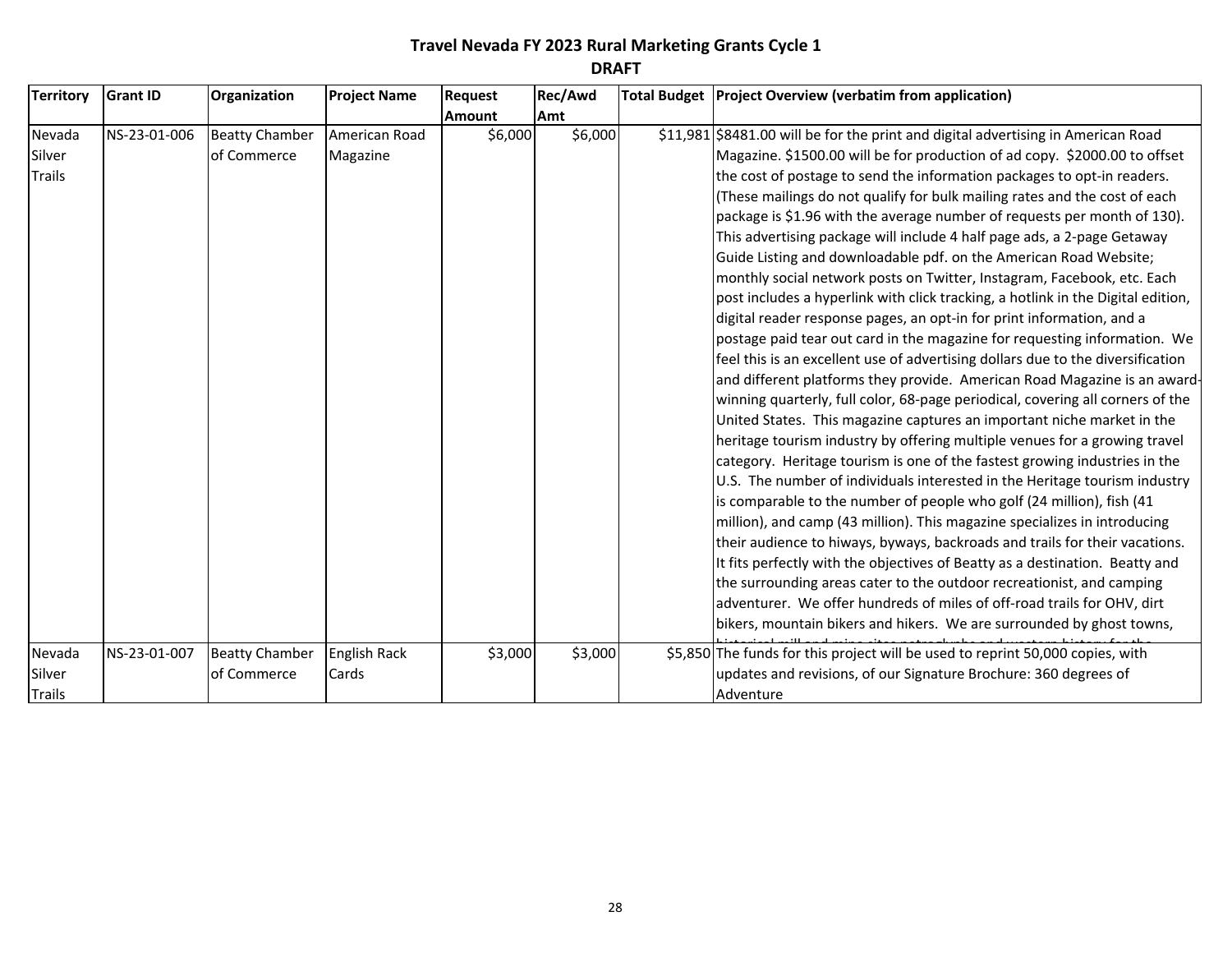| <b>Territory</b>                  | <b>Grant ID</b> | Organization                         | <b>Project Name</b> | <b>Request</b> | Rec/Awd | Total Budget Project Overview (verbatim from application)                                                                                                                                                                                                                                                                                                                                                                                                                                                                                                                                                                                                                                                                                                                                                                                                                                                                                                                                                                                                                                                                                                                                                                                                                                                                                                                                                                                               |
|-----------------------------------|-----------------|--------------------------------------|---------------------|----------------|---------|---------------------------------------------------------------------------------------------------------------------------------------------------------------------------------------------------------------------------------------------------------------------------------------------------------------------------------------------------------------------------------------------------------------------------------------------------------------------------------------------------------------------------------------------------------------------------------------------------------------------------------------------------------------------------------------------------------------------------------------------------------------------------------------------------------------------------------------------------------------------------------------------------------------------------------------------------------------------------------------------------------------------------------------------------------------------------------------------------------------------------------------------------------------------------------------------------------------------------------------------------------------------------------------------------------------------------------------------------------------------------------------------------------------------------------------------------------|
|                                   |                 |                                      |                     | <b>Amount</b>  | Amt     |                                                                                                                                                                                                                                                                                                                                                                                                                                                                                                                                                                                                                                                                                                                                                                                                                                                                                                                                                                                                                                                                                                                                                                                                                                                                                                                                                                                                                                                         |
| Nevada<br>Silver<br><b>Trails</b> | NS-23-01-008    | <b>Beatty Chamber</b><br>of Commerce | Newspaper           | \$7,650        | \$3,825 | \$15,300 The city of Las Vegas has world-wide appeal with over 40 million visitors<br>annually. The Las Vegas Review Journal is the largest circulating daily<br>newspaper in Nevada with a readership of over 225,000. Beatty is a<br>distance of 125 miles from Las Vegas, a short 2-hour drive. By advertising in<br>this newspaper, we will feature our small western town, with the intent of<br>attracting more visitors who want to experience rural Nevada and enjoy a<br>slower pace than the city. We offer lots of outdoor adventure, mining and<br>western history and the natural beauty and intrigue of the desert. Our ads<br>will include family fun and adventures to be experienced with off-road<br>riding, mountain biking and hiking, with highlighting and inviting<br>participation in our yearly special events such as Beatty Days, Burning Man,<br>4th of July Picnic in the Park with Fireworks, the Bullfrog Mining District<br>Poker Run and the Tinker Classic Mountain Bike Festival. We would appeal<br>not only to the tourists but to the Las Vegas/Southern Nevada residents as<br>well. Many of these events are 2-3 days, requiring an overnight stay which<br>will increase our room tax revenues, restaurants, fuel and electric charging<br>stations and local business economies. We are asking for \$7,600.00 to fund<br>half of the cost to advertise a minimum of once per month and our special<br>events. |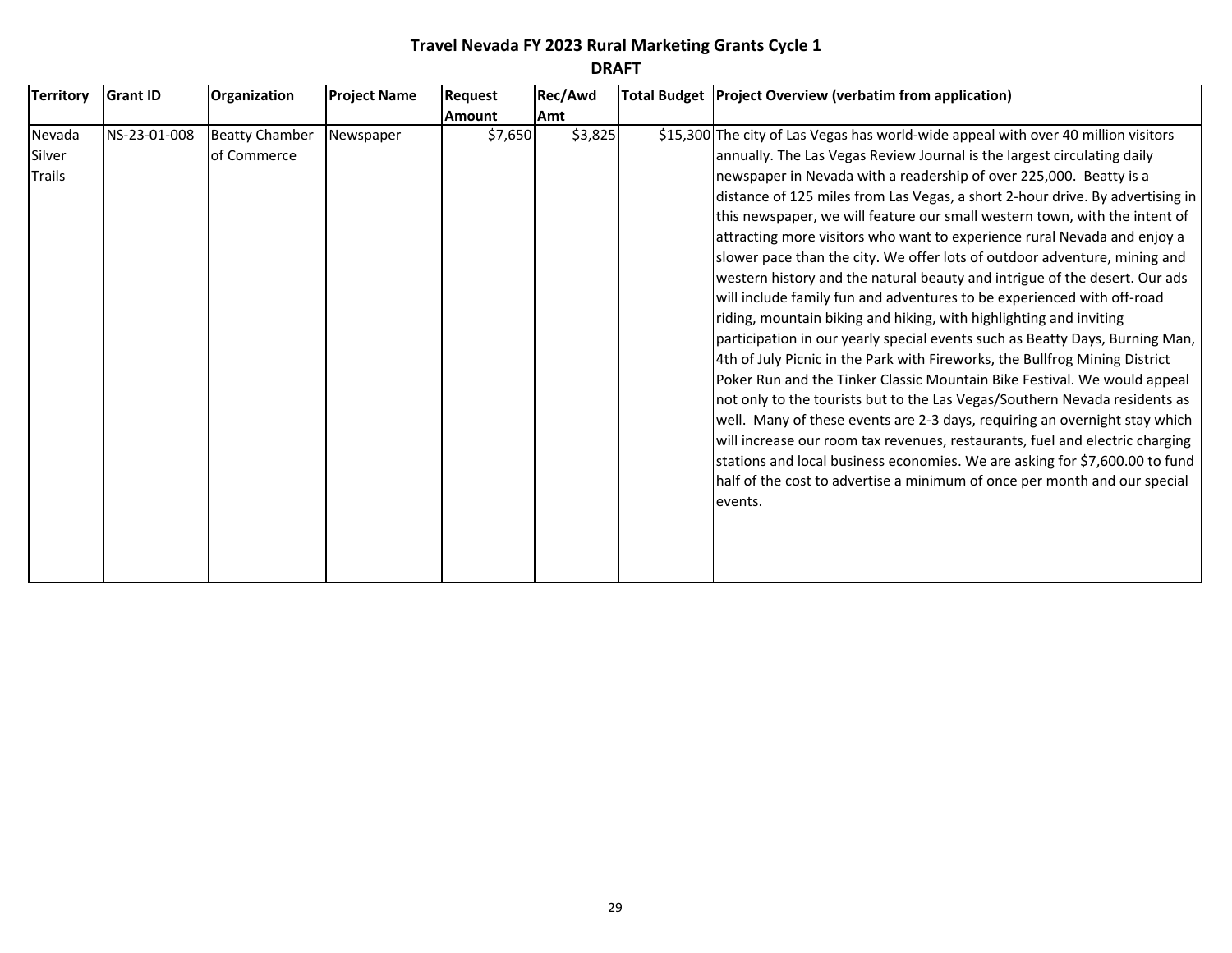| <b>Territory</b> | <b>Grant ID</b> | Organization          | <b>Project Name</b> | Request       | Rec/Awd    | Total Budget   Project Overview (verbatim from application)                       |
|------------------|-----------------|-----------------------|---------------------|---------------|------------|-----------------------------------------------------------------------------------|
|                  |                 |                       |                     | <b>Amount</b> | <b>Amt</b> |                                                                                   |
| Nevada           | NS-23-01-009    | <b>Beatty Chamber</b> | Radio               | \$19,500      | \$10,000   | \$49,460 This project has the potential to reach over 3 million people. The radio |
| Silver           |                 | of Commerce           |                     |               |            | stations we have chosen broadcast both AM & FM and live streaming                 |
| <b>Trails</b>    |                 |                       |                     |               |            | simultaneously into 6 states, Nevada, California, Arizona, Utah, Colorado         |
|                  |                 |                       |                     |               |            | and Idaho. We have advertised for the past year and a half on all of these        |
|                  |                 |                       |                     |               |            | stations and the response has been better than we expected. We have had           |
|                  |                 |                       |                     |               |            | people visiting Beatty who said they had heard our ads in their state. This       |
|                  |                 |                       |                     |               |            | project includes advertising on 3 radio stations we feel gives the best           |
|                  |                 |                       |                     |               |            | broadcast range for our dollar. \$21,000.00 will be used to attract radio         |
|                  |                 |                       |                     |               |            | listeners from 6 states who are from a couple of hours to a day's drive of        |
|                  |                 |                       |                     |               |            | Beatty. KIBS-FM/KOBV-AM Bishop, CA., Lotus Broadcasting 97.1 The Point            |
|                  |                 |                       |                     |               |            | AM/FM Las Vegas, NV. and KSL-AM News Radio, Salt Lake City, UT. These             |
|                  |                 |                       |                     |               |            | are major AM/FM simulcast stations that reach over 3 million listeners and        |
|                  |                 |                       |                     |               |            | millions more through internet streaming. We have researched and chosen           |
|                  |                 |                       |                     |               |            | these stations for several reasons: The proximity of the broadcast area to        |
|                  |                 |                       |                     |               |            | Beatty is from 2 hours to a comfortable day's drive. The listening audience       |
|                  |                 |                       |                     |               |            | are outdoor enthusiasts and Beatty has much to offer in that venue. Much          |
|                  |                 |                       |                     |               |            | of the broadcast area is already a heavy tourist area and we will be              |
|                  |                 |                       |                     |               |            | reaching people who are looking for a new place or adventure. The                 |
|                  |                 |                       |                     |               |            | advertising packages were very reasonably priced for the listenership we          |
|                  |                 |                       |                     |               |            | will reach. Where one station leaves off another one comes into range, we         |
|                  |                 |                       |                     |               |            | will be with the listener for hundreds of miles throughout 6 states,              |
|                  |                 |                       |                     |               |            | California, Nevada, Utah, Idaho, Colorado and Arizona. After the Covd-19          |
|                  |                 |                       |                     |               |            | shutdowns people are traveling again and they are looking for wide open           |
|                  |                 |                       |                     |               |            | spaces, fresh air and freedom of movement. Beatty has all that and more,          |
|                  |                 |                       |                     |               |            | hundreds of miles of OHV and hiking trails, our mountain biking trails are        |

one of the best in the state. We offer geocaching, birdwatching, ghost town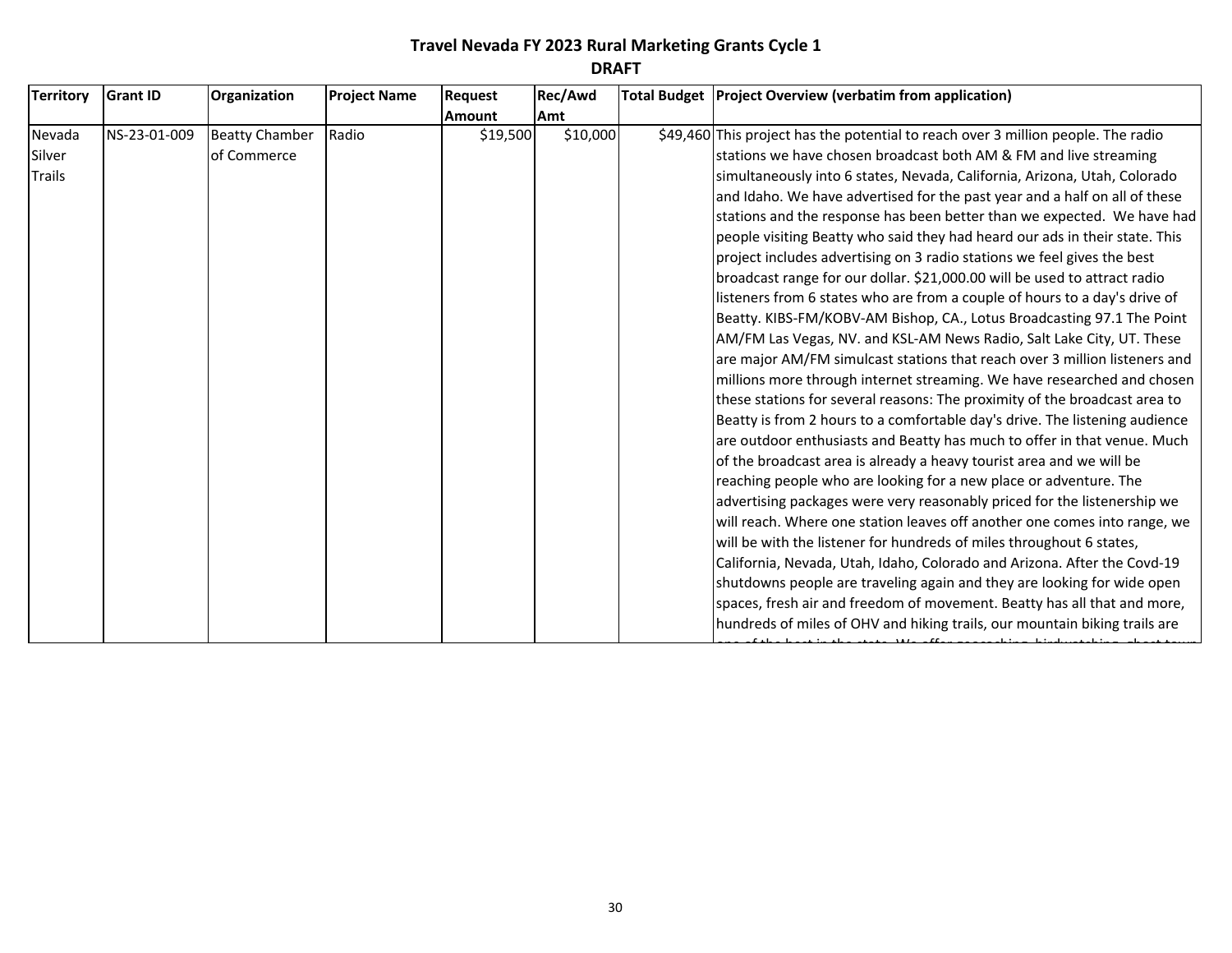| <b>Territory</b> | <b>Grant ID</b> | Organization   | <b>Project Name</b> | Request       | Rec/Awd | Total Budget Project Overview (verbatim from application)                        |
|------------------|-----------------|----------------|---------------------|---------------|---------|----------------------------------------------------------------------------------|
|                  |                 |                |                     | <b>Amount</b> | Amt     |                                                                                  |
| Nevada           | NS-23-01-010    | Boys & Girls   | Take a Kid to a     | \$3,000       | \$0     | \$10,000 Take a Kid to a Car Show is Boys & Girls Clubs of Mason Valley's latest |
| Silver           |                 | Clubs of Mason | Car Show            |               |         | family-friendly fundraiser. With the goal of 150 vehicles at this year's show,   |
| <b>Trails</b>    |                 | Valley         |                     |               |         | along with live music, a free carnival, artisan and vendor booths and a          |
|                  |                 |                |                     |               |         | homebrew contest held by Yerington Theater for the Arts, this partnership        |
|                  |                 |                |                     |               |         | event is expected to triple in size from the inaugural event in 2021. We will    |
|                  |                 |                |                     |               |         | consider the event a success if we reach 150 cars, 25 vendors, a crowd of        |
|                  |                 |                |                     |               |         | 1,000 or more people and at least \$5,000 in net profits for our                 |
|                  |                 |                |                     |               |         | organization. The funds granted to us from the Nevada Division of Tourism        |
|                  |                 |                |                     |               |         | will go directly toward advertising efforts. With the grant, we'll purchase      |
|                  |                 |                |                     |               |         | banners to hang out our clubhouses in Mineral and Lyon County, posters to        |
|                  |                 |                |                     |               |         | place in the greater Northern Nevada/Northern California area, social            |
|                  |                 |                |                     |               |         | media advertising in the same area and cover our website upkeep costs so         |
|                  |                 |                |                     |               |         | potential participants can sign up regardless of their proximity to our          |
|                  |                 |                |                     |               |         | organization. As a non-profit, unrestricted funds like those raised at the       |
|                  |                 |                |                     |               |         | Take a Kid to a Car Show are vital for our mission. They allow us to keep our    |
|                  |                 |                |                     |               |         | doors open and the lights on as many grants, foundations and donors don't        |
|                  |                 |                |                     |               |         | typically fund things like general operational costs. When we can keep our       |
|                  |                 |                |                     |               |         | clubhouses clean, active and fully functional, we ensure members enter a         |
|                  |                 |                |                     |               |         | safe, enriching space full of professionally trained staff and impact-driven     |
|                  |                 |                |                     |               |         | and results-proven programs.                                                     |
|                  |                 |                |                     |               |         |                                                                                  |
|                  |                 |                |                     |               |         |                                                                                  |
|                  |                 |                |                     |               |         |                                                                                  |
|                  |                 |                |                     |               |         |                                                                                  |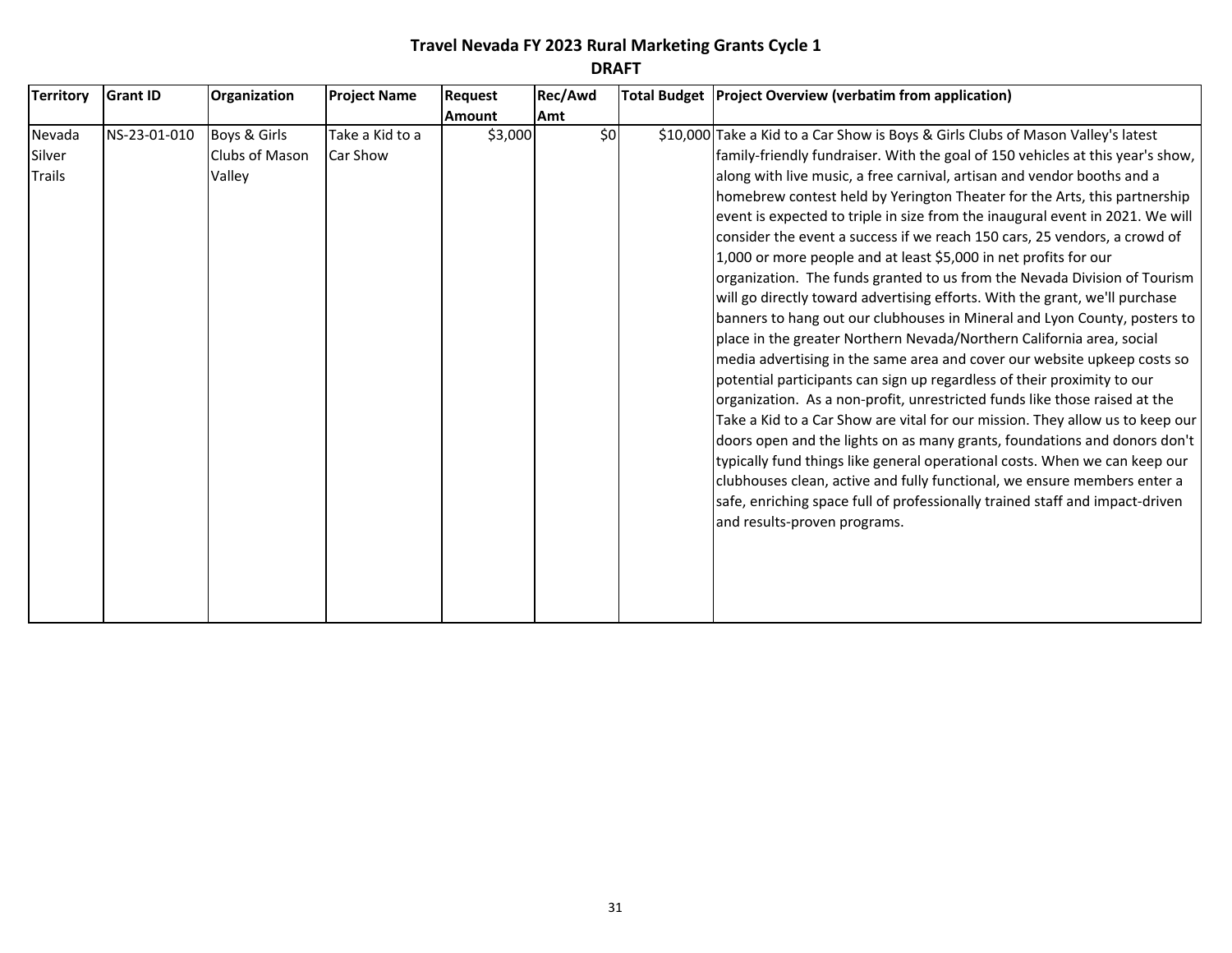| <b>Territory</b> | <b>Grant ID</b> | Organization          | <b>Project Name</b> | <b>Request</b> | Rec/Awd | Total Budget   Project Overview (verbatim from application)                       |
|------------------|-----------------|-----------------------|---------------------|----------------|---------|-----------------------------------------------------------------------------------|
|                  |                 |                       |                     | <b>Amount</b>  | Amt     |                                                                                   |
| Nevada           | NS-23-01-011    | <b>Friends of Gem</b> | <b>Gem Theater</b>  | \$2,800        | \$0     | \$5,600 The Gem Theater has been closed since 2002 and the first visible exterior |
| Silver           |                 | <b>Theater</b>        | Promotional         |                |         | improvement to the building has been the repair and rehabilitation of the         |
| Trails           |                 |                       | Video               |                |         | neon marquee, benefitting the organization's mission of returning the             |
|                  |                 |                       |                     |                |         | sparkle to the Gem and reopening it as a movie theater. This first scope was      |
|                  |                 |                       |                     |                |         | achieved from a grant from the USDA Rural Business Development                    |
|                  |                 |                       |                     |                |         | program. We'd like to begin promoting the site online and its newly               |
|                  |                 |                       |                     |                |         | refurbished sign and welcome visitors to Lincoln County. The award will           |
|                  |                 |                       |                     |                |         | fund a marketing video clip that can be used on social media and via              |
|                  |                 |                       |                     |                |         | tourism sites to attract guests to the tourist attraction and the town. Our       |
|                  |                 |                       |                     |                |         | goal is to increase foot traffic and attract greater interest and support for     |
|                  |                 |                       |                     |                |         | the town and the theater.                                                         |
|                  |                 |                       |                     |                |         |                                                                                   |
|                  |                 |                       |                     |                |         |                                                                                   |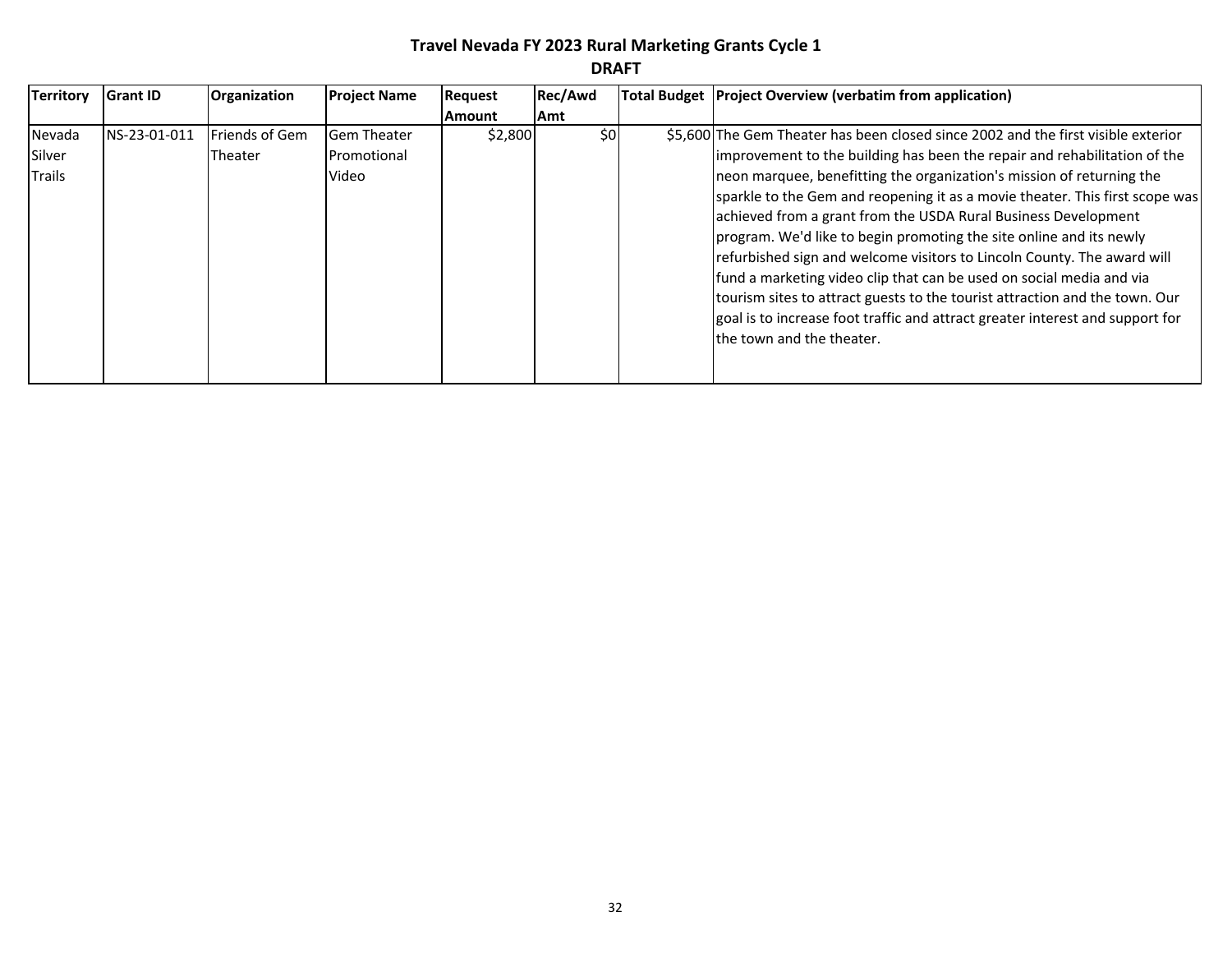| <b>Territory</b> | <b>Grant ID</b> | Organization       | <b>Project Name</b> | Request       | Rec/Awd | Total Budget   Project Overview (verbatim from application)                      |
|------------------|-----------------|--------------------|---------------------|---------------|---------|----------------------------------------------------------------------------------|
|                  |                 |                    |                     | <b>Amount</b> | Amt     |                                                                                  |
| Nevada           | NS-23-01-012    | Lincoln            | Advertising &       | \$54,477      | \$0     | \$89,749 LCAT is a 100% volunteer organization and is not directly funded by any |
| Silver           |                 | Communities        | Marketing           |               |         | government or room tax entity. We found that a lack of focused                   |
| Trails           |                 | <b>Action Team</b> |                     |               |         | advertising to promote the wonderful assets and events in Lincoln County         |
|                  |                 | (LCAT)             |                     |               |         | was degrading room stays and the local economies. The LCAT "group of             |
|                  |                 |                    |                     |               |         | volunteers†has been building a foundation that promotes tourism in ALL           |
|                  |                 |                    |                     |               |         | of the county, as much for economic development as to share the plethora         |
|                  |                 |                    |                     |               |         | of attractions and the unique destinations throughout, to an audience that       |
|                  |                 |                    |                     |               |         | doesn't know of their existence. // LCAT works with many event and               |
|                  |                 |                    |                     |               |         | service organizations (Memorial Day, 4th of July, Mountain Bike Trail            |
|                  |                 |                    |                     |               |         | Alliance, Pioche Chamber of Commerce, Lincoln County Regional                    |
|                  |                 |                    |                     |               |         | Development Authority, NDOR, county businesses, etc.) as well as our             |
|                  |                 |                    |                     |               |         | county located State Parks and Wilderness Areas, to promote them                 |
|                  |                 |                    |                     |               |         | whenever possible and to help smaller organizations become self-                 |
|                  |                 |                    |                     |               |         | sustaining by promoting for increased attendance. // Grants from NCOT            |
|                  |                 |                    |                     |               |         | help us "spread the word, †and encourage visitation and longer stays.            |
|                  |                 |                    |                     |               |         | This grant request is a combined application that includes website               |
|                  |                 |                    |                     |               |         | maintenance & marketing; associated social media postings and boosts to          |
|                  |                 |                    |                     |               |         | targeted markets for attractions and events, advertising campaigns to            |
|                  |                 |                    |                     |               |         | vertical markets (biking, hiking, off-roading, hunting, camping, etc.) as well   |
|                  |                 |                    |                     |               |         | as general marketing that promotes park visits and profiles the wide-open        |
|                  |                 |                    |                     |               |         | spaces that rural Nevada has to experience. // LCAT targets visitors from        |
|                  |                 |                    |                     |               |         | populations in all of southern Nevada and southwest Utah. Our marketing          |
|                  |                 |                    |                     |               |         | is reaching as far as Salt Lake City on a regular basis. // Our goal with Cycle  |
|                  |                 |                    |                     |               |         | 1 funding is to continue to support and maintain our web presence; create        |
|                  |                 |                    |                     |               |         | more paid boosts on Social Media and expand our presence; publish                |

supporting materials in magazines and newspapers (both print & digital);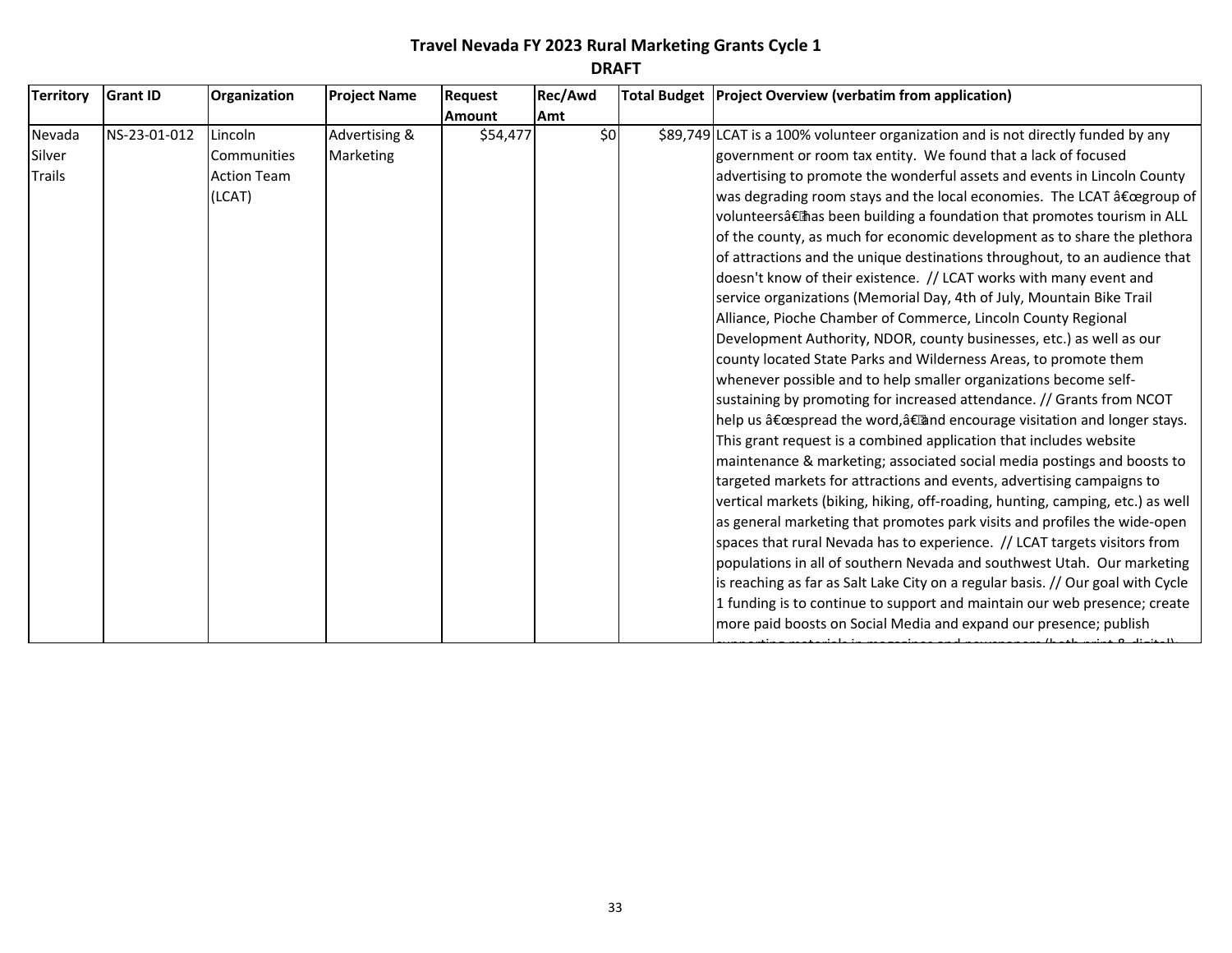| <b>Territory</b>                  | <b>Grant ID</b> | Organization                                                        | <b>Project Name</b>                                         | Request       | Rec/Awd | Total Budget Project Overview (verbatim from application)                                                                                                                                                                                                                                                                                                                                                                                                                                                                                                                                                                                                                                                                                                                                                                                                                                                                                                                                                                                                                                                                                                                                                                                                                                                                                                                                                                                                                                                                                                                                                                              |
|-----------------------------------|-----------------|---------------------------------------------------------------------|-------------------------------------------------------------|---------------|---------|----------------------------------------------------------------------------------------------------------------------------------------------------------------------------------------------------------------------------------------------------------------------------------------------------------------------------------------------------------------------------------------------------------------------------------------------------------------------------------------------------------------------------------------------------------------------------------------------------------------------------------------------------------------------------------------------------------------------------------------------------------------------------------------------------------------------------------------------------------------------------------------------------------------------------------------------------------------------------------------------------------------------------------------------------------------------------------------------------------------------------------------------------------------------------------------------------------------------------------------------------------------------------------------------------------------------------------------------------------------------------------------------------------------------------------------------------------------------------------------------------------------------------------------------------------------------------------------------------------------------------------------|
|                                   |                 |                                                                     |                                                             | <b>Amount</b> | Amt     |                                                                                                                                                                                                                                                                                                                                                                                                                                                                                                                                                                                                                                                                                                                                                                                                                                                                                                                                                                                                                                                                                                                                                                                                                                                                                                                                                                                                                                                                                                                                                                                                                                        |
| Nevada<br>Silver<br><b>Trails</b> | NS-23-01-013    | Tonopah<br>Development<br>Corporation dba<br>Tonopah Main<br>Street | <b>Tonopah Social</b><br><b>Media Marketing</b><br>FY 22/23 | \$1,200       | \$1,200 | \$2,400 Funds will be utilized to place regular ads on Facebook and Instagram<br>promoting businesses, attractions, murals and monuments, and events in<br>Tonopah that will include website links and direct booking opportunities.<br>We will work closely with the Town of Tonopah on coordinating content, so<br>our marketing projects complement each other. While the Town as a<br>government entity will provide general/broader information and direct<br>visitors to the Town website, we will be able to provide direct links to<br>hotel/motel booking sites, event booking opportunities, our own website,<br>etc. Our current Facebook/Instagram promotions had just over 91,000<br>impressions and over 1,000 link clicks in only six months. We expect to<br>substantially increase our reach, hotel/motel bookings, and event ticket<br>sales by changing our ad content. Our nonprofit will ensure that our<br>marketing is in line with Travel Nevada's marketing campaigns such as<br>"Discover Your Nevada†and the "Nevada Pride Shopping Guide†2<br>About two-thirds of all tourism-related businesses in Tonopah are partners<br>of the Main Street program. We believe that shows the local support of the<br>program and what we as an organization can provide for small businesses<br>serving the hospitality industry and providing a quality tourism experience.<br>We serve over 50 tourism-related brick and mortar businesses in Tonopah.<br>Many of these businesses barely survived the lockdown in 2020 and are still<br>recovering. They have to rely on us to drive visitors to their businesses. |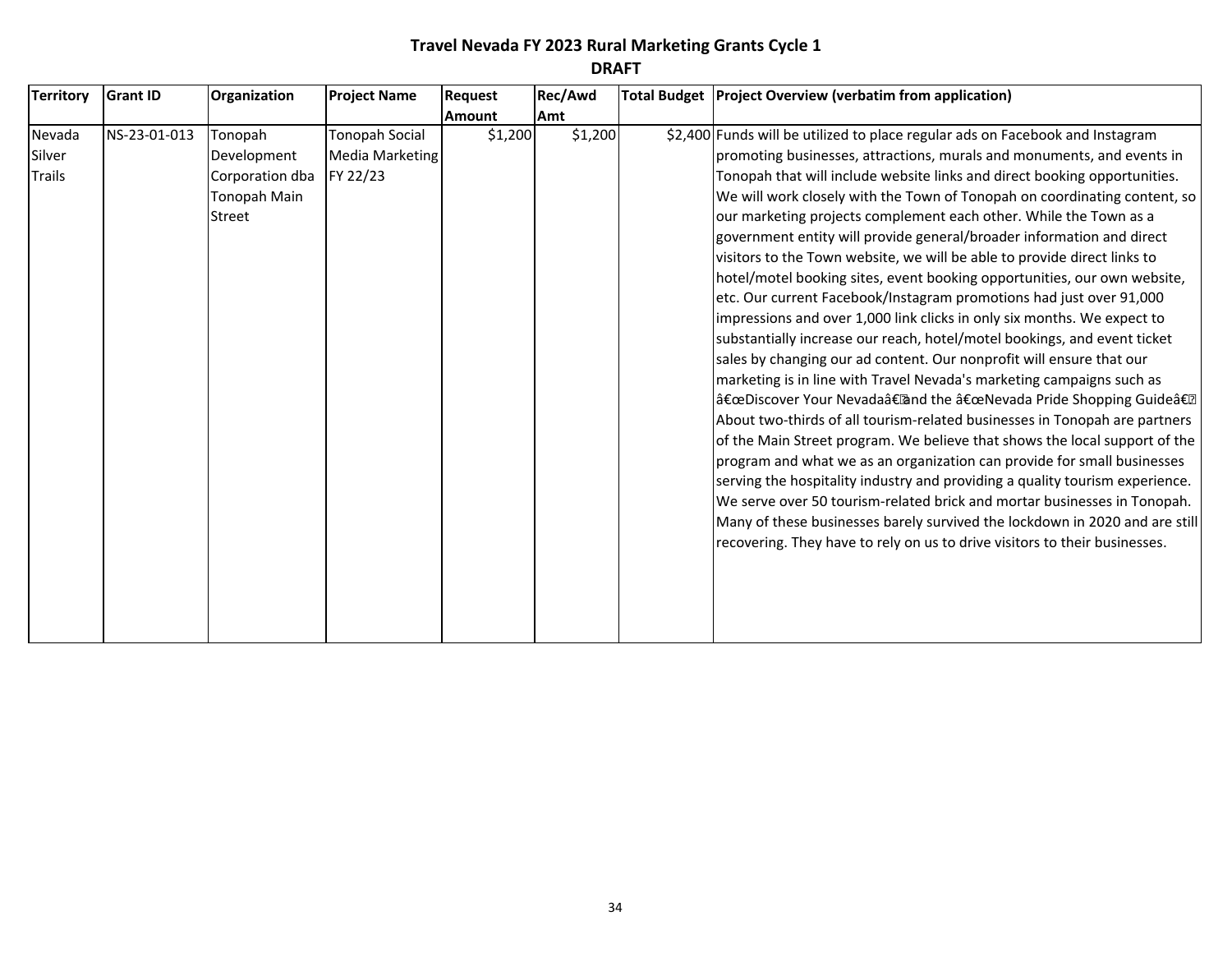| <b>Territory</b> | <b>Grant ID</b> | Organization   | <b>Project Name</b> | Request       | Rec/Awd | Total Budget   Project Overview (verbatim from application)                        |
|------------------|-----------------|----------------|---------------------|---------------|---------|------------------------------------------------------------------------------------|
|                  |                 |                |                     | <b>Amount</b> | Amt     |                                                                                    |
| Nevada           | NS-23-01-014    | Town of Beatty | <b>Beatty Town</b>  | \$14,994      | \$5,000 | \$29,988 Our goal is to continue to increase our tourism dollars in Beatty and the |
| Silver           |                 |                | Social Media        |               |         | State of Nevada. We have projected that our room tax collection will be up         |
| <b>Trails</b>    |                 |                | Campaign            |               |         | by 9% in FY 22 over FY21. We attribute that increase in part to our digital        |
|                  |                 |                | 07/01/22 –          |               |         | marketing outreach. Our objective is to grow our footprint in the digital          |
|                  |                 |                | 06/30/23            |               |         | space and bring more visitors to Beatty, its neighboring communities, and          |
|                  |                 |                |                     |               |         | the State of Nevada. The Town's digital marketing campaign works hand in           |
|                  |                 |                |                     |               |         | hand with the Beatty Chamber of Commerce's print and radio advertising.            |
|                  |                 |                |                     |               |         | Our mission to become an outdoor recreation destination began in earnest           |
|                  |                 |                |                     |               |         | in 2013 with the digital mapping and promotion of off-road routes in and           |
|                  |                 |                |                     |               |         | around Beatty and our neighboring communities. We now have hundreds                |
|                  |                 |                |                     |               |         | of miles of multi-modal trails with points of interest for our visitors to         |
|                  |                 |                |                     |               |         | enjoy. We advertise that Beatty is the place to be for all types of outdoor        |
|                  |                 |                |                     |               |         | enthusiasts. We invite people to come explore the outdoors in a variety of         |
|                  |                 |                |                     |               |         | ways, motorized vehicle, biking, hiking, or on horseback. We are creating a        |
|                  |                 |                |                     |               |         | place in the digital space where people can learn about all of the things we       |
|                  |                 |                |                     |               |         | have to offer. We believe our proximity to Las Vegas a National and                |
|                  |                 |                |                     |               |         | International tourism destination and major metropolitan area positions us         |
|                  |                 |                |                     |               |         | as a potential ecotourism leader in the State. The COVID 19 pandemic               |
|                  |                 |                |                     |               |         | showed us just how important the digital space is. The 100% funded 2020            |
|                  |                 |                |                     |               |         | CARES Grant made it possible for Beatty to start its digital marketing             |
|                  |                 |                |                     |               |         | campaign. NCOT's continued support through additional grant funding has            |
|                  |                 |                |                     |               |         | made it possible for us to continue our work which we believe is a major           |
|                  |                 |                |                     |               |         | component of our economic recovery. The campaign has been a                        |
|                  |                 |                |                     |               |         | remarkable success in reaching people in our State, across the Nation and          |
|                  |                 |                |                     |               |         | the Globe.                                                                         |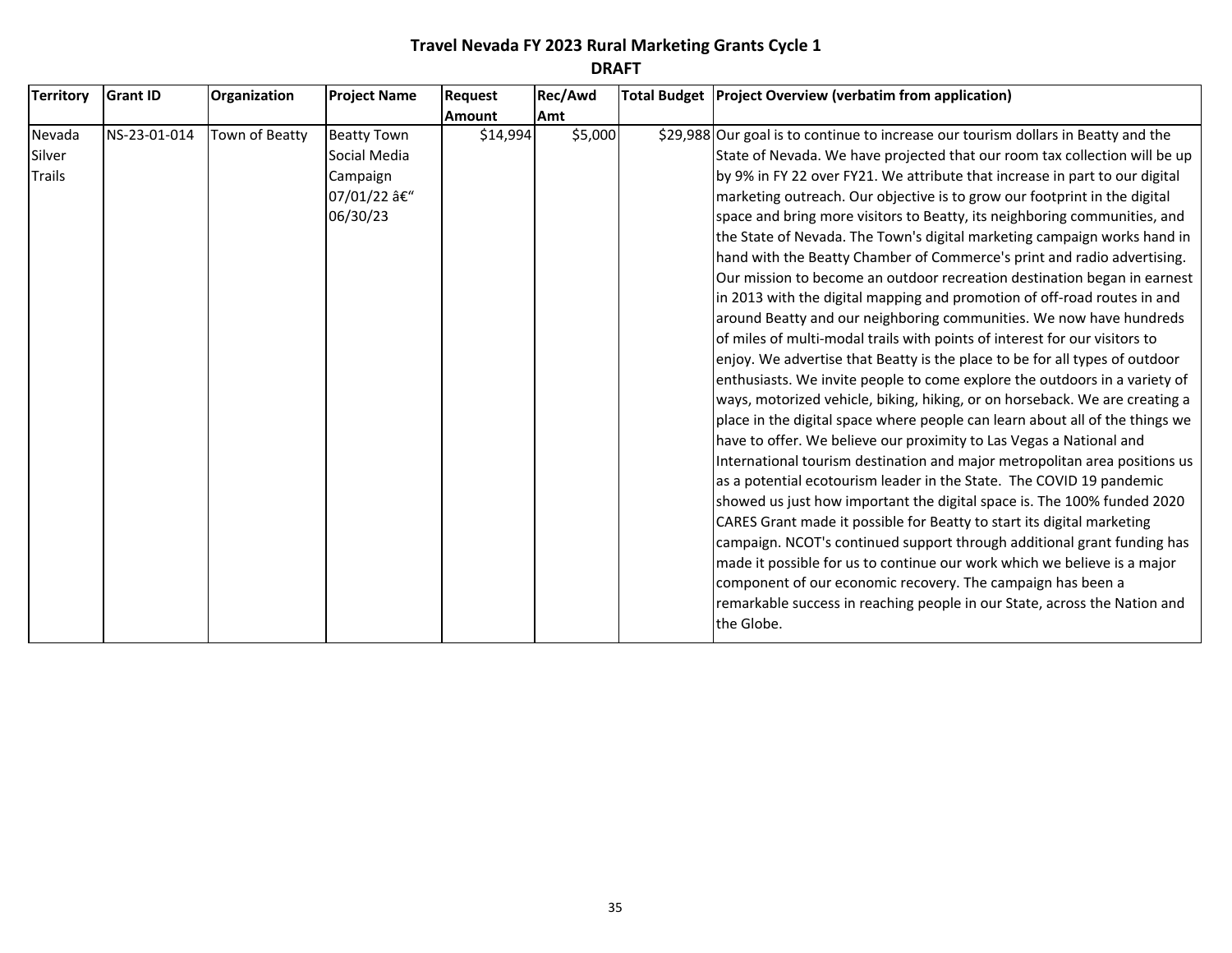| <b>Territory</b> | <b>Grant ID</b> | Organization | <b>Project Name</b> | Request       | Rec/Awd  | Total Budget   Project Overview (verbatim from application)                     |
|------------------|-----------------|--------------|---------------------|---------------|----------|---------------------------------------------------------------------------------|
|                  |                 |              |                     | <b>Amount</b> | Amt      |                                                                                 |
| Nevada           | NS-23-01-015    | Town of      | Website Rebuild     | \$21,000      | \$10,500 | \$42,000 The benefits of a great website include 24/7 online, global presence,  |
| Silver           |                 | Pahrump      |                     |               |          | conversions, advertising, search engine optimization, first impressions, and    |
| Trails           |                 |              |                     |               |          | information exchange. The Town of Pahrump, Tourism intends to rebuild           |
|                  |                 |              |                     |               |          | the outdated, existing website, creating a new, vibrant actionable site to      |
|                  |                 |              |                     |               |          | provide the traveler with the information they need to visit and book a         |
|                  |                 |              |                     |               |          | room. Conversions are achieved through interest and action. The website         |
|                  |                 |              |                     |               |          | will feature an interactive display of Pahrump's many outdoor activities and    |
|                  |                 |              |                     |               |          | points of interest with a booking engine to book your stay. The ability for     |
|                  |                 |              |                     |               |          | stakeholders to purchase ad spaces will build community relationships and       |
|                  |                 |              |                     |               |          | add new revenue. The ecommerce element, with a simple Shopify page,             |
|                  |                 |              |                     |               |          | will enable the traveler to purchase logo'd gear and gifts. The continual       |
|                  |                 |              |                     |               |          | update of relevant information will assist with SEO strategy and build a        |
|                  |                 |              |                     |               |          | bond with the traveler by creating a magical first impression. The traveler is  |
|                  |                 |              |                     |               |          | looking for adventure and we intend to convey that information and              |
|                  |                 |              |                     |               |          | include a call to action to book your stay. The additional benefit of a rebuild |
|                  |                 |              |                     |               |          | is ADA regulation compliance and enhanced security. Tourism completed a         |
|                  |                 |              |                     |               |          | production grant last cycle to capture our everyday moments and special         |
|                  |                 |              |                     |               |          | events, in photography and video. The assets will offer a warm and exciting     |
|                  |                 |              |                     |               |          | visual welcome to the website user. The storytelling will be engaging,          |
|                  |                 |              |                     |               |          | authentic and fulfilling. Additionally, Pahrump tourism has created a new       |
|                  |                 |              |                     |               |          | visitor guide, produced annually, called Highway 160 Magazine, and we will      |
|                  |                 |              |                     |               |          | display the digital version on the website. The effort to increase room night   |
|                  |                 |              |                     |               |          | bookings, special event attendance, and overall increased visitation and to     |
|                  |                 |              |                     |               |          | create additional revenue streams, stipulates the creation of this website.     |
|                  |                 |              |                     |               |          | The product is completely measurable and trackable. For that reason, we         |

are as the complete this expansion of the complete this expansion  $\mathcal{C}$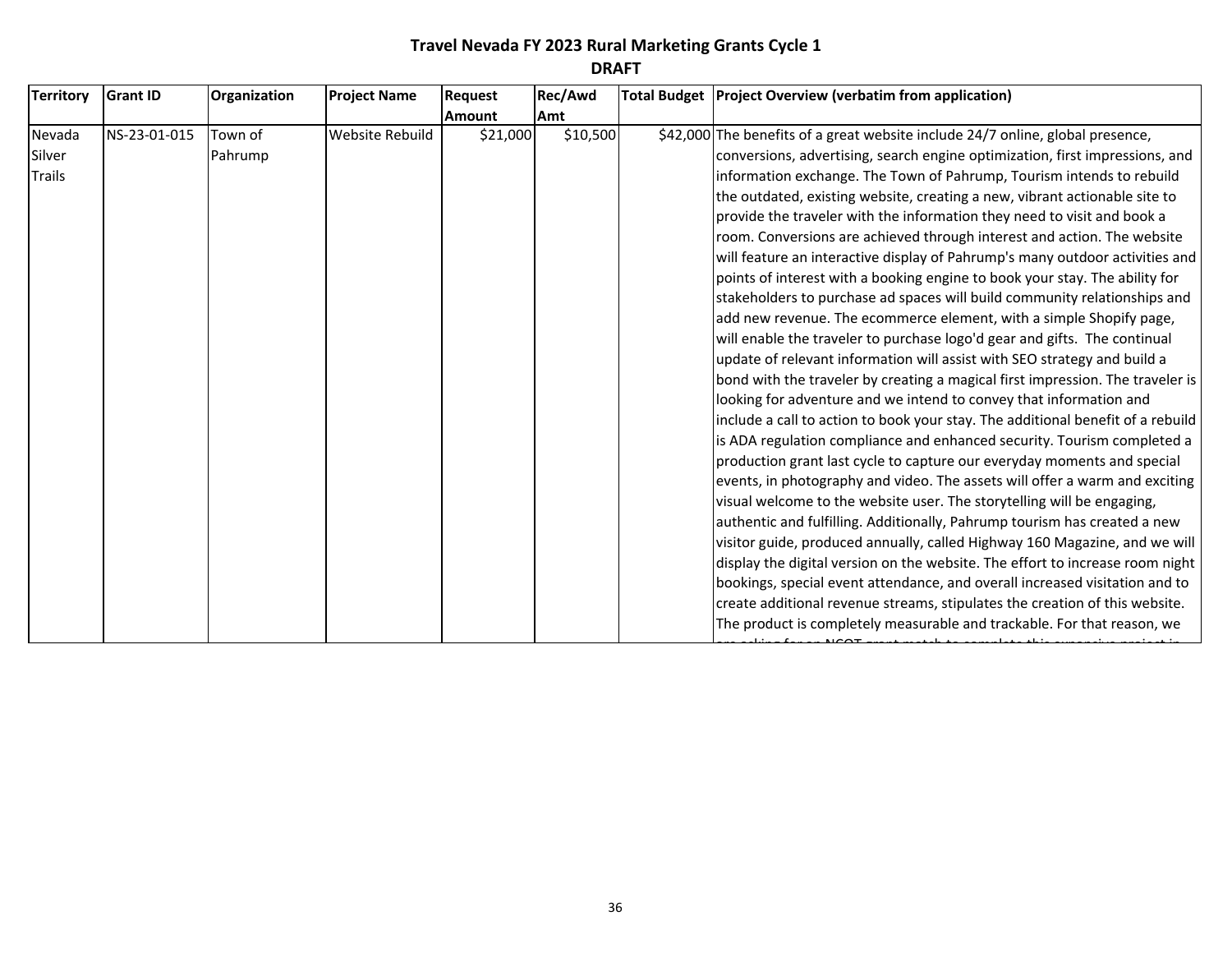| <b>Territory</b> | <b>Grant ID</b> | Organization | <b>Project Name</b> | Request       | Rec/Awd    | Total Budget   Project Overview (verbatim from application)                     |
|------------------|-----------------|--------------|---------------------|---------------|------------|---------------------------------------------------------------------------------|
|                  |                 |              |                     | <b>Amount</b> | <b>Amt</b> |                                                                                 |
| Nevada           | NS-23-01-016    | Town of      | Print and Digital   | \$19,875      | \$19,875   | \$39,750 This digital and print media grant is built to expose the Nevada and   |
| Silver           |                 | Pahrump      | Media               |               |            | California markets to Pahrump and the outlying areas of Nevada. The grant       |
| <b>Trails</b>    |                 |              | Promotion           |               |            | includes a powerful print selection in Nevada Magazine and Visitor Guide        |
|                  |                 |              |                     |               |            | along with a new addition of print and digital in Power Play Marketing's        |
|                  |                 |              |                     |               |            | gameday programs, and our own (VisitPahrump) social media and Google            |
|                  |                 |              |                     |               |            | digital display ad program. Nevada Magazine and Visitor Guide allows us a       |
|                  |                 |              |                     |               |            | print presence in view of industry leaders, visitor guide requestors,           |
|                  |                 |              |                     |               |            | distribution channels via Certified Folder Display racks, and magazine          |
|                  |                 |              |                     |               |            | subscribers. We value the travel Nevada partnership and seek to expand          |
|                  |                 |              |                     |               |            | with a digital ad presence. We also realize, as international travel increases, |
|                  |                 |              |                     |               |            | the guide will be a useful destination booking tool in numerous countries.      |
|                  |                 |              |                     |               |            | Power Play Marketing offers us a presence at 81 home games in the               |
|                  |                 |              |                     |               |            | Dodgers gameday program in print and online. This is an economical and          |
|                  |                 |              |                     |               |            | exciting tool to reach the desired Southern California market and those         |
|                  |                 |              |                     |               |            | who enjoy outdoor activities, travel, and discretionary income. The product     |
|                  |                 |              |                     |               |            | includes similar market profile matches in the Las Vegas market. The Vegas      |
|                  |                 |              |                     |               |            | Golden Knights have 41 home games and the Las Vegas Raiders 10 home             |
|                  |                 |              |                     |               |            | games, in print and digital gameday guides. The out of state market             |
|                  |                 |              |                     |               |            | attendance for both the Knights and the Raiders is proven popular, giving       |
|                  |                 |              |                     |               |            | an excellent opportunity for overnight stays. The digital component allows      |
|                  |                 |              |                     |               |            | a †click thru', directly to, VisitPahrump.com. Visit Pahrump's paid social      |
|                  |                 |              |                     |               |            | media ads will be leveraged to gain exposure for the Visit Pahrump Power        |
|                  |                 |              |                     |               |            | Plays digital campaign. This social ad campaign, provided by the grant, will    |
|                  |                 |              |                     |               |            | be designed to create incremental awareness to ultimately drive room            |
|                  |                 |              |                     |               |            | nights into our destination. The campaign messaging and creative assets         |

will be positioned to inspire attendees of the Raiders games, Vegas Golden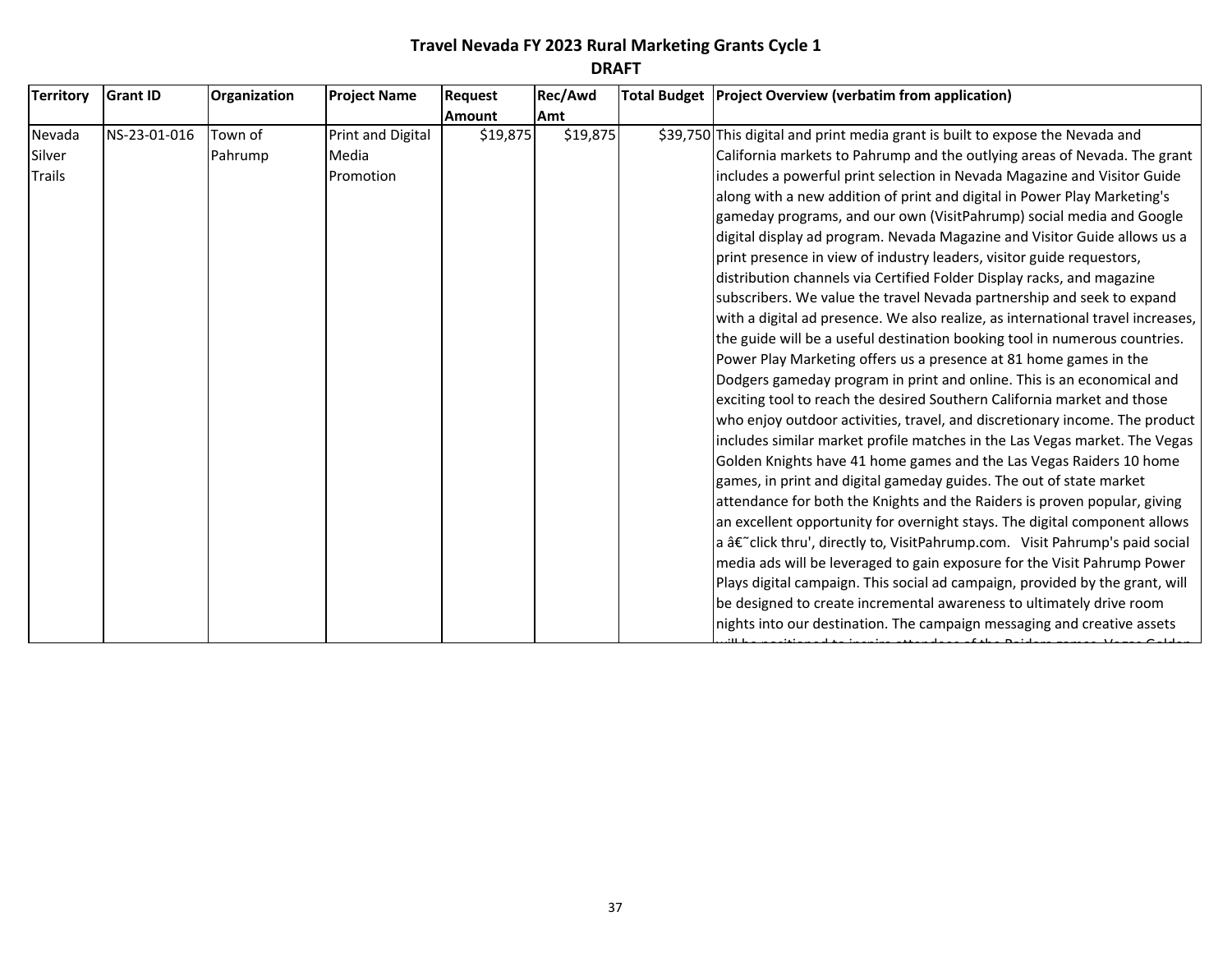| <b>Territory</b> | <b>Grant ID</b> | Organization                    | <b>Project Name</b> | <b>Request</b> | Rec/Awd   |           | Total Budget   Project Overview (verbatim from application)                             |
|------------------|-----------------|---------------------------------|---------------------|----------------|-----------|-----------|-----------------------------------------------------------------------------------------|
|                  |                 |                                 |                     | <b>Amount</b>  | Amt       |           |                                                                                         |
| Nevada           | NS-23-01-017    | Town of Tonopah Tonopah Print & |                     | \$23,828       | \$12,000  |           | \$47,655 Funds will be utilized to design and place full-page print ads in three issues |
| Silver           |                 |                                 | Digital Marketing   |                |           |           | of the Nevada Magazine Visitor Guide, as well as digital ads on                         |
| Trails           |                 |                                 | <b>FY 23</b>        |                |           |           | NevadaMagazine.com and within the Nevada Magazine monthly                               |
|                  |                 |                                 |                     |                |           |           | newsletter. The digital ads will allow for tracking of generated clicks.                |
|                  |                 |                                 |                     |                |           |           | Furthermore, we will update the design and content of our websites                      |
|                  |                 |                                 |                     |                |           |           | TonopahNevada.com and TonopahMiningPark.com and create specific                         |
|                  |                 |                                 |                     |                |           |           | "landing pagesâ€for our ads to allow for better success-tracking.                       |
|                  |                 |                                 |                     |                |           |           | Additionally, we will place digital ads on four Facebook accounts and two               |
|                  |                 |                                 |                     |                |           |           | Instagram accounts. Our current grant-funded projects had 1,291,804                     |
|                  |                 |                                 |                     |                |           |           | impressions on Facebook/Instagram in only six months. We have found                     |
|                  |                 |                                 |                     |                |           |           | that our unique local attractions, one-of-a-kind activities, as well as family-         |
|                  |                 |                                 |                     |                |           |           | friendly events are very appealing for many visitors, especially from Las               |
|                  |                 |                                 |                     |                |           |           | Vegas and bordering California towns. We want to continue informing                     |
|                  |                 |                                 |                     |                |           |           | Nevadans about how to "Discover Your Nevada†and keep our                                |
|                  |                 |                                 |                     |                |           |           | marketing in line with Travel Nevada's messaging. Tonopah has increased                 |
|                  |                 |                                 |                     |                |           |           | its room tax collections by 45% in only five fiscal years since the Town has            |
|                  |                 |                                 |                     |                |           |           | begun its advertising which was only possible through Travel Nevada grant               |
|                  |                 |                                 |                     |                |           |           | funds. We know that in order to continue increasing visitation and                      |
|                  |                 |                                 |                     |                |           |           | therefore increasing tax collections for the Town of Tonopah, Nye County,               |
|                  |                 |                                 |                     |                |           |           | and the State of Nevada, as well as increasing revenue for our local                    |
|                  |                 |                                 |                     |                |           |           | businesses, we have to actively promote our unique attractions and                      |
|                  |                 |                                 |                     |                |           |           | activities as mentioned above. By working in cooperation with local non-                |
|                  |                 |                                 |                     |                |           |           | profits that tie into the tourism sector, we can further the reach of our               |
|                  |                 |                                 |                     |                |           |           | campaigns. If the Town were to not receive grant funds, it would be                     |
|                  |                 |                                 |                     |                |           |           | detrimental not only to the Town but to most of its businesses that are in              |
| Nevada           | Subtotal        |                                 |                     |                |           |           |                                                                                         |
| Silver           |                 |                                 |                     |                |           |           |                                                                                         |
| Nevada           | <b>Subtotal</b> |                                 |                     | \$374,303      | \$134,150 | \$564,312 |                                                                                         |
| Silver           |                 |                                 |                     |                |           |           |                                                                                         |
| Pony             | PE-23-01-001    | Pony Express                    | Admin grant         | \$4,000        | \$4,000   |           | \$4,000 This funding will be used to offset the expenses encumbered for the             |
| <b>Express</b>   |                 | Territory                       |                     |                |           |           | administration of the Territory. It is used to pay postage, cover travel, and           |
| Territory        |                 |                                 |                     |                |           |           | printing costs of stamps for guides and other general needs for the                     |
|                  |                 |                                 |                     |                |           |           | Territory,                                                                              |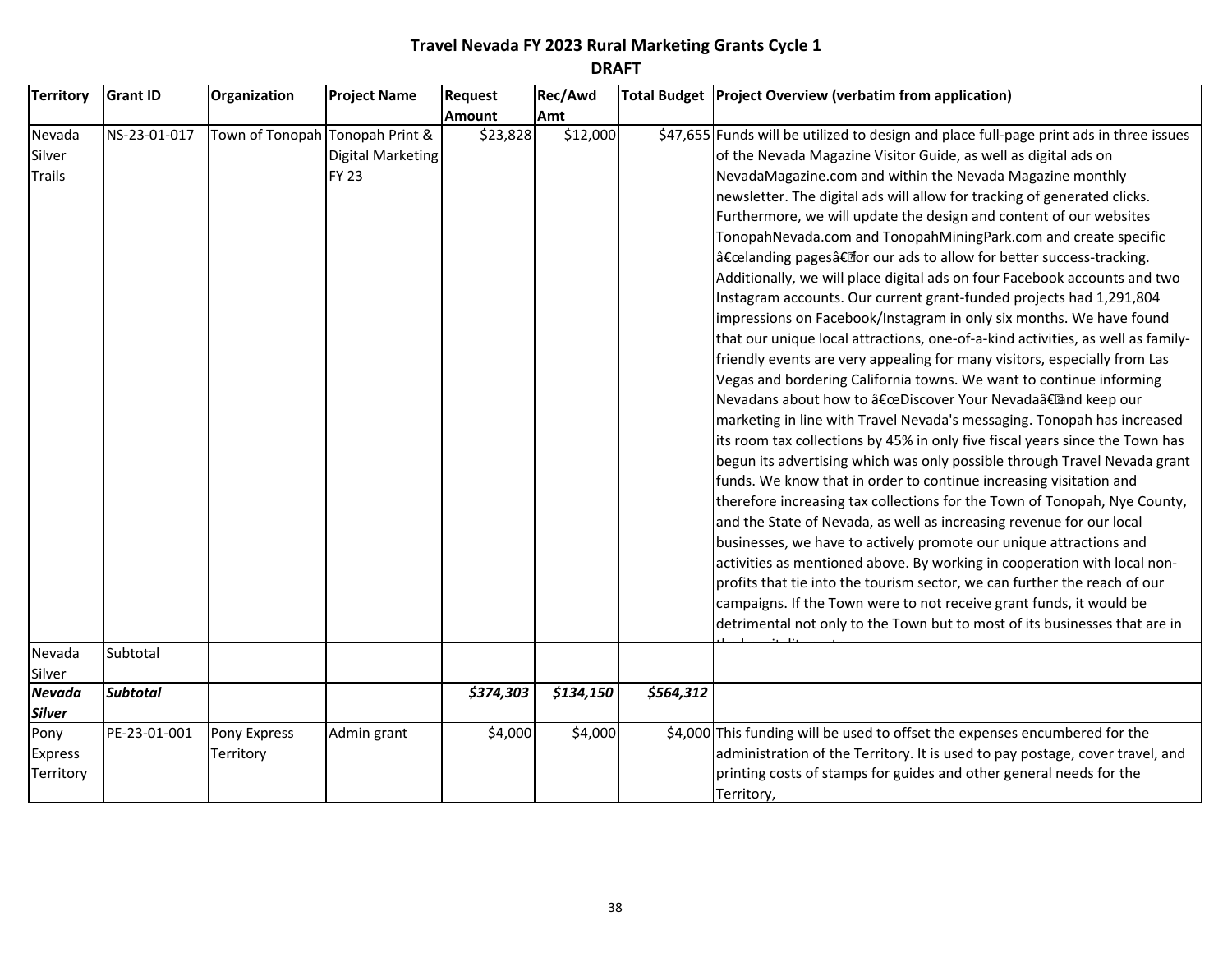| <b>Territory</b>                    | <b>Grant ID</b> | Organization              | <b>Project Name</b>          | Request       | Rec/Awd  | Total Budget   Project Overview (verbatim from application)                                                                                                                                                                                                                                                                                                                                                                                                                                                                                                                                                                                                                                                                                                                                                                                                                                                                                                                                                                                                                                                                                                                                                                                                                                                                                                                                                                                                                                                                                                                                                                                                                                                                                                                                                                                                                                                                                       |
|-------------------------------------|-----------------|---------------------------|------------------------------|---------------|----------|---------------------------------------------------------------------------------------------------------------------------------------------------------------------------------------------------------------------------------------------------------------------------------------------------------------------------------------------------------------------------------------------------------------------------------------------------------------------------------------------------------------------------------------------------------------------------------------------------------------------------------------------------------------------------------------------------------------------------------------------------------------------------------------------------------------------------------------------------------------------------------------------------------------------------------------------------------------------------------------------------------------------------------------------------------------------------------------------------------------------------------------------------------------------------------------------------------------------------------------------------------------------------------------------------------------------------------------------------------------------------------------------------------------------------------------------------------------------------------------------------------------------------------------------------------------------------------------------------------------------------------------------------------------------------------------------------------------------------------------------------------------------------------------------------------------------------------------------------------------------------------------------------------------------------------------------------|
|                                     |                 |                           |                              | <b>Amount</b> | Amt      |                                                                                                                                                                                                                                                                                                                                                                                                                                                                                                                                                                                                                                                                                                                                                                                                                                                                                                                                                                                                                                                                                                                                                                                                                                                                                                                                                                                                                                                                                                                                                                                                                                                                                                                                                                                                                                                                                                                                                   |
| Pony<br>Express<br>Territory        | PE-23-01-002    | Pony Express<br>Territory | PET Online<br>Marketing      | \$38,576      | \$19,288 | \$38,576 Pony Express Territory has managed a successful online marketing program<br>for over fifteen years. This program yields the strongest return on<br>investment and includes Website Maintenance, Social Media Management,<br>TripAdvisor Advertising, Google Ad word Advertising, and the Territory's e-<br>newsletter. All campaigns include tracking statistics and in-depth metrics.<br>The primary marketing tool for the Territory is its website, LoneliestRoad.us<br>(PonyExpressNevada.com). The site continues to grow each year, and<br>statistic from 2021 compared to 2020 showed the following: users<br>increased by 72.13%, new users increased by 72.91%, sessions increased by<br>72.03%, and pageviews increased by 66.09%. Visitations from 116<br>countries and all fifty states demonstrate the importance of the site. Grant<br>funding pays for all web maintenance, event calendar listing updates, web<br>software updates, security updates, SEO optimization, all subscriptions<br>(forms, calendar, and digital brochure rack), custom template (Divi) and<br>uploading new e-newsletters, photography, and content development. The<br>Territory's strong social media program provides a wide online presence<br>and drives traffic to LoneliestRoad.us. The social media networks routinely<br>maintained include Facebook (at least 5 posts per week), Instagram, Flickr<br>(photo library), and YouTube (video channel). Ad buys on Facebook and<br>Instagram are launched prior to the summer travel season. TripAdvisor<br>Advertising and Google Ad word campaigns further augment these online<br>marketing efforts, with ads that feature each community within the<br>Territory. The Territory's e-newsletter follows "Nevada's Highway 50,<br>America's Loneliest Road†branding used in all the PET print advertising<br>and web marketing efforts. Each PET community is featured throughout the |
| Pony<br><b>Express</b><br>Territory | PE-23-01-003    | Pony Express<br>Territory | Digital Billboard            | \$40,000      | \$20,000 | \$40,000 PET is continuing the digital billboard campaign by using digital billboards,<br>with 13 different geographic locations in Sacramento area and 8 premium<br>locations in Reno Nv and including the biggest one, the one on the<br>Spaghetti bowl on 395/180. Digital is very cost effective as there is no extra<br>charge for changing ads, they can be rotated out on a weekly basis allowing<br>us to promote every community along Hwy 50. This also allows for<br>promotion of special events as they come up for each of the communities.                                                                                                                                                                                                                                                                                                                                                                                                                                                                                                                                                                                                                                                                                                                                                                                                                                                                                                                                                                                                                                                                                                                                                                                                                                                                                                                                                                                          |
| Pony<br><b>Express</b>              | PE-23-01-004    | Pony Express<br>Territory | <b>PET Television</b><br>ads | \$40,000      | \$10,000 | \$40,000 PET will be running TV campaigns in the Reno Metro Market on CBS and<br>NBC.                                                                                                                                                                                                                                                                                                                                                                                                                                                                                                                                                                                                                                                                                                                                                                                                                                                                                                                                                                                                                                                                                                                                                                                                                                                                                                                                                                                                                                                                                                                                                                                                                                                                                                                                                                                                                                                             |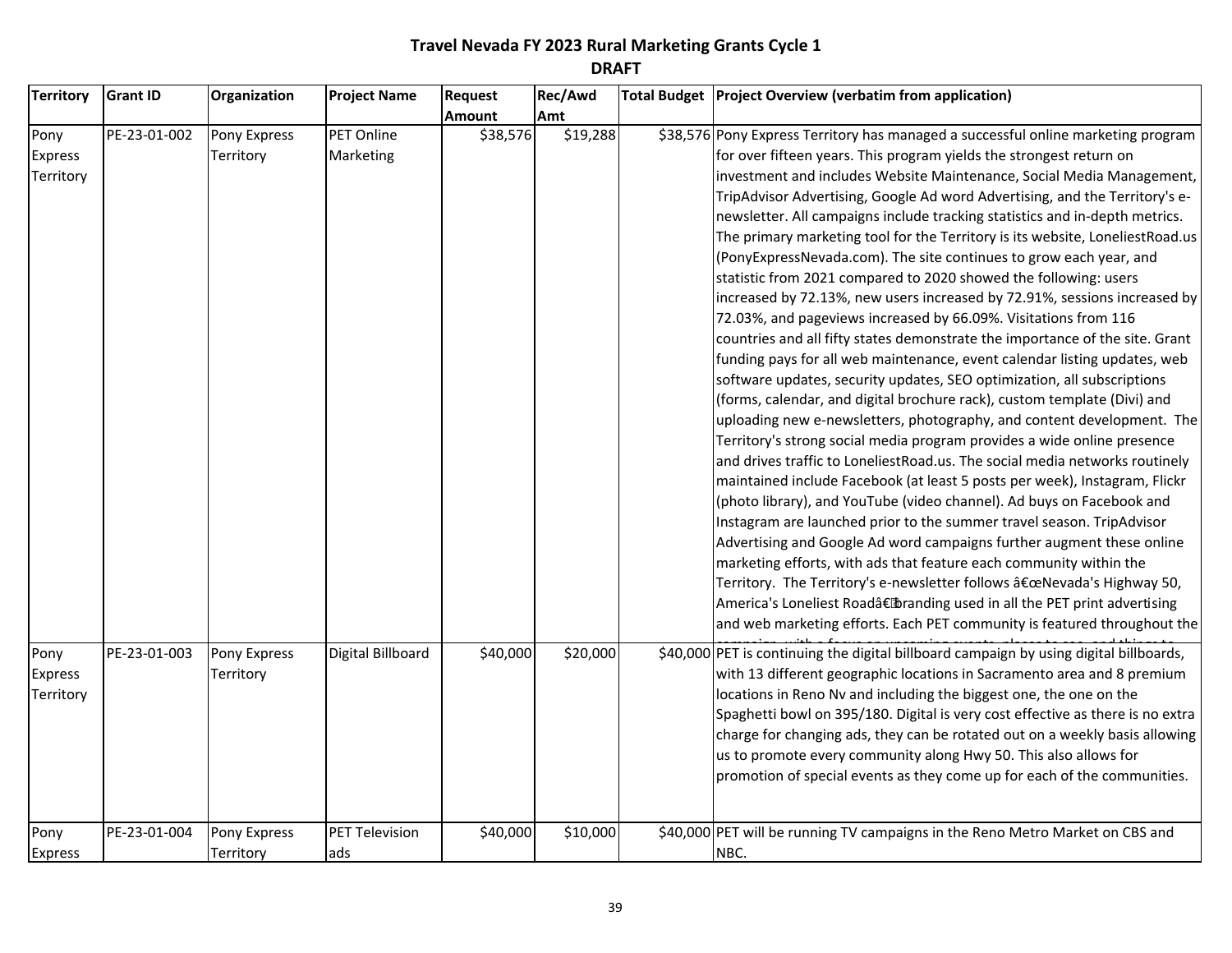| <b>Territory</b>                    | <b>Grant ID</b> | Organization              | <b>Project Name</b>                   | <b>Request</b> | <b>Rec/Awd</b> | Total Budget   Project Overview (verbatim from application)                                                                                                                                                                                                                                                                                                                                                                                                                                                                                                                                                                                                                                                                                                                                                                                                                                                                                                                                                                                                                                                                                                                                                                                                       |
|-------------------------------------|-----------------|---------------------------|---------------------------------------|----------------|----------------|-------------------------------------------------------------------------------------------------------------------------------------------------------------------------------------------------------------------------------------------------------------------------------------------------------------------------------------------------------------------------------------------------------------------------------------------------------------------------------------------------------------------------------------------------------------------------------------------------------------------------------------------------------------------------------------------------------------------------------------------------------------------------------------------------------------------------------------------------------------------------------------------------------------------------------------------------------------------------------------------------------------------------------------------------------------------------------------------------------------------------------------------------------------------------------------------------------------------------------------------------------------------|
|                                     |                 |                           |                                       | <b>Amount</b>  | Amt            |                                                                                                                                                                                                                                                                                                                                                                                                                                                                                                                                                                                                                                                                                                                                                                                                                                                                                                                                                                                                                                                                                                                                                                                                                                                                   |
| Pony<br><b>Express</b><br>Territory | PE-23-01-005    | Pony Express<br>Territory | Funding for<br>tradeshows &<br>Travel | \$10,000       | \$0]           | \$10,000 Every year Travel Nevada offers the opportunity to go to assorted Sales<br>missions and trade shows and developing business relations in different<br>countries. PET would also like to be included in some of the domestic travel<br>and trade shows. The funds will cover costs for registration fees and travel<br>associated with these events                                                                                                                                                                                                                                                                                                                                                                                                                                                                                                                                                                                                                                                                                                                                                                                                                                                                                                       |
| Pony                                | PE-23-01-006    | Pony Express              | PET Brochure                          | \$21,692       | \$11,000       | \$21,692 This project assures that Pony Express Territory can continue its successful                                                                                                                                                                                                                                                                                                                                                                                                                                                                                                                                                                                                                                                                                                                                                                                                                                                                                                                                                                                                                                                                                                                                                                             |
| <b>Express</b><br>Territory         |                 | Territory                 | Printing and<br>Distribution          |                |                | brochure distribution program. It includes printing 55,000 copies of the<br>Territory's brochure and distributing it in strategic locations by Certified<br>Folder. The brochure continues the Territory's "Loneliest Road in<br>America, Nevada's Highway 50†branding campaign and is distributed in<br>Reno/Carson City, the Salt Lake City area, California's Gold Country as well<br>as the Truckee Visitor Center and Pier 39 Visitor Center in San Francisco.<br>These main distribution areas are considered "gateways†to Pony<br>Express Territory, and the two additional Visitor Center locations have<br>performed strongly in the past. The brochure is also used as a fulfillment<br>piece and is handed out at trade shows. A digital version is available online<br>at the Territory's website, LoneliestRoad.us, and the piece is also used and<br>referred to in social media posts. This brochure is an important tool for the<br>Territory's marketing and outreach efforts, and benefits the towns of<br>Dayton, Fernley, Fallon, Austin, Eureka, Kingston, Ely, and Baker. To the<br>west, Carson City and its surrounding communities also benefit, and to the<br>east, communities in the Great Basin National Heritage Area will benefit. |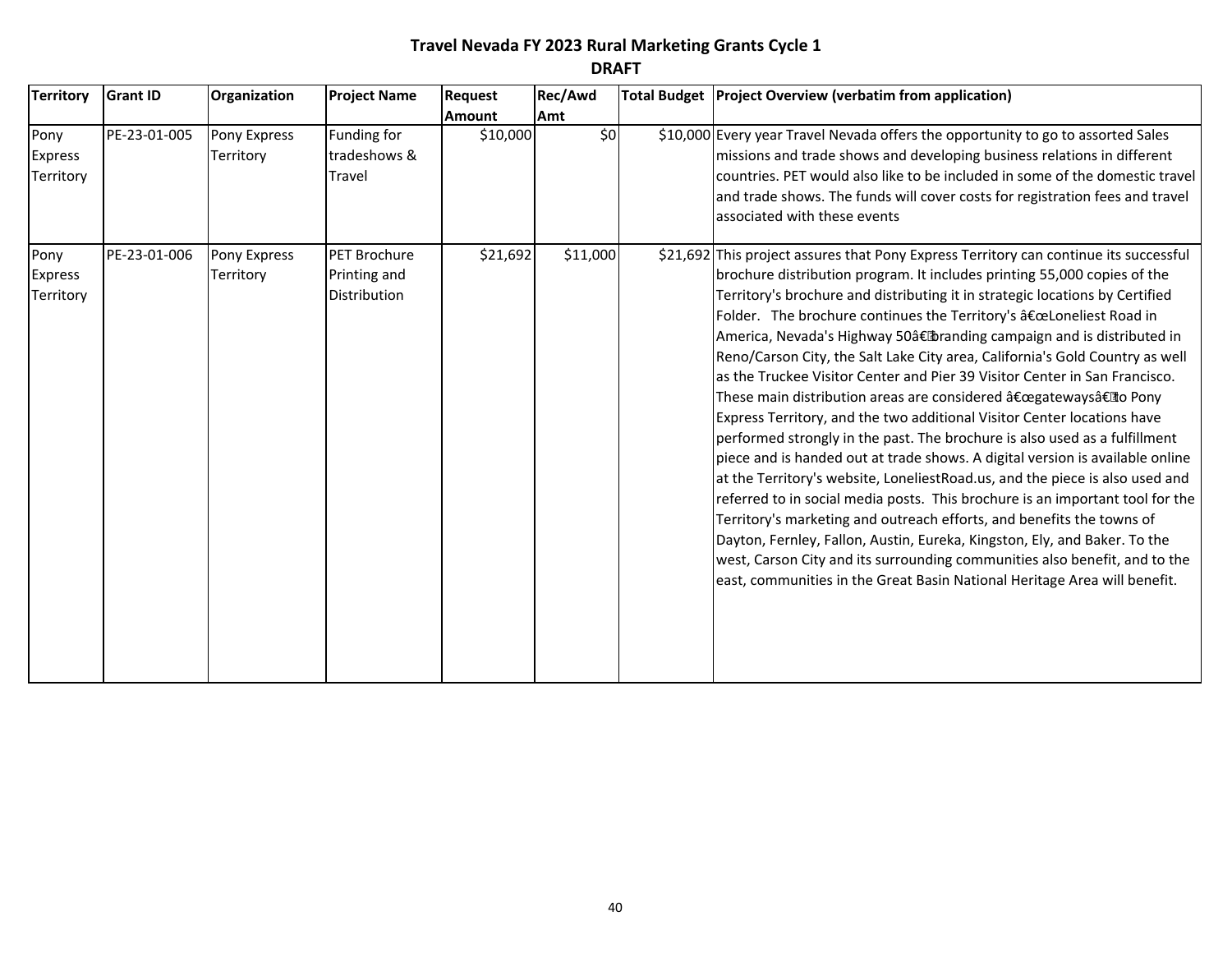| <b>Territory</b>                    | <b>Grant ID</b> | Organization                                                      | <b>Project Name</b>                  | Request  | Rec/Awd  | Total Budget   Project Overview (verbatim from application)                                                                                                                                                                                                                                                                                                                                                                                                                                                                                                                                                                                                                |
|-------------------------------------|-----------------|-------------------------------------------------------------------|--------------------------------------|----------|----------|----------------------------------------------------------------------------------------------------------------------------------------------------------------------------------------------------------------------------------------------------------------------------------------------------------------------------------------------------------------------------------------------------------------------------------------------------------------------------------------------------------------------------------------------------------------------------------------------------------------------------------------------------------------------------|
|                                     |                 |                                                                   |                                      | Amount   | Amt      |                                                                                                                                                                                                                                                                                                                                                                                                                                                                                                                                                                                                                                                                            |
| Pony<br>Express<br>Territory        | PE-23-01-007    | Pony Express<br>Territory                                         | Print Ads                            | \$53,996 | \$27,000 | \$53,996 This project continues the print advertising campaign that is already in<br>progress. It includes new creative direction with an updated advertising<br>campaign that includes new design and creative for the print and online<br>ads. This campaign will maintain the Pony Express branding guidelines and<br>also focus on everything to see and do along Highway 50, "America's<br>Loneliest Road, a€ and highlight each individual community. In addition to<br>focusing on the Northern California market, this campaign also targets<br>western Utah. In addition, most all of the publications in this media buy<br>have an online advertising component. |
| Pony<br><b>Express</b><br>Territory | PE-23-01-008    | Dayton Area<br>Chamber of<br>Commerce &<br><b>Visitors Center</b> | 33rd Annual<br>Dayton Valley<br>Days | \$15,016 | \$5,000  | \$25,000 Dayton Valley Days is an annual family friendly Street Fair where people<br>from Dayton and the surrounding areas come together to enjoy our historic<br>Idowntown. Visitors are treated to arts and crafts and food from over 120<br>vendors as well as specialty events, such as a two day cornhole<br>tournament, Comstock Gold Panning, Great Basin basket weavers, Eagle<br>Wing Indian dancers, historic tours and more! Our goal is to attract and<br>promote travel and tourism in Dayton and promote our                                                                                                                                                 |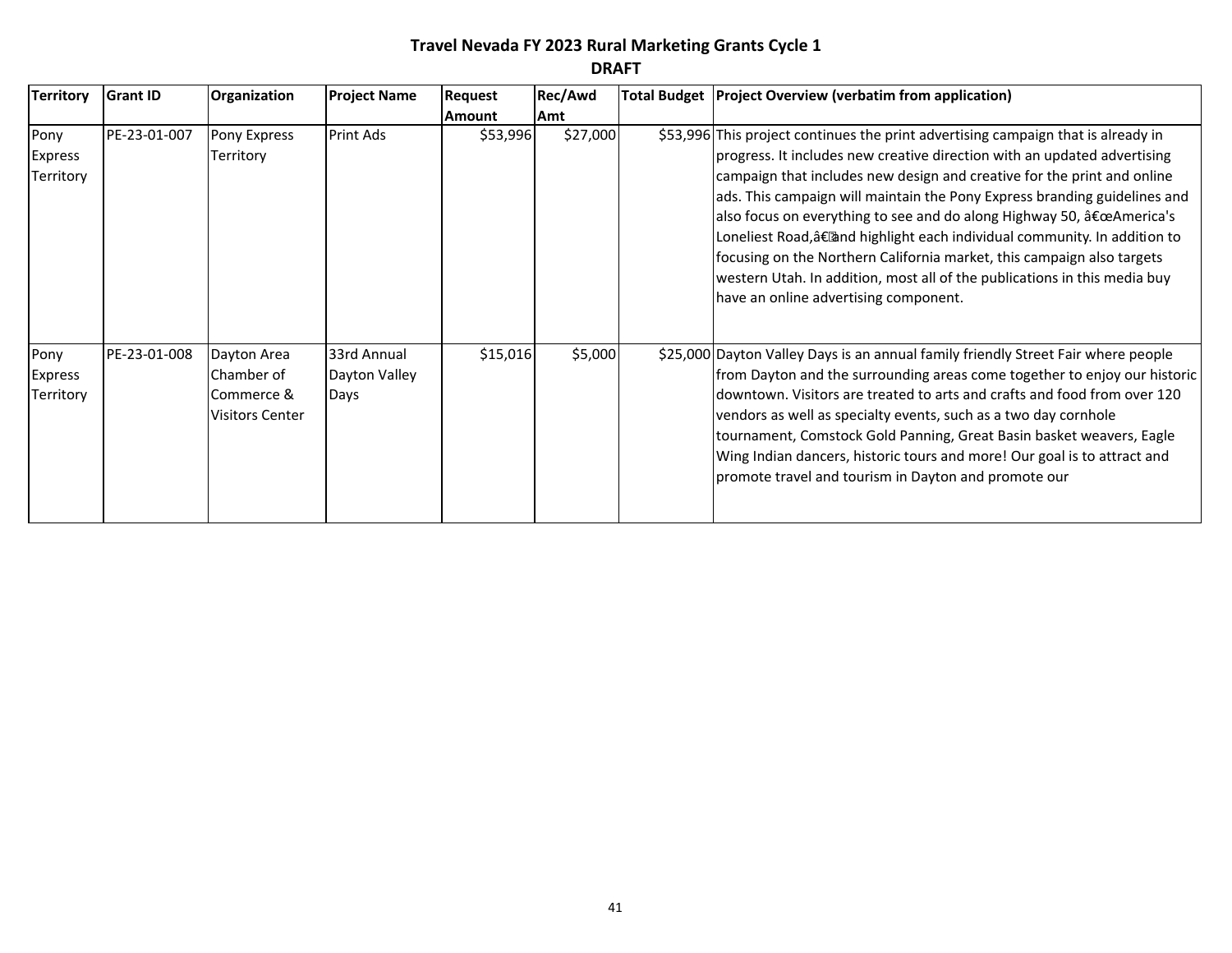| <b>Territory</b> | <b>Grant ID</b> | Organization | <b>Project Name</b>      | Request       | Rec/Awd  | Total Budget Project Overview (verbatim from application)                                  |
|------------------|-----------------|--------------|--------------------------|---------------|----------|--------------------------------------------------------------------------------------------|
|                  |                 |              |                          | <b>Amount</b> | Amt      |                                                                                            |
| Pony             | PE-23-01-009    | Eureka       | Eureka                   | \$6,400       | \$3,200  | \$15,000 Funds requested through this grant will be used to promote, create, and           |
| <b>Express</b>   |                 | Restoration  | <b>Restoration's Art</b> |               |          | market the annual Wine Art & Music Festival that is organized by Eureka                    |
| Territory        |                 | Enterprise   | Wine & Music             |               |          | Restoration Enterprise. This is our annual fundraising effort. Each year we                |
|                  |                 |              | Fest                     |               |          | offer a different theme for the event based on our most current activity in                |
|                  |                 |              |                          |               |          | the community. This year we are celebrating the near-completion of the                     |
|                  |                 |              |                          |               |          | restoration of a 1879 building that ERE purchased in 2018 and has been                     |
|                  |                 |              |                          |               |          | working on restoring since then. Revenue generated from this event has                     |
|                  |                 |              |                          |               |          | been going towards restoration expenses for the past five years that ERE                   |
|                  |                 |              |                          |               |          | has owned this building. This year's theme is the opening of the art and                   |
|                  |                 |              |                          |               |          | dance studio which is located in the rear portion of this building. We are                 |
|                  |                 |              |                          |               |          | naming this studio the Lani & Repetto Dance Hall in recognition of prior                   |
|                  |                 |              |                          |               |          | owners who had the Land & Repetto Brewery here in the late 1880's. Grant                   |
|                  |                 |              |                          |               |          | funds will be used to design a logo centered around the dance hall theme --                |
|                  |                 |              |                          |               |          | a brewery and saloon in the late 1800s. This logo will be used on marketing                |
|                  |                 |              |                          |               |          | materials such as flyers, posters, mugs, and signage. Funds will also be used              |
|                  |                 |              |                          |               |          | to promote the event on radio, print, and social media. In addition funds                  |
|                  |                 |              |                          |               |          | will be used to hire a photographer. Each year we utilize photos from the                  |
|                  |                 |              |                          |               |          | event to promote the event on social media. This form of advertising has                   |
|                  |                 |              |                          |               |          | been successful in the past. This event in which grant money is to be used                 |
|                  |                 |              |                          |               |          | for promotion and marketing ties back into our mission in several ways: it                 |
|                  |                 |              |                          |               |          | promotes art and artists by providing a space for art vendors to display and               |
|                  |                 |              |                          |               |          | sell their work; it provides an avenue of revenue for ERE's restoration                    |
|                  |                 |              |                          |               |          | projects (one of which includes installing a mural on the north side of the                |
|                  |                 |              |                          |               |          | building; it brings people to our Main Street who then shop in our local                   |
|                  |                 |              |                          |               |          | businesses (gas stations, hotels, restaurants, gift shops); it also engages                |
| Pony             | PE-23-01-010    | Fallon       | <b>Public Relations</b>  | \$25,000      | \$12,500 | \$50,000 Visit Fallon's public relations and social media strategies also integrate all of |
| <b>Express</b>   |                 | Convention & | & Social Media           |               |          | Fallon's promotional efforts relative to special events both in person and                 |
| Territory        |                 | Tourism      |                          |               |          | virtually, as well as regular events and promotion of Fallon informational                 |
|                  |                 | Authority    |                          |               |          | pieces such as the TravelStorys app episodes, Oral Histories, and more.                    |
|                  |                 |              |                          |               |          | Without proper strategic marketing toward events such as these, there is                   |
|                  |                 |              |                          |               |          | less tie in with the overall Visit Fallon goals, and ensuring that an integrated           |
|                  |                 |              |                          |               |          | effort is put forth, there are more opportunities for success in more                      |
|                  |                 |              |                          |               |          | visitation, increased length of stays, and overall interest in visiting Fallon.            |
|                  |                 |              |                          |               |          |                                                                                            |
|                  |                 |              |                          |               |          |                                                                                            |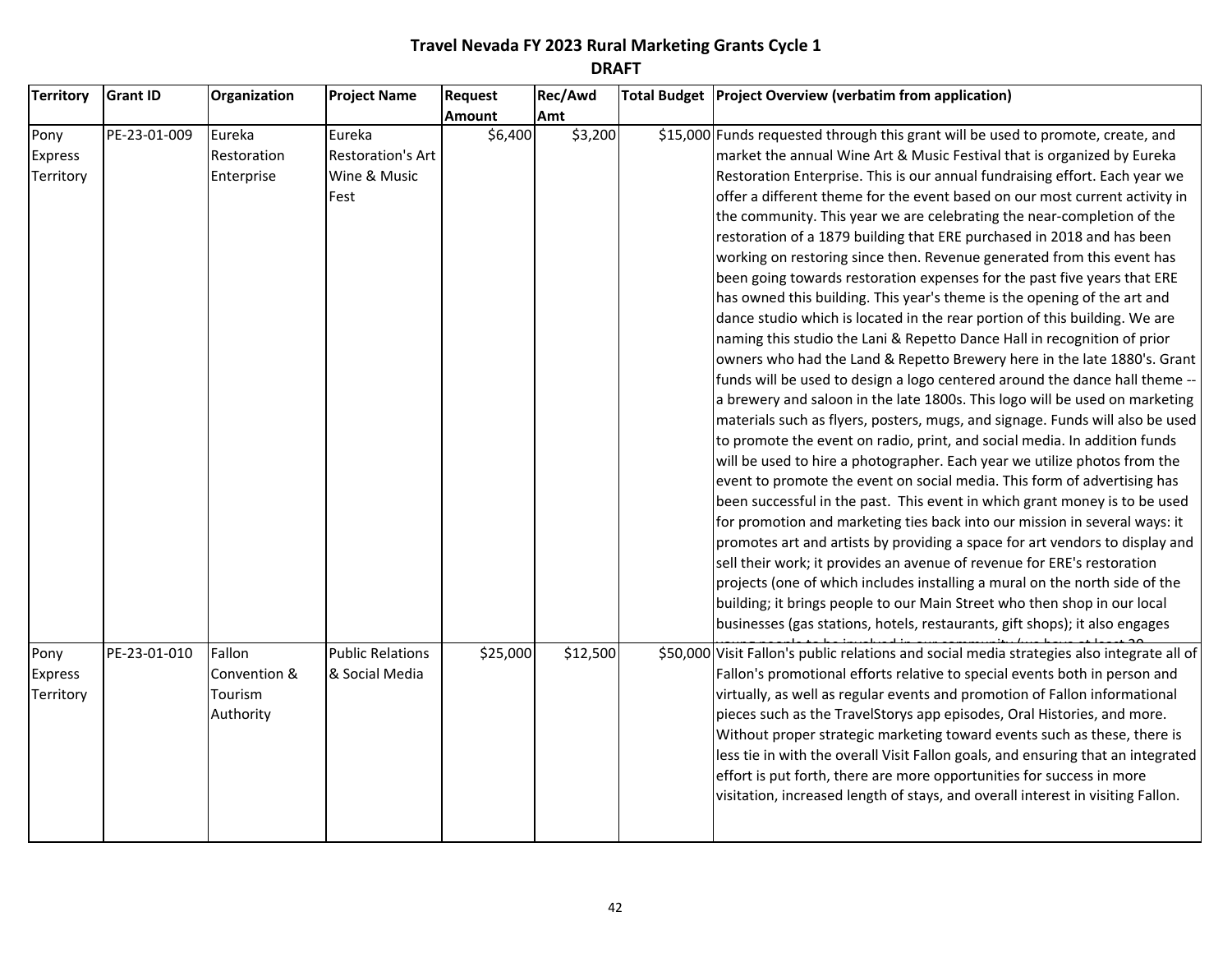| <b>Territory</b>                           | <b>Grant ID</b> | Organization                                      | <b>Project Name</b>                                         | <b>Request</b> | <b>Rec/Awd</b> | Total Budget   Project Overview (verbatim from application)                                                                                                                                                                                                                                                                                                                                                                              |
|--------------------------------------------|-----------------|---------------------------------------------------|-------------------------------------------------------------|----------------|----------------|------------------------------------------------------------------------------------------------------------------------------------------------------------------------------------------------------------------------------------------------------------------------------------------------------------------------------------------------------------------------------------------------------------------------------------------|
|                                            |                 |                                                   |                                                             | <b>Amount</b>  | Amt            |                                                                                                                                                                                                                                                                                                                                                                                                                                          |
| Pony<br><b>Express</b><br><b>Territory</b> | PE-23-01-011    | Fallon<br>Convention &<br>Tourism<br>Authority    | Print Campaign                                              | \$10,000       | \$7,500        | \$20,000 In an ongoing effort to encourage city pride and value to the visitors who<br>are within the area, we will be strategically approaching print items such as<br>tourism based flags, billboards, signs, posters, collateral pieces and more in<br>line with the new Visit Fallon campaign.                                                                                                                                       |
| Pony<br><b>Express</b><br>Territory        | PE-23-01-012    | l Fallon<br>Convention &<br>Tourism<br>Authority  | <b>Ongoing Paid</b><br>Media Campaign                       | \$30,000       | \$12,500       | \$60,000 Visit Fallon intends to use the funds provided for ongoing Paid Media<br>Campaign dollars to promote tourism and visitation to the areas within<br>Fallon city limits as well as throughout the Pony Express Territory -<br>continuing the tie in of opportunities to Visit Fallon and amazing rural<br>Nevada communities across the board.                                                                                    |
| Pony<br><b>Express</b><br>Territory        | PE-23-01-013    | <b>Great Basin</b><br>National Park<br>Foundation | <b>Great Basin</b><br><b>National Park</b><br>Photo Library | \$16,390       | \$12,000       | \$39,890 We are requesting funds to hire a professional photographer (Michael<br>Okimoto Photography) to shoot images that will showcase the outstanding<br>allure of Great Basin National Park as a tourism destination. We are<br>growing our social media and digital presence but lack a library of images<br>for digital and print use. We will use the newly acquired images to grow<br>interest, support, and visitation to GBNP. |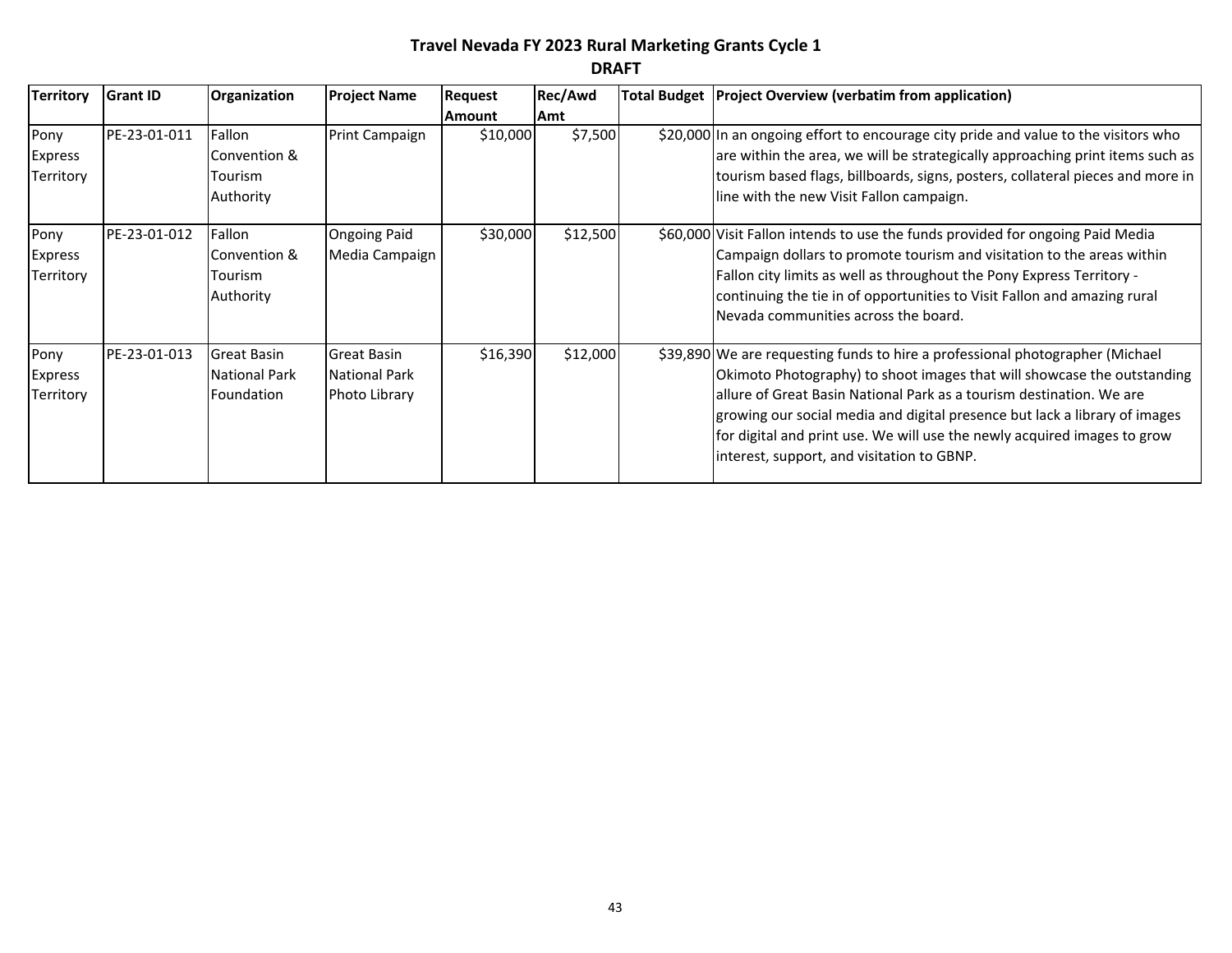| <b>Territory</b> | <b>Grant ID</b> | Organization                 | <b>Project Name</b> | <b>Request</b> | Rec/Awd | Total Budget   Project Overview (verbatim from application)                  |
|------------------|-----------------|------------------------------|---------------------|----------------|---------|------------------------------------------------------------------------------|
|                  |                 |                              |                     | <b>Amount</b>  | Amt     |                                                                              |
| Pony             | PE-23-01-014    | Nevada Northern Social Media |                     | \$11,250       | \$0     | \$22,500 The railroad has been somewhat successful on social media. We have  |
| <b>Express</b>   |                 | Railway                      | Management          |                |         | 116,175 likes on our Facebook page, our following on Instagram is            |
| Territory        |                 | Foundation                   | Agency              |                |         | increasing too. But, we were threw a curve ball recently. One of the         |
|                  |                 |                              |                     |                |         | comments on our Facebook page stated, "You guys hit Reddit's front           |
|                  |                 |                              |                     |                |         | page this morning. Next time I'm in Nevada I will definitely come visit! Hi  |
|                  |                 |                              |                     |                |         | Dirt - you are my favorite railroad cat.†GREAT NEWS! And what is Reddit?     |
|                  |                 |                              |                     |                |         | And this is the challenge that the awarding of this grant would address.     |
|                  |                 |                              |                     |                |         | Social media is developing, there are new platforms and the old platforms    |
|                  |                 |                              |                     |                |         | are evolving. For instance, Facebook now has Top Fans, great, but how do     |
|                  |                 |                              |                     |                |         | we leverage the Top Fans? Facebook tells me, that our page has,              |
|                  |                 |                              |                     |                |         | a€œâ€¦Been Selected To Start Earning With Fan Subscriptions!â€Great,         |
|                  |                 |                              |                     |                |         | we are always looking for new revenue streams. Is this a good idea? Fan      |
|                  |                 |                              |                     |                |         | Subscriptions? I don't know. The more I research I do on social media, the   |
|                  |                 |                              |                     |                |         | more questions I have. The goal of this grant is to allow the Foundation to  |
|                  |                 |                              |                     |                |         | hire a social media management agency to assist and train us on how to       |
|                  |                 |                              |                     |                |         | find our way through the social media jungle. We have had some fabulous      |
|                  |                 |                              |                     |                |         | successes, our bacon video is at almost 2,000,000 views and world famous     |
|                  |                 |                              |                     |                |         | Dirt, our engine house cat has a great following too! The question is how do |
|                  |                 |                              |                     |                |         | we leverage these assets and develop future assets? We want to know:         |
|                  |                 |                              |                     |                |         | What are the best practices? What are the platforms we should be using       |
|                  |                 |                              |                     |                |         | and how should we be using them? How can we leverage Dirt and our            |
|                  |                 |                              |                     |                |         | bacon video? This grant will allow us to hire a social media management      |
|                  |                 |                              |                     |                |         | agency to guide and train us so we can maximize our social media             |
|                  |                 |                              |                     |                |         | investment.                                                                  |
|                  |                 |                              |                     |                |         |                                                                              |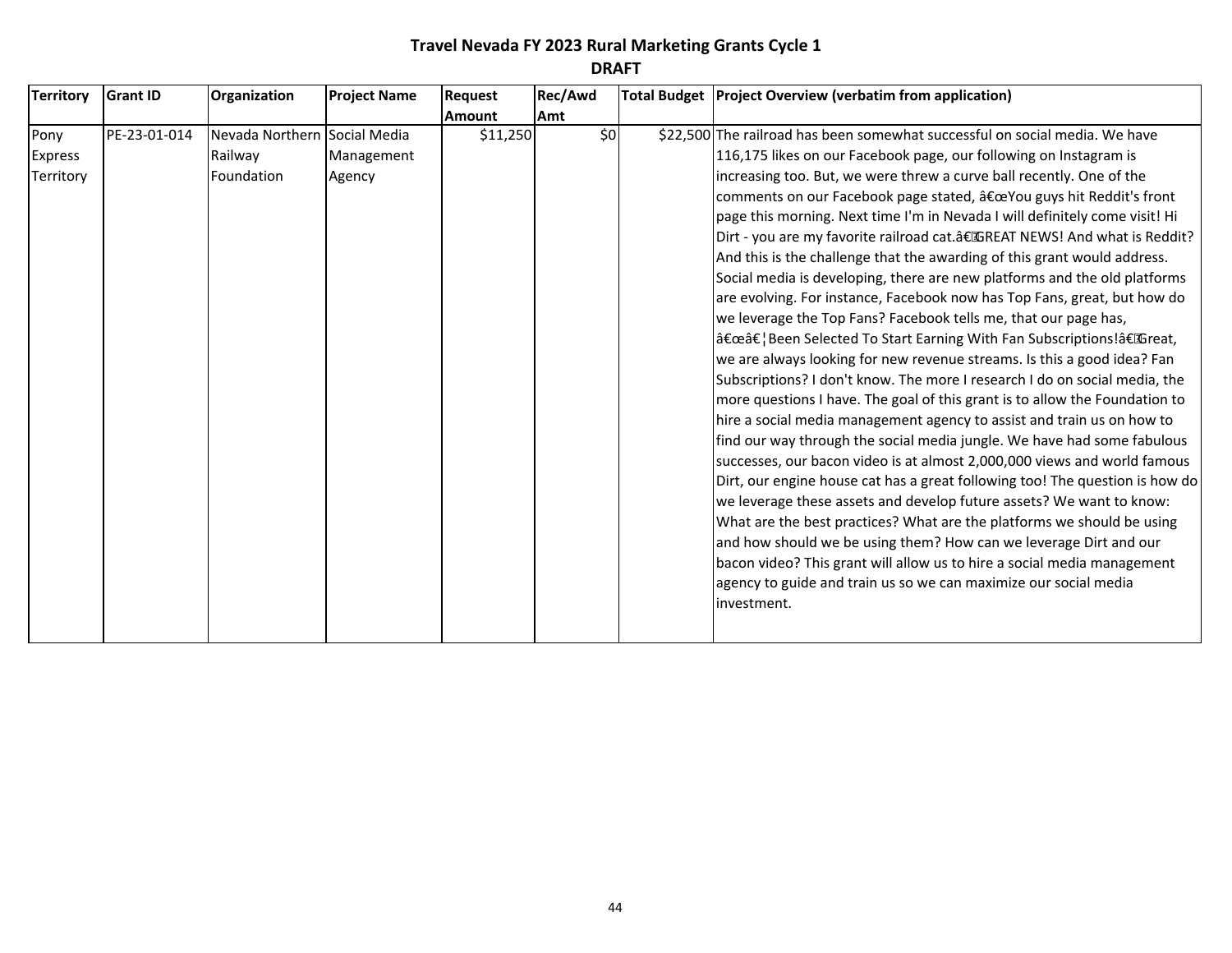| <b>Territory</b> | <b>Grant ID</b> | Organization                      | <b>Project Name</b> | Request  | Rec/Awd | Total Budget   Project Overview (verbatim from application)                       |
|------------------|-----------------|-----------------------------------|---------------------|----------|---------|-----------------------------------------------------------------------------------|
|                  |                 |                                   |                     | Amount   | Amt     |                                                                                   |
| Pony             | PE-23-01-015    | Nevada Northern   Media Relations |                     | \$22,000 | \$0     | \$44,000 This grant was funded in 2013, 2014, 2015, 2016, 2017, 2018 and 2019. It |
| <b>Express</b>   |                 | Railway                           |                     |          |         | needs to be funded again. The results have been outstanding. The media            |
| Territory        |                 | Foundation                        |                     |          |         | outreach was dazzlingly, staggeringly effective too! In the past few years,       |
|                  |                 |                                   |                     |          |         | we have been featured in 44 different publications including the                  |
|                  |                 |                                   |                     |          |         | Washington Post, New York Times, CBS Sunday Morning, VIA Magazine, the            |
|                  |                 |                                   |                     |          |         | Los Angeles Times, Trains Magazine, Travel Pulse, Trailer Life and Google         |
|                  |                 |                                   |                     |          |         | Adwords, to mention a few. Furthermore, this grant has created great              |
|                  |                 |                                   |                     |          |         | publicity for the Nevada Northern Railway and the State of Nevada.                |
|                  |                 |                                   |                     |          |         | Examples include: • "CBS Sunday Morning―on Christmas morning                      |
|                  |                 |                                   |                     |          |         | 2016 https://www.cbsnews.com/news/on-the-trail-the-brilliance-of-the-             |
|                  |                 |                                   |                     |          |         | night-sky/•                                                                       |
|                  |                 |                                   |                     |          |         |                                                                                   |
|                  |                 |                                   |                     |          |         |                                                                                   |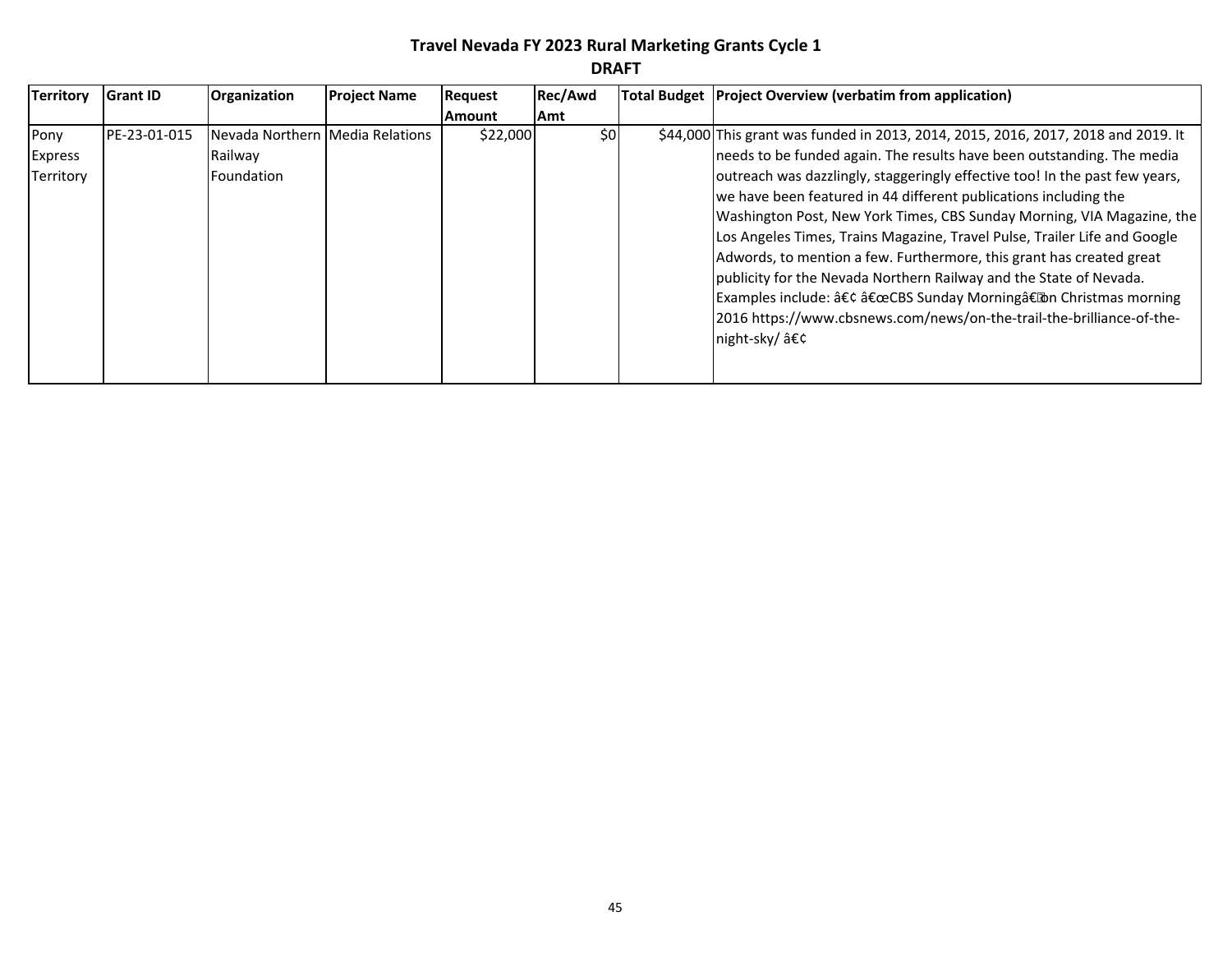| <b>Territory</b><br><b>Grant ID</b>          | Organization          | <b>Project Name</b>                                            | <b>Request</b> | Rec/Awd | Total Budget   Project Overview (verbatim from application)                                                                                                                                                                                                                                                                                                                                                                                                                                                                                                                                                                                                                                                                                                                                                                                                                                                                                                                                                                                                                                                                                                                                                                                                                                                                                                                                                                                                                                                                                                                                                                                                                                                                                                                                                                                                                                                |
|----------------------------------------------|-----------------------|----------------------------------------------------------------|----------------|---------|------------------------------------------------------------------------------------------------------------------------------------------------------------------------------------------------------------------------------------------------------------------------------------------------------------------------------------------------------------------------------------------------------------------------------------------------------------------------------------------------------------------------------------------------------------------------------------------------------------------------------------------------------------------------------------------------------------------------------------------------------------------------------------------------------------------------------------------------------------------------------------------------------------------------------------------------------------------------------------------------------------------------------------------------------------------------------------------------------------------------------------------------------------------------------------------------------------------------------------------------------------------------------------------------------------------------------------------------------------------------------------------------------------------------------------------------------------------------------------------------------------------------------------------------------------------------------------------------------------------------------------------------------------------------------------------------------------------------------------------------------------------------------------------------------------------------------------------------------------------------------------------------------------|
|                                              |                       |                                                                | <b>Amount</b>  | Amt     |                                                                                                                                                                                                                                                                                                                                                                                                                                                                                                                                                                                                                                                                                                                                                                                                                                                                                                                                                                                                                                                                                                                                                                                                                                                                                                                                                                                                                                                                                                                                                                                                                                                                                                                                                                                                                                                                                                            |
| PE-23-01-016<br>Pony<br>Express<br>Territory | Railway<br>Foundation | Nevada Northern Nevada Northern<br>Railway Website<br>Overhaul | \$18,500       | \$0     | \$33,000 This grant will overhaul and renovate our existing website. Our website is in<br>sore need of updating. The last time it was done, was twelve years ago; in<br>the digital world this is a lifetime. The scope of work will update our<br>website design and integrate a new, more reliable platform upon which the<br>site will operate. A major improvement is that within certain parameters<br>the site would be editable by our staff. We will be able to add or edit<br>content. In other words, Foundation staff could edit the content (copy and<br>photos) allowing us to maintain and update the site 24/7. The website is<br>protected in that we would not be allowed to edit anything that would<br>render the site inoperative. This is the key reason why our website needs<br>an overall. While our current vendor is quick, they are not quick enough.<br>We need to be able to post changes to our website as events happen.<br>Being able to edit and update the website in real time, we can provide<br>visitor information immediately. This will encourage people to visit Nevada<br>and the railroad. We are experiencing a very significant upturn in business<br>so far this year. Last year was the largest year the Museum ever<br>experienced; we broke all records. Updating the website will allow us to<br>increase visitation to Nevada and the railroad. We use our website for<br>more than just showcasing the railroad. Our website is linked to our point<br>of sale provider DoubleKnot; which maintains our inventory of train tickets,<br>memberships and our online gift store. Having an up-to-date website will<br>improve our online sales system, which handles almost 80% of all sales that<br>we receive. Having a streamlined, easy to use, mobile friendly website, is<br>critical to promote and improve visitation to Nevada and the railroad. |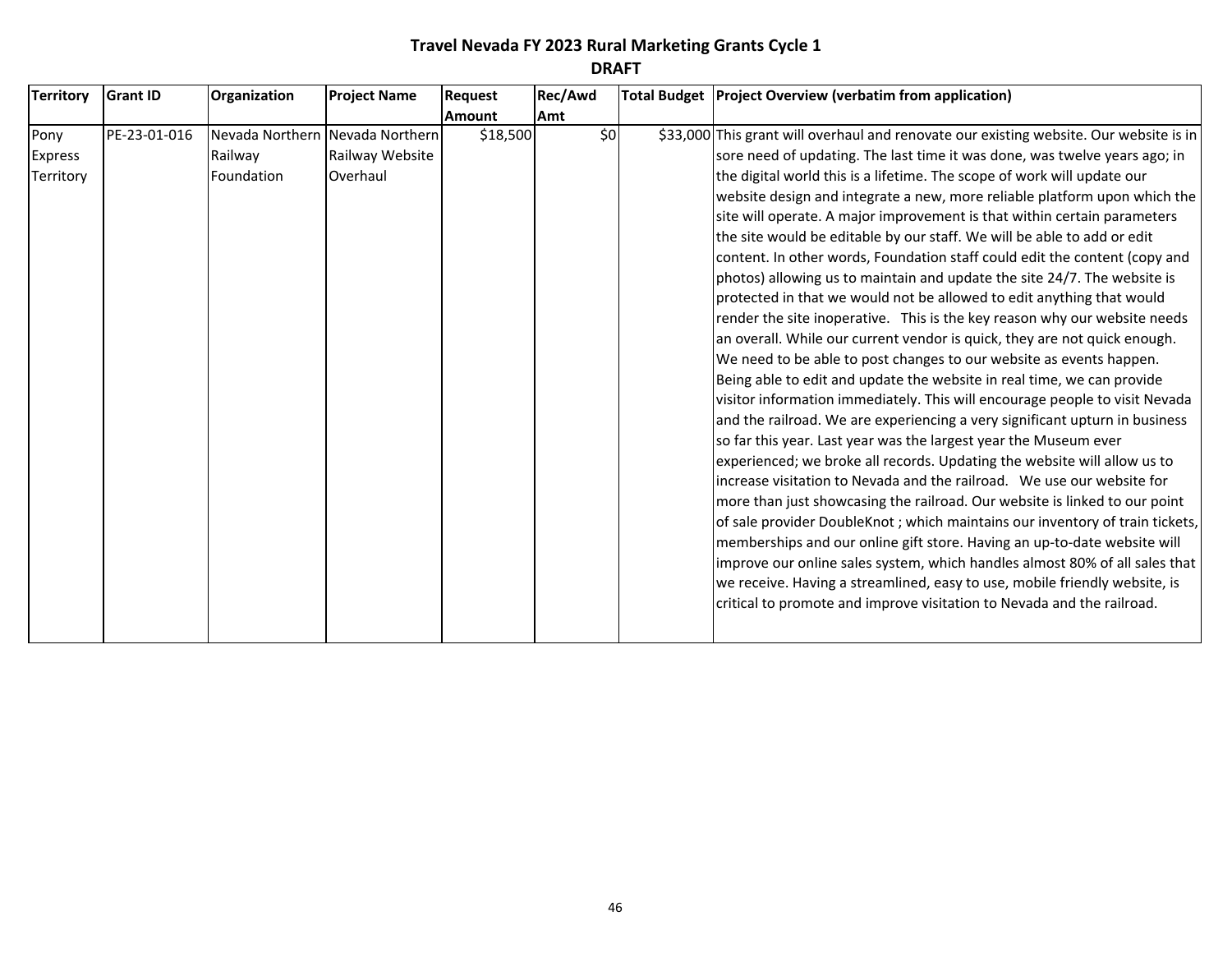| <b>Territory</b>                    | <b>Grant ID</b> | Organization                                              | <b>Project Name</b>                                          | <b>Request</b> | Rec/Awd | Total Budget   Project Overview (verbatim from application)                                                                                                                                                                                                                                                                                                                                                                                                                                                                                                                                                                                                                                                                                                                                                                                                                                                                                                                                                                                                                                                                                                                                                                                               |
|-------------------------------------|-----------------|-----------------------------------------------------------|--------------------------------------------------------------|----------------|---------|-----------------------------------------------------------------------------------------------------------------------------------------------------------------------------------------------------------------------------------------------------------------------------------------------------------------------------------------------------------------------------------------------------------------------------------------------------------------------------------------------------------------------------------------------------------------------------------------------------------------------------------------------------------------------------------------------------------------------------------------------------------------------------------------------------------------------------------------------------------------------------------------------------------------------------------------------------------------------------------------------------------------------------------------------------------------------------------------------------------------------------------------------------------------------------------------------------------------------------------------------------------|
|                                     |                 |                                                           |                                                              | Amount         | Amt     |                                                                                                                                                                                                                                                                                                                                                                                                                                                                                                                                                                                                                                                                                                                                                                                                                                                                                                                                                                                                                                                                                                                                                                                                                                                           |
| Pony<br><b>Express</b><br>Territory | PE-23-01-017    | Nevada Northern Virtual Historic<br>Railway<br>Foundation | <b>Train Ride</b>                                            | \$10,000       | \$0     | \$20,000 The purpose of this project is to create a video about the history and<br>development of the Nevada Northern Railway, including the stories of<br>immigrant workers, the development of the communities and the lasting<br>impact of the railroad and copper mines to White Pine County. This video<br>will utilize virtual 3-D models of a 1930s passenger train which is being<br>created as a virtual time machine. Through the use of the virtual models,<br>interviews, artifacts and archival materials, it is the intent of this project to<br>build greater awareness about the Nevada Northern Railway National<br>Historic Landmark. This is a new and different way for us to engage possible<br>visitors. Additionally we will have a VR set up in the depot and a portable<br>one that we can take to travel shows. This awareness will increase<br>visitation to the railroad and Nevada.                                                                                                                                                                                                                                                                                                                                          |
| Pony<br><b>Express</b><br>Territory | PE-23-01-018    | The Greater<br><b>Austin Chamber</b><br>of Commerce       | <b>Austin Chamber</b><br>of Commerce<br>Marketing<br>Package | \$6,482        | \$3,500 | \$12,964 The Austin Chamber of Commerce will use the Travel Nevada funds for<br>website maintenance, geo fencing, as well as an ad in the Spring edition<br>2023 Nevada Magazine Visitor Guide. The funds will also be used to<br>maximize our presence across a wide variety of sites by running a geo fence<br>media plan to increase brand awareness and visitation to Southern Lander<br>County. We hope that by defining our target audience we can increase the<br>awareness of our event as well as increase our visitors to the events. The<br>Austin Chamber of Commerce intends through our targeted marketing<br>package to promote Southern Lander County, which includes, Austin,<br>Kingston, and Gillman Springs, to promote overnight visitation and as well<br>as our unique outdoor recreations. Austinnevada.com serves as a primary<br>communication mechanism for Southern Lander County. For an investment<br>of \$12,964, we estimate 328,204 impressions. Of that, we expect a<br>moderate 2% of 6,564 people will visit our area because of this investment.<br>The average daily spending per person (via Travelnevada.biz) is \$140.00.<br>That gives us a total of \$918,960 R.O.I from the \$12,964 of the grant<br>funding. |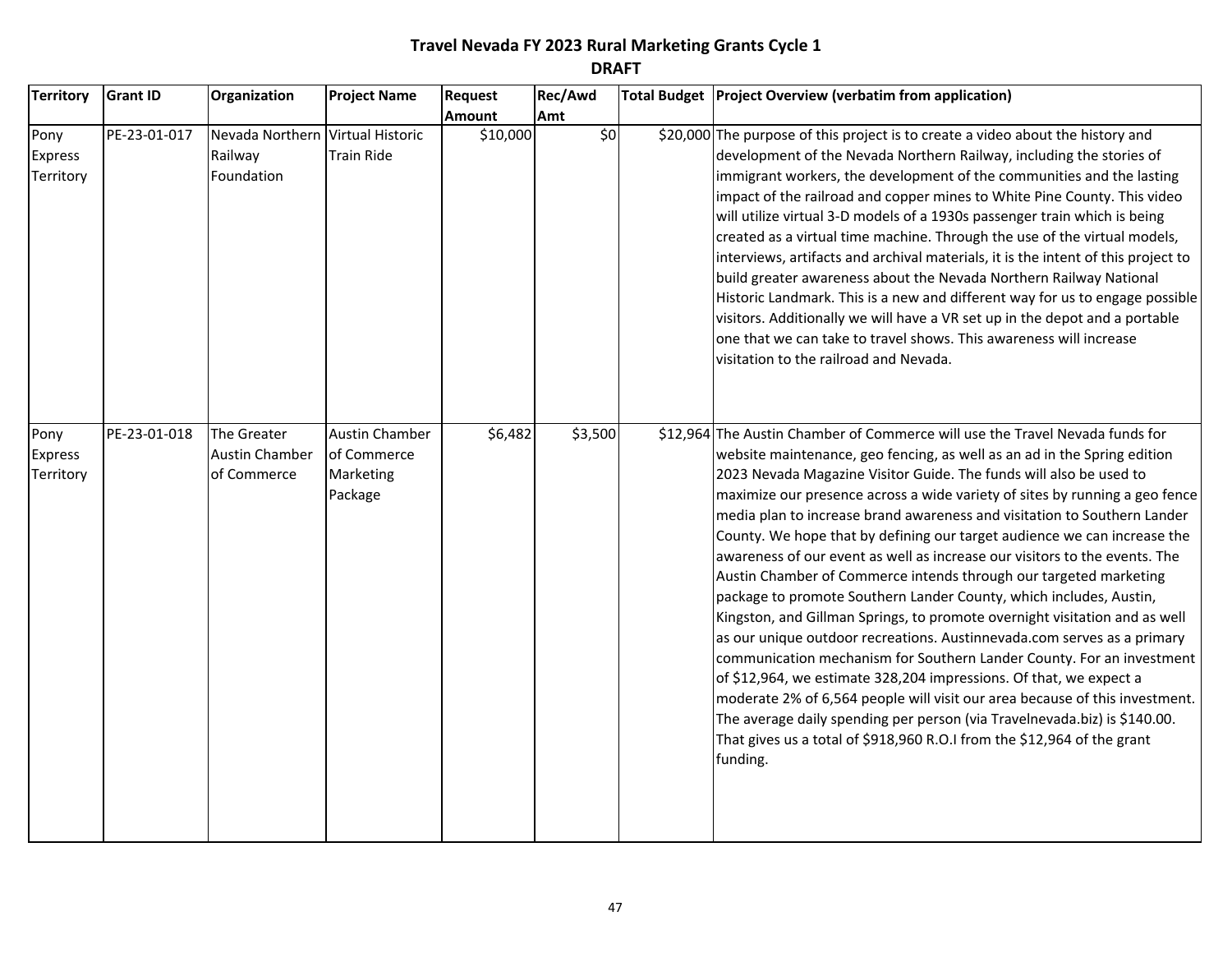| <b>Territory</b>                    | <b>Grant ID</b> | Organization                                                                      | <b>Project Name</b>                             | <b>Request</b> | Rec/Awd   |           | Total Budget   Project Overview (verbatim from application)                                                                                                                                                                                                                                                                                                                                                                                                                                                                                                                                                                                                                                                                                                                                                                                                       |
|-------------------------------------|-----------------|-----------------------------------------------------------------------------------|-------------------------------------------------|----------------|-----------|-----------|-------------------------------------------------------------------------------------------------------------------------------------------------------------------------------------------------------------------------------------------------------------------------------------------------------------------------------------------------------------------------------------------------------------------------------------------------------------------------------------------------------------------------------------------------------------------------------------------------------------------------------------------------------------------------------------------------------------------------------------------------------------------------------------------------------------------------------------------------------------------|
|                                     |                 |                                                                                   |                                                 | <b>Amount</b>  | Amt       |           |                                                                                                                                                                                                                                                                                                                                                                                                                                                                                                                                                                                                                                                                                                                                                                                                                                                                   |
| Pony<br><b>Express</b><br>Territory | PE-23-01-019    | <b>White Pine</b><br><b>County Tourism</b><br><b>Recreation Board</b>             | Seasonal Event<br><b>Card Mailer</b>            | \$3,400        | \$3,400   |           | \$6,800 We have received support from Travel Nevada in the past for similar<br>campaigns. Based off of the success of past mailer campaigns we are<br>requesting money to create and send 2 seasonal mailers, a Fall/Winter<br>event mailer and a spring summer event mailer. We will use grant money<br>to design, print, and mail a 6                                                                                                                                                                                                                                                                                                                                                                                                                                                                                                                           |
| Pony<br><b>Express</b><br>Territory | PE-23-01-020    | <b>White Pine</b><br><b>County Tourism</b><br>Recreation Board Map, and           | Horseback Trail<br>Riding Content,<br>Marketing | \$4,250        | \$4,250   |           | \$8,500 White Pine County Tourism will use the grant budget to create content and<br>resources for travelers with horses. We will also use grant money to<br>promote horse bases assets through targeted social media campaigns. The<br>content that we will produce will include a map of trails, trail heads,<br>campgrounds, facilities, and service providers specific to horse based<br>travelers. This map would then be printed to go in the 3rd and final spot on<br>the downtown trailhead kiosk as well as in a newly designed brochure.<br>Grant money will be used in the design and print of these 2 items. Content<br>will also include creating needed photography which will be used in the<br>brochures and in the social media campaign. Grant money will be used to<br>create social ads and boosted posts targeted to this particular market. |
| Pony<br>Express<br>Territory        | PE-23-01-021    | <b>White Pine</b><br><b>County Tourism</b><br><b>Recreation Board Advertising</b> | Nevada<br>Magazine                              | \$6,000        | \$3,000   |           | \$12,000 We are so happy with the new direction of the quarterly Nevada<br>Magazine/Visitors Guide. Each edition so far has been an exceptional<br>representation of the state of Nevada. We appreciate the copies to<br>distribute to our partners and tourist locations. Last year, we were only<br>able to commit to 4- quarter page ads. After seeing the quality of the<br>publication and how well our community received it, we want to have a<br>bigger presence. With this grant money we would upgrade our quarter<br>page ads to half page ads. As a four season mountain town with ample arts,<br>history, outdoor recreation, and events, we certainly can fill the extra<br>space.                                                                                                                                                                  |
| Pony<br><b>Express</b>              | <b>Subtotal</b> |                                                                                   |                                                 | \$392,952      | \$158,138 | \$577,918 |                                                                                                                                                                                                                                                                                                                                                                                                                                                                                                                                                                                                                                                                                                                                                                                                                                                                   |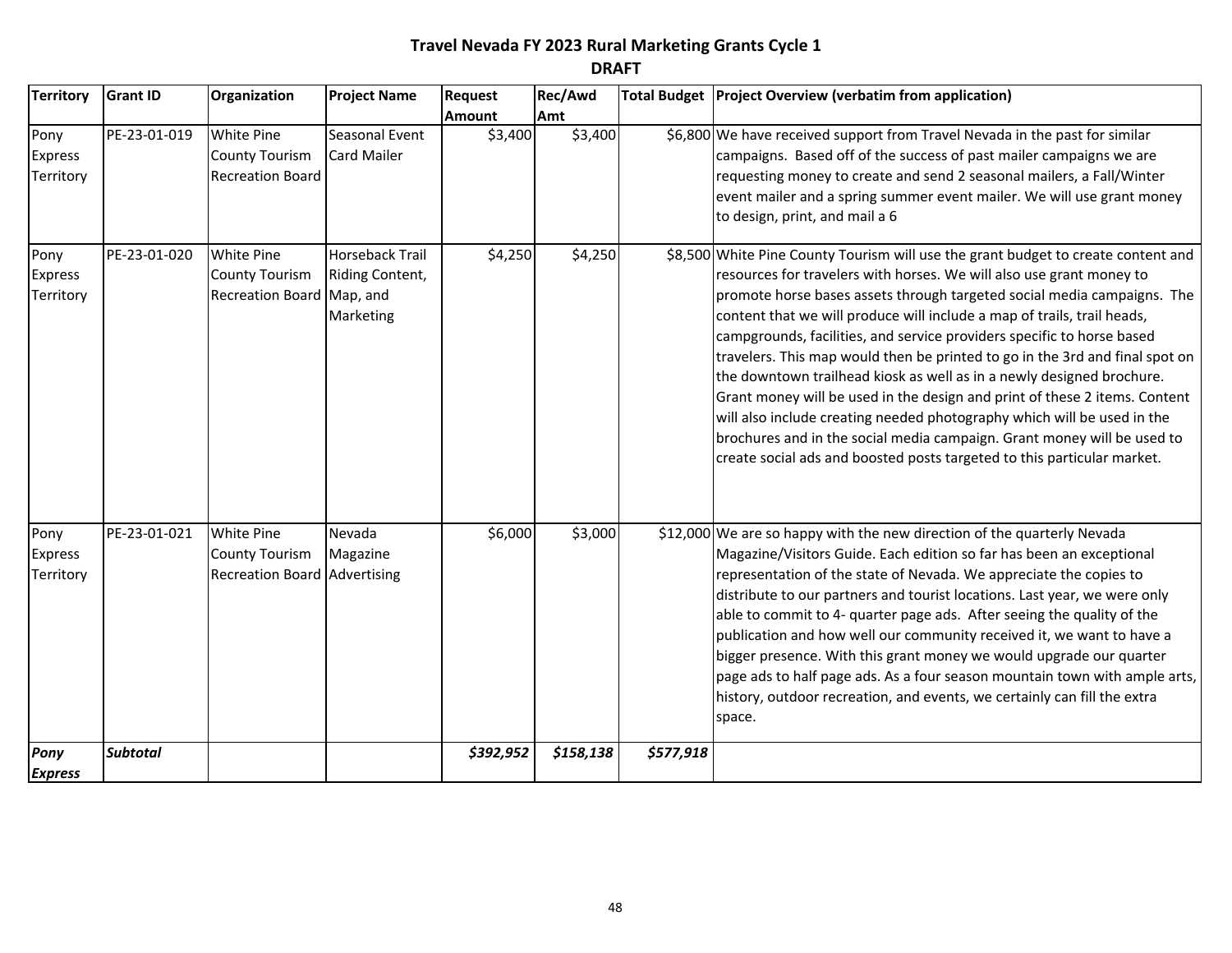| <b>Territory</b> | <b>Grant ID</b> | Organization | <b>Project Name</b>     | Request       | Rec/Awd  | Total Budget   Project Overview (verbatim from application)                           |
|------------------|-----------------|--------------|-------------------------|---------------|----------|---------------------------------------------------------------------------------------|
|                  |                 |              |                         | <b>Amount</b> | Amt      |                                                                                       |
| Reno-            | RT-23-01-001    | Reno-Tahoe   | Administration          | \$3,000       | \$3,000  | \$3,000 The administration grant allows us to carry out the business of the territory |
| Tahoe            |                 | Territory    |                         |               |          | for the next year. The costs include but are not limited to travel expenses           |
| Territory        |                 |              |                         |               |          | for the chair or representative to attend all require meetings,                       |
|                  |                 |              |                         |               |          | administrative costs associated with running the territory.                           |
| Reno-            | RT-23-01-002    | Reno-Tahoe   | Integrated              | \$55,400      | \$27,700 | \$55,400 Each of the key components tie back to the RTT mission to support Travel     |
| Tahoe            |                 | Territory    | Marketing,              |               |          | Nevada, increase awareness, support Territory members and generate                    |
| Territory        |                 |              | <b>Public Relations</b> |               |          | traffic through the various channels. Website Marketing and Maintenance,              |
|                  |                 |              | Campaign.               |               |          | and Google Ads: Grant funds support the ongoing website maintenance                   |
|                  |                 |              |                         |               |          | and marketing efforts of RenoTahoe.com through a solid content strategy               |
|                  |                 |              |                         |               |          | and paid Google Ads campaign. The goal, to increase visitation to the                 |
|                  |                 |              |                         |               |          | website by ensuring all content is accurate while also driving traffic through        |
|                  |                 |              |                         |               |          | a paid ad campaign. Thanks to Travel Nevada grants, what started with a               |
|                  |                 |              |                         |               |          | modest investment of \$250 per month, now is \$850 and the results are                |
|                  |                 |              |                         |               |          | evident with a steady increase of clicks, impressions and website visits.             |
|                  |                 |              |                         |               |          | With this, RTT has flexibility to adjust the efforts in response to the               |
|                  |                 |              |                         |               |          | environment, especially as we continue to see an increase in travel                   |
|                  |                 |              |                         |               |          | (business, sales, and leisure) post-pandemic.                                         |
|                  |                 |              |                         |               |          | Earned Media, and Content Creation: RTTs public relations program                     |
|                  |                 |              |                         |               |          | generates earned media coverage for the region and its partners for five              |
|                  |                 |              |                         |               |          | years. For FY 2021-22, featured coverage includes national-level outlets              |
|                  |                 |              |                         |               |          | (Forbes and others); since 2020, 170+ million in online readership has been           |
|                  |                 |              |                         |               |          | generated. The objectives is to reach an audience of 250 million through              |
|                  |                 |              |                         |               |          | earned media coverage, increasing coverage by 10% over prior year and                 |
|                  |                 |              |                         |               |          | increase website organic search ranking. Media Hosting: Throughout the                |
|                  |                 |              |                         |               |          | pandemic, the Reno-Tahoe Territory has maintained a robust                            |
|                  |                 |              |                         |               |          | communications strategy thanks to the support of Travel Nevada. This is               |
|                  |                 |              |                         |               |          | accomplished by hosting journalists from major outlets to high-yielding               |
|                  |                 |              |                         |               |          | online publications, who want to visit and write about experiences. As such           |
|                  |                 |              |                         |               |          | a strong component of the program continues to be inviting media to visit             |
|                  |                 |              |                         |               |          |                                                                                       |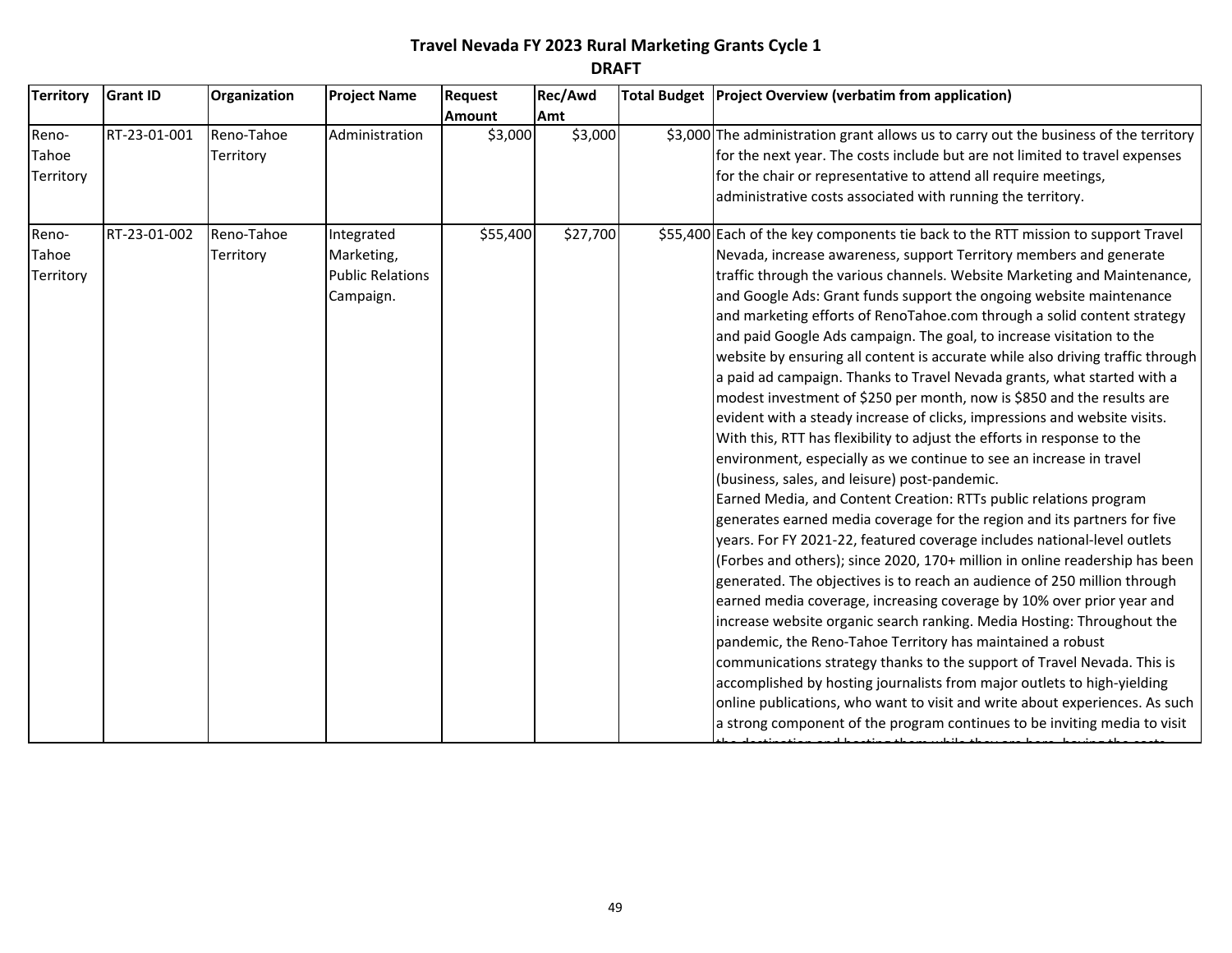| <b>Territory</b> | <b>Grant ID</b> | <b>Organization</b> | <b>Project Name</b> | <b>Request</b> | Rec/Awd  | Total Budget   Project Overview (verbatim from application)                      |
|------------------|-----------------|---------------------|---------------------|----------------|----------|----------------------------------------------------------------------------------|
|                  |                 |                     |                     | <b>Amount</b>  | Amt      |                                                                                  |
| Reno-            | RT-23-01-003    | Reno-Tahoe          | <b>RTT Sales</b>    | \$35,500       | \$10,000 | \$35,500 The intent of this grant is to support sales opportunities presented by |
| Tahoe            |                 | Territory           | Opportunities       |                |          | Travel Nevada, participate in NTA through sightseeing days in the whole          |
| Territory        |                 |                     | 2022-23             |                |          | territory, attend NTA and ABA and provide additional support to territory        |
|                  |                 |                     |                     |                |          | members for sales FAMs. The funds will be specifically used to support the       |
|                  |                 |                     |                     |                |          | sales efforts that Travel Nevada is planning/hosting including West Coast        |
|                  |                 |                     |                     |                |          | receptive event, East Coast Sales mission, Latin American mission and            |
|                  |                 |                     |                     |                |          | Canada Mission. The NTA sightseeing day is to be focused in the Reno             |
|                  |                 |                     |                     |                |          | Tahoe Territory and each DMO member will have a group in their                   |
|                  |                 |                     |                     |                |          | community, the funds from the grant will assist in the hosting of NTA            |
|                  |                 |                     |                     |                |          | attendees. Additionally, we will send a representative to NTA and ABA. This      |
|                  |                 |                     |                     |                |          | is an excellent way to showcase RTT to a broader audience which they             |
|                  |                 |                     |                     |                |          | lcould not reach on their own.                                                   |
|                  |                 |                     |                     |                |          |                                                                                  |
|                  |                 |                     |                     |                |          |                                                                                  |
|                  |                 |                     |                     |                |          |                                                                                  |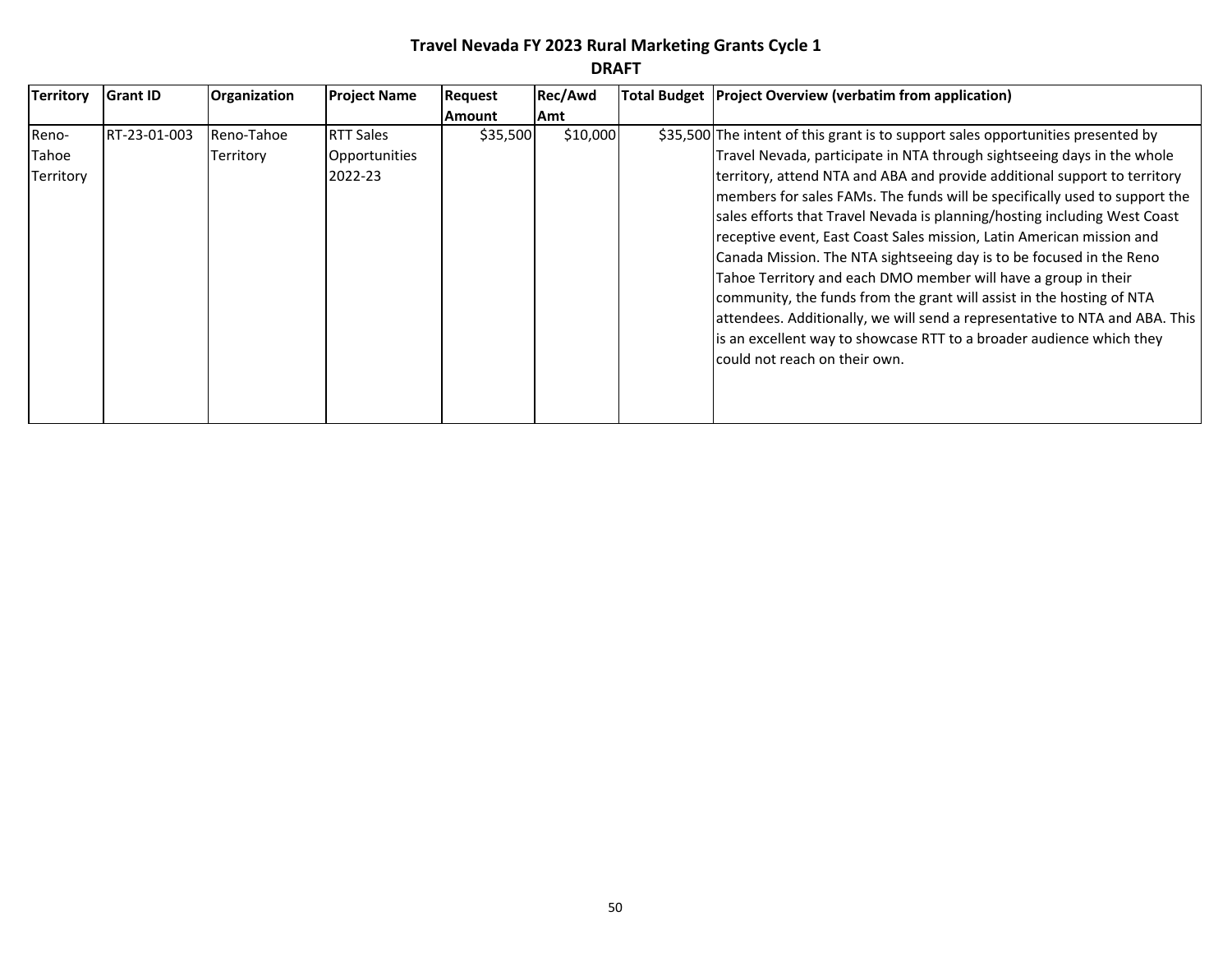| <b>Territory</b>            | <b>Grant ID</b> | Organization                  | <b>Project Name</b>            | Request       | Rec/Awd    | Total Budget   Project Overview (verbatim from application)                                                                                                                                                                                                                                                                                                                                                                                                                                                                                                                                                                                                                                                                                                                                                                                                                                                                                                                                                                                                                                                                                                                                                                                                                                                                                                                                                                                                                                                                                                                                                                                                                                                                                                   |
|-----------------------------|-----------------|-------------------------------|--------------------------------|---------------|------------|---------------------------------------------------------------------------------------------------------------------------------------------------------------------------------------------------------------------------------------------------------------------------------------------------------------------------------------------------------------------------------------------------------------------------------------------------------------------------------------------------------------------------------------------------------------------------------------------------------------------------------------------------------------------------------------------------------------------------------------------------------------------------------------------------------------------------------------------------------------------------------------------------------------------------------------------------------------------------------------------------------------------------------------------------------------------------------------------------------------------------------------------------------------------------------------------------------------------------------------------------------------------------------------------------------------------------------------------------------------------------------------------------------------------------------------------------------------------------------------------------------------------------------------------------------------------------------------------------------------------------------------------------------------------------------------------------------------------------------------------------------------|
|                             |                 |                               |                                | <b>Amount</b> | <b>Amt</b> |                                                                                                                                                                                                                                                                                                                                                                                                                                                                                                                                                                                                                                                                                                                                                                                                                                                                                                                                                                                                                                                                                                                                                                                                                                                                                                                                                                                                                                                                                                                                                                                                                                                                                                                                                               |
| Reno-<br>Tahoe<br>Territory | RT-23-01-004    | <b>Brewery Arts</b><br>Center | Levitt AMP<br>Carson City 2022 | \$5,000       | \$2,500    | \$104,600 We are requesting funding to promote the Levitt AMP Carson City Free<br>Summer Concert Series at the Brewery Arts Center's two block campus in<br>Carson City's historic downtown core which takes place every Saturday<br>from June 25 through Aug. 27, 2022. The event is complete with food<br>trucks, bars, children's activities, lawn games and new community created<br>mural each week. These weekly concerts have helped Carson City build<br>their growing reputation as a boutique live music destination. In the<br>summer months, the formerly underused space between our two historic<br>buildings comes alive as we host the Levitt AMP Carson City Free Summer<br>Concert Series. 2022 will be the sixth year of the series funded by local<br>sponsors and an award from the Mortimer and Mimi Levitt Foundation, a<br>national non-profit dedicated to strengthening the social fabric of America<br>through the power of free, live music. This 10 week series has grown from<br>800-1200 average attendance in its first year to between 2000-3000 in its<br>most recent year. This series has become the cornerstone of everything we<br>do as it has allowed every community member to experience the joy of free<br>live music at the highest levels. Bands like Big Bad VooDoo Daddy, Grammy<br>winners as well as emerging artists have performed at this series over these<br>last five seasons and a diverse line up ensures something for everyone,<br>bringing all sectors out of their silos to enjoy community together.<br>$a\in\mathbb{C}$ The diversity that accompanies a vibrant music scene is an economic<br>necessity for growth in this fast paced, creative economy in which we<br>live.― Richard Florida |
|                             |                 |                               |                                |               |            |                                                                                                                                                                                                                                                                                                                                                                                                                                                                                                                                                                                                                                                                                                                                                                                                                                                                                                                                                                                                                                                                                                                                                                                                                                                                                                                                                                                                                                                                                                                                                                                                                                                                                                                                                               |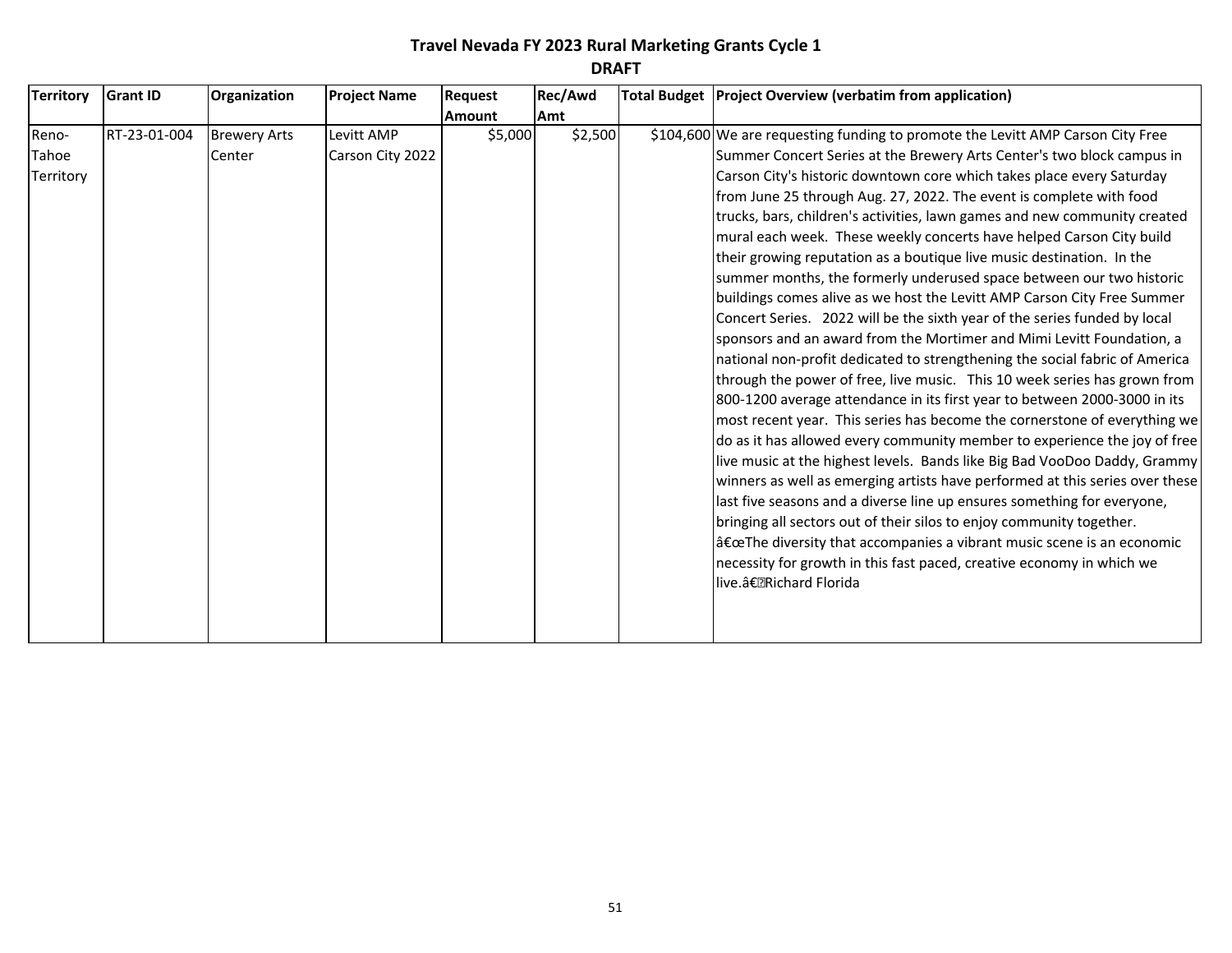| π<br>ρ<br>u.<br>-<br>w<br>۰. |
|------------------------------|
|------------------------------|

| <b>Territory</b> | <b>Grant ID</b> | Organization        | <b>Project Name</b>    | Request       | Rec/Awd | Total Budget   Project Overview (verbatim from application)                        |
|------------------|-----------------|---------------------|------------------------|---------------|---------|------------------------------------------------------------------------------------|
|                  |                 |                     |                        | <b>Amount</b> | Amt     |                                                                                    |
| Reno-            | RT-23-01-005    | <b>Brewery Arts</b> | Traveling Rock n'      | \$5,000       | \$0     | \$60,000 Brewery Arts Center continues to build upon its reputation for innovation |
| Tahoe            |                 | Center              | Roll Exhibit for       |               |         | with another traveling exhibition, this time with Stage 9 Exhibitions' Rock U.     |
| Territory        |                 |                     | <b>Artisan Gallery</b> |               |         | Rock U takes interactivityand cranks it up to eleven, featuring 23                 |
|                  |                 |                     |                        |               |         | interactive stations, artifacts, rock and radio history, original rock             |
|                  |                 |                     |                        |               |         | photography and displays you won't find anywhere else in the world and it          |
|                  |                 |                     |                        |               |         | will be in Carson City for three months. Locals and visitors can find their        |
|                  |                 |                     |                        |               |         | inner rock star with electric guitars, drums and percussion they can actually      |
|                  |                 |                     |                        |               |         | play! This exhibit is relevant and fun for all ages with many "postable―           |
|                  |                 |                     |                        |               |         | and "selfie†opportunities to promote the exhibit and unique                        |
|                  |                 |                     |                        |               |         | experiences rural Nevada has to offer. This exhibit will also coincide with        |
|                  |                 |                     |                        |               |         | the free Levitt AMP Carson City concert series creating an immersive               |
|                  |                 |                     |                        |               |         | atmosphere of music, creativity and fun.                                           |
|                  |                 |                     |                        |               |         |                                                                                    |
|                  |                 |                     |                        |               |         |                                                                                    |
|                  |                 |                     |                        |               |         |                                                                                    |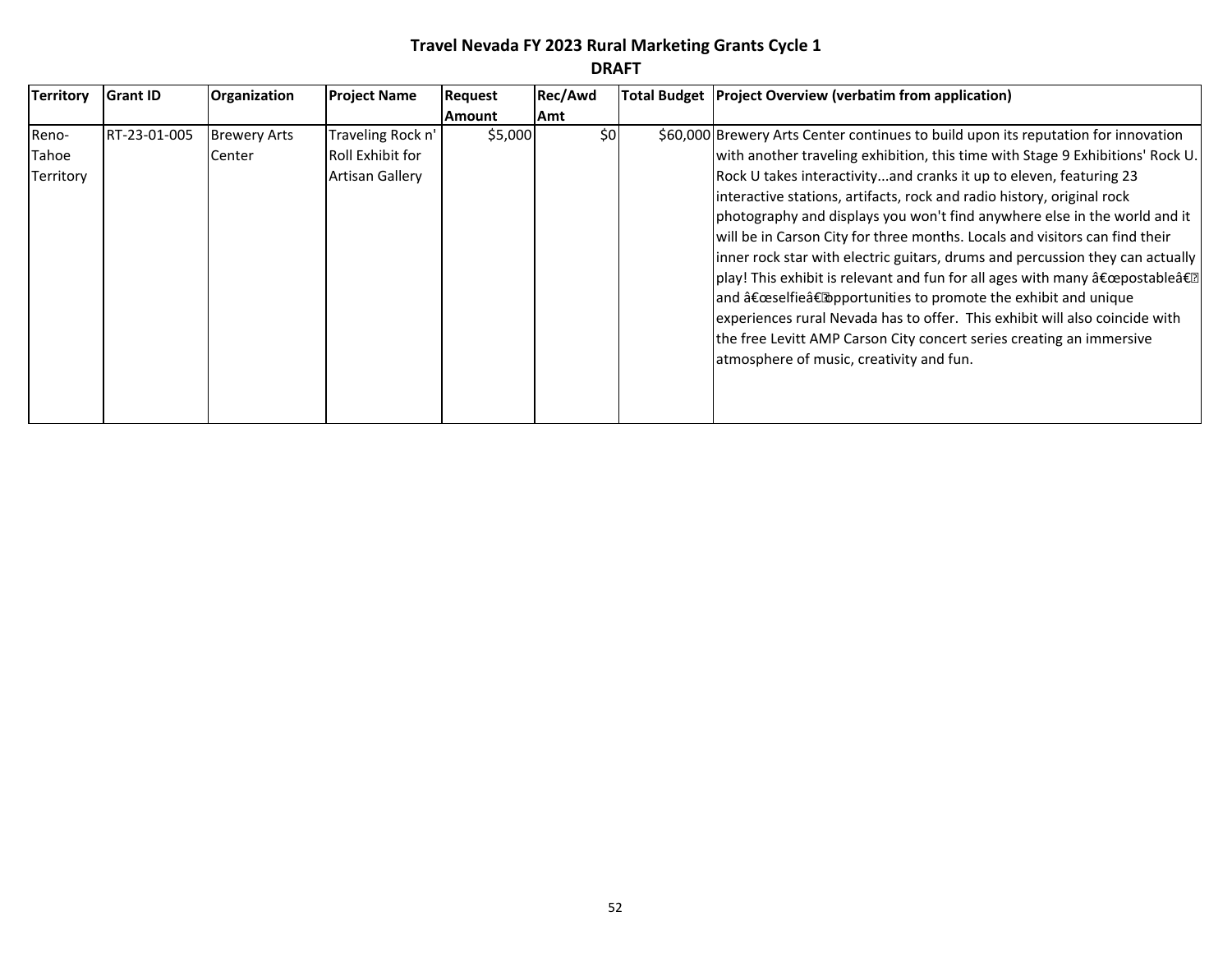| <b>Territory</b> | <b>Grant ID</b> | Organization | <b>Project Name</b> | Request  | Rec/Awd  | Total Budget Project Overview (verbatim from application)                            |
|------------------|-----------------|--------------|---------------------|----------|----------|--------------------------------------------------------------------------------------|
|                  |                 |              |                     | Amount   | Amt      |                                                                                      |
| Reno-            | RT-23-01-006    | Carson City  | Visit Carson City   | \$41,250 | \$41,250 | \$91,740 Visit Carson City (VCC) plans to use grant funds for multiple marketing and |
| Tahoe            |                 | Culture &    | Marketing &         |          |          | advertising efforts throughout this fiscal year. VCC's diverse media plan and        |
| Territory        |                 | Tourism      | Advertising         |          |          | strategy is imperative this year as the organization's first full-scale              |
|                  |                 | Authority    |                     |          |          | integrated marketing campaign is launching in July. If all funds are granted,        |
|                  |                 |              |                     |          |          | these are the 4 projects, listed with highest priorities first, that grant funds     |
|                  |                 |              |                     |          |          | will be used for in FY23, a total ask of \$41,250; fall and winter photo and         |
|                  |                 |              |                     |          |          | video shoots for VCC's new advertising campaign, streaming TV (OTT)                  |
|                  |                 |              |                     |          |          | services, a fall Travel Nevada Expedia Co-op, and a domestic advertising co-         |
|                  |                 |              |                     |          |          | op with Hotel Beds targeting travel agents. A funding request for \$25,000 is        |
|                  |                 |              |                     |          |          | asked to complete photo and video shoots this fall and winter so that VCC            |
|                  |                 |              |                     |          |          | has seasonal assets to use year-round in their new integrated marketing              |
|                  |                 |              |                     |          |          | campaign. As part of the integrated marketing campaign \$7,500 is asked to           |
|                  |                 |              |                     |          |          | implement streaming TV (OTT) services in VCC's primary markets providing             |
|                  |                 |              |                     |          |          | further reach for the new campaign. The two exciting co-op opportunities             |
|                  |                 |              |                     |          |          | are important as VCC would not be able to do direct ad buys on Hotel Beds            |
|                  |                 |              |                     |          |          | or Expedia without grant funding. \$3,750 in grant funding for Hotel Beds            |
|                  |                 |              |                     |          |          | and \$5,000 for Expedia will allow for a competitive, impactful buy driving          |
|                  |                 |              |                     |          |          | trackable room nights in Carson City.                                                |
|                  |                 |              |                     |          |          |                                                                                      |
|                  |                 |              |                     |          |          |                                                                                      |
|                  |                 |              |                     |          |          |                                                                                      |
|                  |                 |              |                     |          |          |                                                                                      |
|                  |                 |              |                     |          |          |                                                                                      |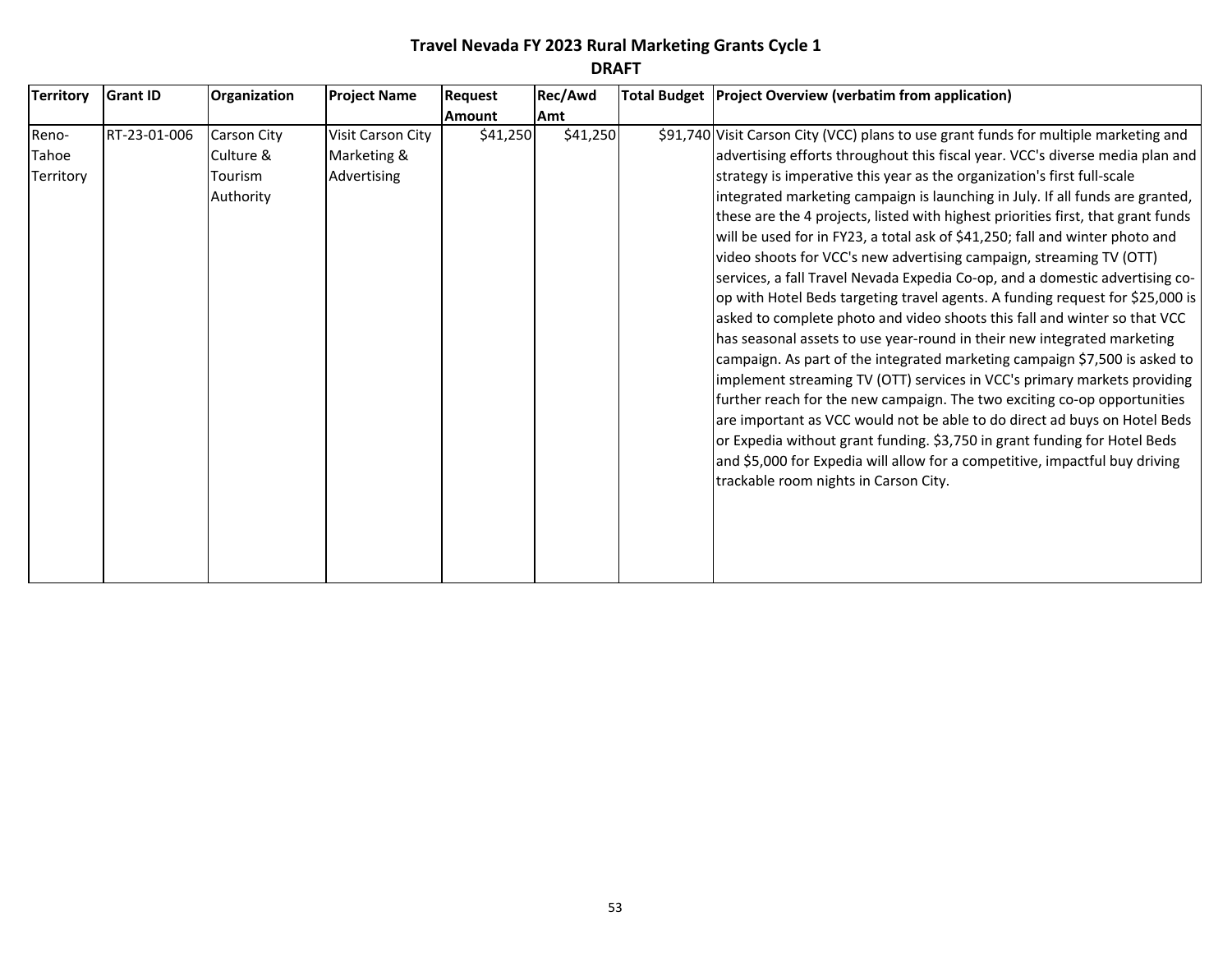| <b>Territory</b> | <b>Grant ID</b> | Organization                  | <b>Project Name</b>  | <b>Request</b> | Rec/Awd  | Total Budget Project Overview (verbatim from application)                               |
|------------------|-----------------|-------------------------------|----------------------|----------------|----------|-----------------------------------------------------------------------------------------|
|                  |                 |                               |                      | Amount         | Amt      |                                                                                         |
| Reno-            | RT-23-01-007    | <b>Carson Valley</b>          | <b>Carson Valley</b> | \$50,000       | \$25,000 | \$266,300 The most efficient and effective approach for this grant cycle is offered for |
| Tahoe            |                 | Visitors Authority Integrated |                      |                |          | our destination here. Our core objective is and will remain the generation              |
| Territory        |                 |                               | Destination          |                |          | of new eyes/leads. The three pillars to this plan are advertising (both                 |
|                  |                 |                               | Marketing            |                |          | traditional and digital), public relations and social media. This project will          |
|                  |                 |                               | Program              |                |          | be planned and executed with professional guidance by a valued contractor               |
|                  |                 |                               |                      |                |          | team working directly with our office. Advertising - Our core creative brand            |
|                  |                 |                               |                      |                |          | campaign playfully presents the various "Legends―of Carson Valley,                      |
|                  |                 |                               |                      |                |          | offering a vast array of experiences -- from adrenaline rushes to capturing a           |
|                  |                 |                               |                      |                |          | long-sought after image of a wild horse. Storytelling helps us to connect               |
|                  |                 |                               |                      |                |          | people with the place. By both digital and traditional means, we will expand            |
|                  |                 |                               |                      |                |          | our reach out-of-market during all four seasons. Funds used in this category            |
|                  |                 |                               |                      |                |          | will be for actual media ads. Public Relations - Diligent efforts in this               |
|                  |                 |                               |                      |                |          | category consistently pay off. Working closely with a professional PR firm to           |
|                  |                 |                               |                      |                |          | develop custom pitches, we continue with the deeper storytelling to                     |
|                  |                 |                               |                      |                |          | generate increased earned media coverage, YOY. Staying abreast with                     |
|                  |                 |                               |                      |                |          | travel trends, we will develop new and relevant direction. Funds will pay a             |
|                  |                 |                               |                      |                |          | professional PR firm for both development and monthly project                           |
|                  |                 |                               |                      |                |          | management. Social Media â€" this plan element is the 3rd central tool                  |
|                  |                 |                               |                      |                |          | utilized to connect with our customers or potential customers. We will                  |
|                  |                 |                               |                      |                |          | develop a more aggressive lead collection and follower platform. Utilizing              |
|                  |                 |                               |                      |                |          | all forms of content created marketing is a core strategy here. Additional              |
|                  |                 |                               |                      |                |          | processes focusing on a longer shelf life, like YouTube, blogs, and                     |
|                  |                 |                               |                      |                |          | podcasting contribute. Funds will be utilized for posting, message                      |
|                  |                 |                               |                      |                |          | development and calendaring on an aggressive monthly schedule. There is                 |
|                  |                 |                               |                      |                |          | significant leverage available to Travel Nevada in the ratio of support vs              |

total spending. Conservatively, \$1 spent by Travel Nevada is matched with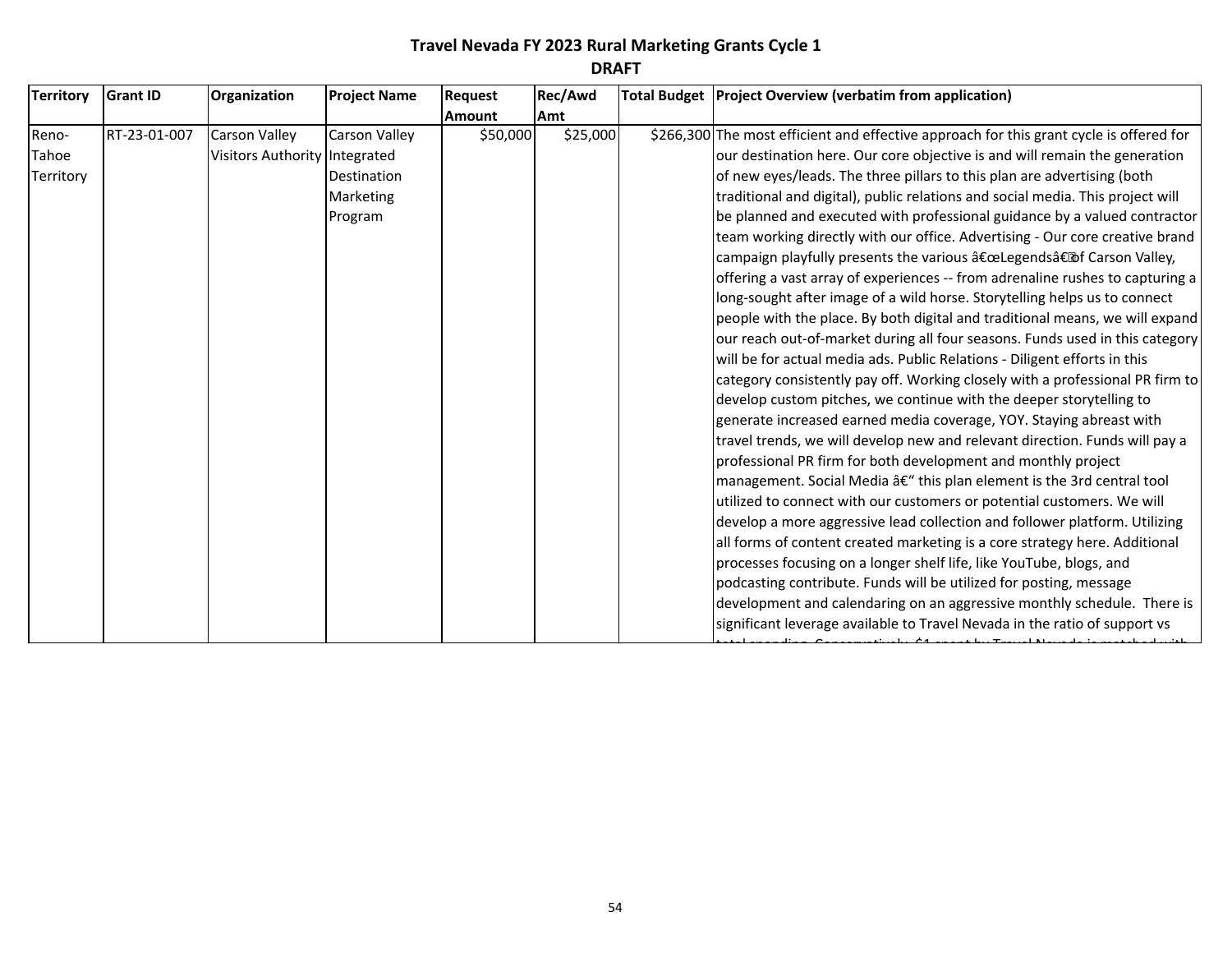| <b>Territory</b> | <b>Grant ID</b> | Organization                | <b>Project Name</b> | Request       | Rec/Awd    | Total Budget   Project Overview (verbatim from application)                        |
|------------------|-----------------|-----------------------------|---------------------|---------------|------------|------------------------------------------------------------------------------------|
|                  |                 |                             |                     | <b>Amount</b> | <b>Amt</b> |                                                                                    |
| Reno-            | RT-23-01-008    | Carson Valley               | Blue Skies –        | \$10,000      | \$10,000   | \$25,000 Aviation Roundup is the largest signature event for Carson Valley (and it |
| Tahoe            |                 | Visitors Authority Aviation |                     |               |            | extends throughout the region in positive impact as is fully outlined here).       |
| Territory        |                 |                             | Roundup Major       |               |            | After a 4-year hiatus, due to the pandemic, and the scheduling for the lead        |
|                  |                 |                             | Event               |               |            | act, the Blue Angels and Aviation Roundup, are returning Oct 1 & 2, 2022.          |
|                  |                 |                             |                     |               |            | The event represents multiple high flying aeronautical acts, as well as a          |
|                  |                 |                             |                     |               |            | festival format on the airport's tarmac. The last Aviation Roundup held in         |
|                  |                 |                             |                     |               |            | 2018 recorded upwards of 35k attendees from local and mostly drive                 |
|                  |                 |                             |                     |               |            | market states. The core purpose of this request is to establish a                  |
|                  |                 |                             |                     |               |            | commensurate advertising budget to appropriately match the size/scope of           |
|                  |                 |                             |                     |               |            | the event. Funds will be directed to an advertising campaign targeting             |
|                  |                 |                             |                     |               |            | families, couples/individuals and air enthusiast audiences. This media plan        |
|                  |                 |                             |                     |               |            | will effectively be fulfilled by a combination of digital and traditional media.   |
|                  |                 |                             |                     |               |            | The Travel Nevada funding will help us to extend our reach further to key          |
|                  |                 |                             |                     |               |            | areas in the west coast - NV and CA. Our platforms will include - digital,         |
|                  |                 |                             |                     |               |            | programmatic, social media ads, online TV, out-of-home/Billboards (subject         |
|                  |                 |                             |                     |               |            | to availability), newsprint, and a separate website (not part of this request)     |
|                  |                 |                             |                     |               |            | dedicated to the event. The website will serve as central fulfillment for          |
|                  |                 |                             |                     |               |            | event information and online ticket sales. The Minden Tahoe Airport is the         |
|                  |                 |                             |                     |               |            | 4th largest airport in the state (by inbound and outbound traffic). Not only       |
|                  |                 |                             |                     |               |            | do people gain awareness and visit the airport during Aviation Roundup,            |
|                  |                 |                             |                     |               |            | but it has grown in both size and reputation to fulfill an ever-growing            |
|                  |                 |                             |                     |               |            | demand within private aviation and certainly year around. In short, the            |
|                  |                 |                             |                     |               |            | impacts and exposure coming from this effort extend well beyond the                |
|                  |                 |                             |                     |               |            | event itself. As one example, overnight stays during the event will occur          |
|                  |                 |                             |                     |               |            | outside of the Carson Valley due to an anticipated demand higher than              |

available rooms.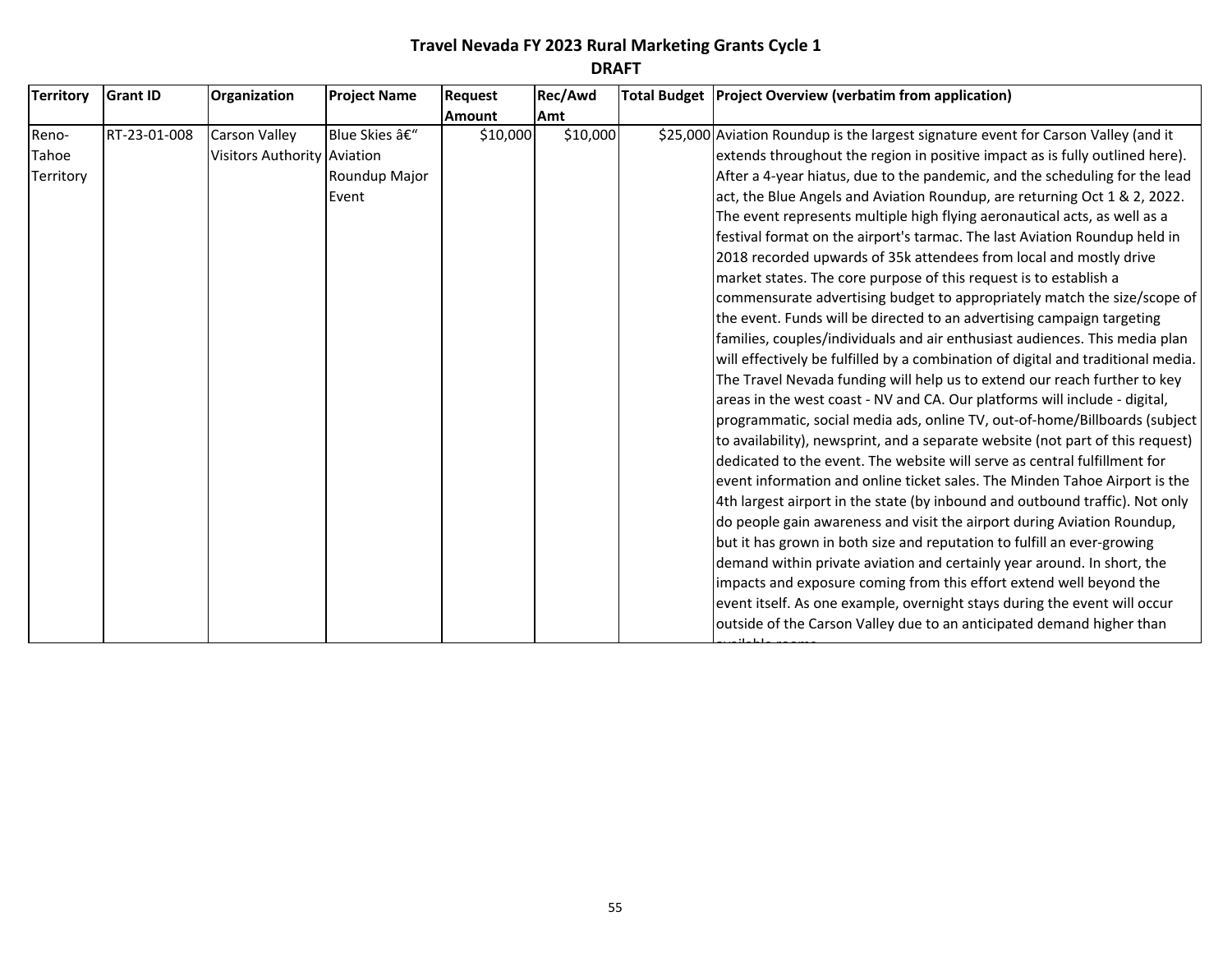| <b>Territory</b> | <b>Grant ID</b> | Organization                | <b>Project Name</b>       | Request       | Rec/Awd | Total Budget Project Overview (verbatim from application)                                                                                            |
|------------------|-----------------|-----------------------------|---------------------------|---------------|---------|------------------------------------------------------------------------------------------------------------------------------------------------------|
|                  |                 |                             |                           | <b>Amount</b> | Amt     |                                                                                                                                                      |
| Reno-<br>Tahoe   | RT-23-01-009    | Comstock<br>Foundation for  | "Life on the<br>Comstock― | \$7,500       | \$1,500 | \$38,000 The project Life on the Comstock involves two components Making<br>Headlines and Follow the Lead. Historic newspaper articles titled Making |
|                  |                 |                             |                           |               |         |                                                                                                                                                      |
| Territory        |                 | History & Culture Marketing |                           |               |         | Headlines will be published bi-monthly beginning November 2022 through                                                                               |
|                  |                 |                             | Campaign                  |               |         | October 2023 in cooperation with regional newspapers, The Comstock                                                                                   |
|                  |                 |                             |                           |               |         | Chronicle, and The Dayton Dispatch as well as social media platforms and                                                                             |
|                  |                 |                             |                           |               |         | The Foundation's website. The articles are researched and analyzed by                                                                                |
|                  |                 |                             |                           |               |         | Alexia Sober, the humanities scholar for this project. Follow the Lead invites                                                                       |
|                  |                 |                             |                           |               |         | Northern Nevadans to reenact stories from Comstock's significant historical                                                                          |
|                  |                 |                             |                           |               |         | period 1860's through 1890's. Leveraging Kyle Blanchard's expertise as a                                                                             |
|                  |                 |                             |                           |               |         | micro-influencer and curating 15 seconds to 3-minute-long videos is the                                                                              |
|                  |                 |                             |                           |               |         | foundation of the project. Using the articles as the script for the videos                                                                           |
|                  |                 |                             |                           |               |         | formatted as short comical skits targets a youthful demographic on Tik-Tok,                                                                          |
|                  |                 |                             |                           |               |         | Facebook, Instagram, and YouTube. The videos, published bimonthly from                                                                               |
|                  |                 |                             |                           |               |         | November 2022 to October 2023, emphasize well-stated historical-cultural                                                                             |
|                  |                 |                             |                           |               |         | themes including Women's Topics, Technological Innovations, Literature,                                                                              |
|                  |                 |                             |                           |               |         | Industry, and Overland Transportation through reenacting the stories and                                                                             |
|                  |                 |                             |                           |               |         | creating content that appeals to youth-focused learning meeting the needs                                                                            |
|                  |                 |                             |                           |               |         | of the age group through collective expression, social connection,                                                                                   |
|                  |                 |                             |                           |               |         | authenticity, and peer-to-peer sharing in preferred spaces as individual                                                                             |
|                  |                 |                             |                           |               |         | modes of expression.                                                                                                                                 |
|                  |                 |                             |                           |               |         |                                                                                                                                                      |
|                  |                 |                             |                           |               |         |                                                                                                                                                      |
|                  |                 |                             |                           |               |         |                                                                                                                                                      |
|                  |                 |                             |                           |               |         |                                                                                                                                                      |
|                  |                 |                             |                           |               |         |                                                                                                                                                      |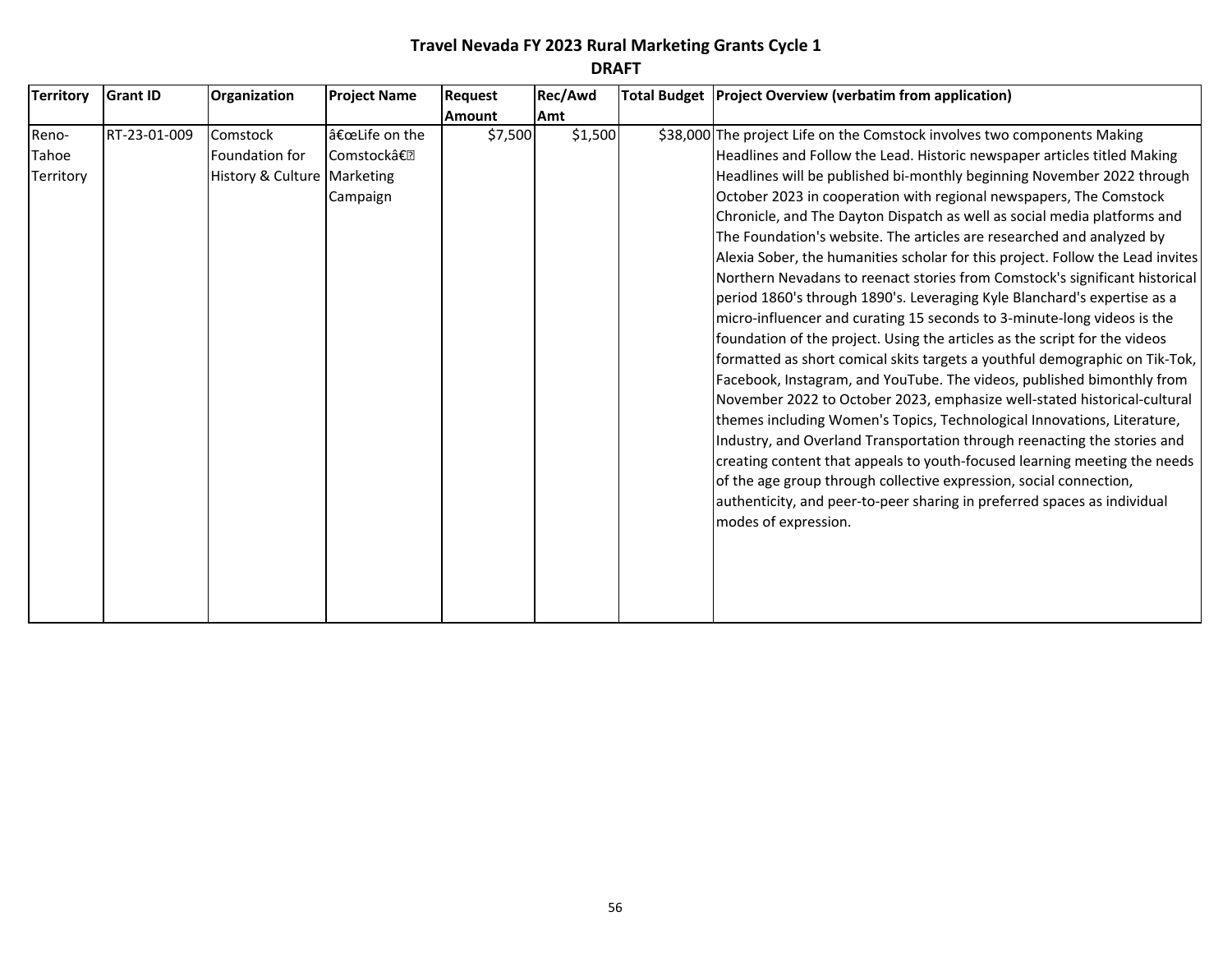| <b>Territory</b>            | <b>Grant ID</b> | Organization                                                  | <b>Project Name</b>                | <b>Request</b> | Rec/Awd | Total Budget Project Overview (verbatim from application)                                                                                                                                                                                                                                                                                                                                                                                                                                                                                                                                                                                                                                                                                                                                                                                                                                                                                                                                                                                                                                                                                                                                                                                                                                                                                                                                                                                                                                                                                                                                                                                              |
|-----------------------------|-----------------|---------------------------------------------------------------|------------------------------------|----------------|---------|--------------------------------------------------------------------------------------------------------------------------------------------------------------------------------------------------------------------------------------------------------------------------------------------------------------------------------------------------------------------------------------------------------------------------------------------------------------------------------------------------------------------------------------------------------------------------------------------------------------------------------------------------------------------------------------------------------------------------------------------------------------------------------------------------------------------------------------------------------------------------------------------------------------------------------------------------------------------------------------------------------------------------------------------------------------------------------------------------------------------------------------------------------------------------------------------------------------------------------------------------------------------------------------------------------------------------------------------------------------------------------------------------------------------------------------------------------------------------------------------------------------------------------------------------------------------------------------------------------------------------------------------------------|
|                             |                 |                                                               |                                    | <b>Amount</b>  | Amt     |                                                                                                                                                                                                                                                                                                                                                                                                                                                                                                                                                                                                                                                                                                                                                                                                                                                                                                                                                                                                                                                                                                                                                                                                                                                                                                                                                                                                                                                                                                                                                                                                                                                        |
| Reno-<br>Tahoe<br>Territory | RT-23-01-010    | Comstock<br>Foundation for<br>History & Culture   Maintenance | ComstockFounda<br>tion.org Website | \$4,800        | \$1,500 | \$9,600 This project involves contracting with a webmaster to provide a year-long<br>maintenance service. This service includes updating and adding new<br>information, calendar events, copy revisions, photography, and video                                                                                                                                                                                                                                                                                                                                                                                                                                                                                                                                                                                                                                                                                                                                                                                                                                                                                                                                                                                                                                                                                                                                                                                                                                                                                                                                                                                                                        |
|                             |                 |                                                               |                                    |                |         | updates. Building up to two new pages is also included in the program. The<br>foundation continues to grow, and the website was built to offer visitors<br>new updated information throughout the year. This maintenance program<br>also includes security updates, and consistent monitoring of the site for any<br>needed work to ensure that the system is up to speed and is as secure as<br>possible. Physical backup of all files are maintained by the webmaster and<br>offsite programmer. The website augments the foundation's social media<br>program. Funding will be used to contract a webmaster to manage and<br>secure ComstockFoundation.org for one year. This year the website will be<br>highlighting its new project, the Comstock Foundation Mining and Milling<br>Museum, and opening the Donovan Mill for regularly scheduled tours.<br>Many new pages will need to be built, so these funds will also be used for<br>website development. Maintenance services include making any needed<br>updates, calendar entries, photo/copy revisions, and monitor the site for<br>any needed updates. The webmaster will also ensure that the system is up<br>to speed and as secure as possible, troubleshoot any database errors, make<br>sure that the site is updated with the newest versions of WordPress and<br>the latest plugins, review traffic on a monthly basis, prevent hacking<br>attempts, physical backup of all files to the webmaster's computer and an<br>offsite programmer's computer (Reno), and hosting the site. The website<br>augments the foundation's brochure campaign, and new social media<br>program. |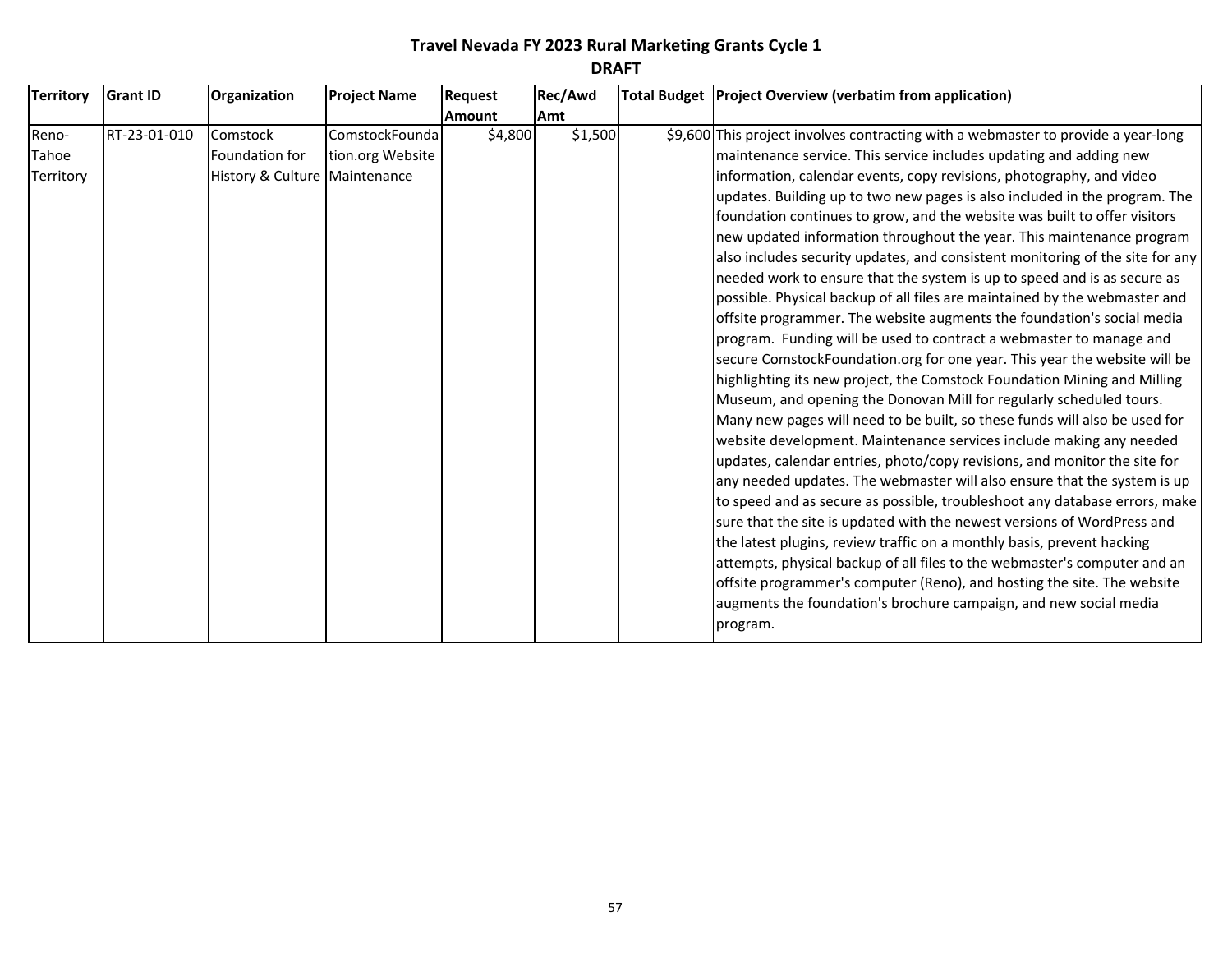| <b>Territory</b>                   | <b>Grant ID</b> | <b>Organization</b>                                      | <b>Project Name</b>       | <b>Request</b> | Rec/Awd | Total Budget   Project Overview (verbatim from application)                                                                                                                                                                                                                                                                                                                                                                                                                                                                                                                                                                                                                                                                                                                                                                                                  |
|------------------------------------|-----------------|----------------------------------------------------------|---------------------------|----------------|---------|--------------------------------------------------------------------------------------------------------------------------------------------------------------------------------------------------------------------------------------------------------------------------------------------------------------------------------------------------------------------------------------------------------------------------------------------------------------------------------------------------------------------------------------------------------------------------------------------------------------------------------------------------------------------------------------------------------------------------------------------------------------------------------------------------------------------------------------------------------------|
|                                    |                 |                                                          |                           | <b>Amount</b>  | Amt     |                                                                                                                                                                                                                                                                                                                                                                                                                                                                                                                                                                                                                                                                                                                                                                                                                                                              |
| Reno-<br>Tahoe<br><b>Territory</b> | RT-23-01-011    | Comstock<br>Foundation for<br>History & Culture Campaign | Social Media<br>Marketing | \$6,000        | \$1,500 | \$12,000 The Comstock Foundation for History and Culture launched an aggressive<br>social media marketing program in 2019 in order to expand its online<br>visibility. This strong social media program yields the highest return on<br>investment for the organization and also drives more traffic its website,<br>ComstockFoundation.org. This grant will fund the cost to continue<br>maintaining this valuable online marketing effort for the organization. The<br>social media networks routinely maintained include TikTok, Twitter (about<br>5 posts per week), Facebook (at least 5 posts per week), Instagram,<br>Pinterest, Flickr (photo library), and YouTube (video channel). The company<br>contracted to oversee these networks requires little or no input by the<br>organization, and services include all project management and network |
|                                    |                 |                                                          |                           |                |         | maintenance.                                                                                                                                                                                                                                                                                                                                                                                                                                                                                                                                                                                                                                                                                                                                                                                                                                                 |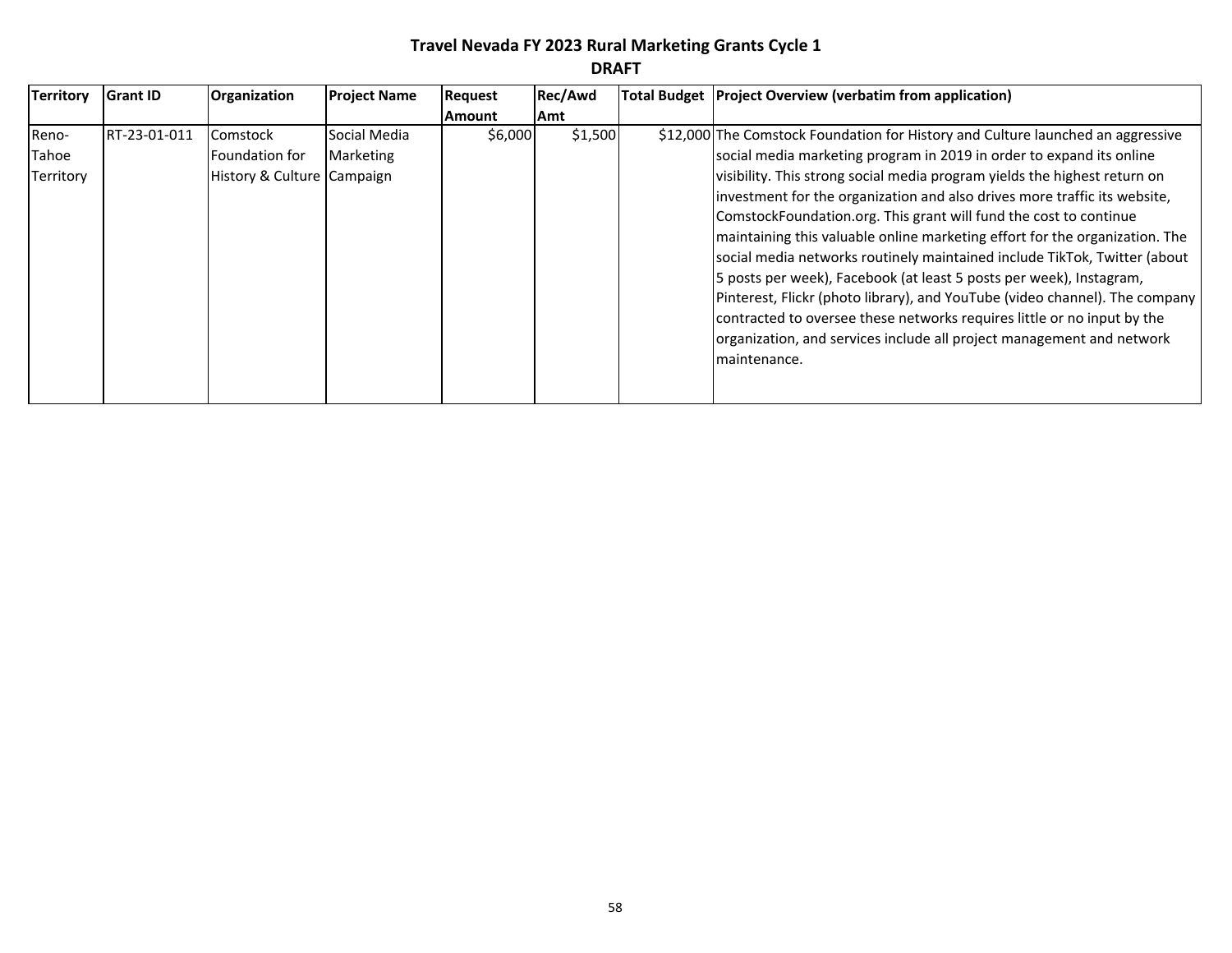| <b>Territory</b>            | <b>Grant ID</b> | Organization                                        | <b>Project Name</b>                      | Request | Rec/Awd | Total Budget Project Overview (verbatim from application)                                                                                                                                                                                                                                                                                                                                                                                                                                                                                                                                                                                                                                                                                                                                                                                                                                                                                                                                                                                                                                                                                                                                                                                                                                                                                                                                                                                                                                                                                                                                                                                                                                                                                                                                                                                                                                                                                                         |
|-----------------------------|-----------------|-----------------------------------------------------|------------------------------------------|---------|---------|-------------------------------------------------------------------------------------------------------------------------------------------------------------------------------------------------------------------------------------------------------------------------------------------------------------------------------------------------------------------------------------------------------------------------------------------------------------------------------------------------------------------------------------------------------------------------------------------------------------------------------------------------------------------------------------------------------------------------------------------------------------------------------------------------------------------------------------------------------------------------------------------------------------------------------------------------------------------------------------------------------------------------------------------------------------------------------------------------------------------------------------------------------------------------------------------------------------------------------------------------------------------------------------------------------------------------------------------------------------------------------------------------------------------------------------------------------------------------------------------------------------------------------------------------------------------------------------------------------------------------------------------------------------------------------------------------------------------------------------------------------------------------------------------------------------------------------------------------------------------------------------------------------------------------------------------------------------------|
|                             |                 |                                                     |                                          | Amount  | Amt     |                                                                                                                                                                                                                                                                                                                                                                                                                                                                                                                                                                                                                                                                                                                                                                                                                                                                                                                                                                                                                                                                                                                                                                                                                                                                                                                                                                                                                                                                                                                                                                                                                                                                                                                                                                                                                                                                                                                                                                   |
| Reno-<br>Tahoe<br>Territory | RT-23-01-012    | <b>LTBC</b>                                         | Lake Tahoe<br>Paper Bike Trail<br>Map    | \$5,625 | \$2,800 | \$11,250 The Lake Tahoe Bicycle Coalition strives to regularly update the only<br>regional paper map to provide the most up-to-date trail information to<br>visitors and trail users. This project will include updating the 2023 bike map<br>design, print, and distribution of more than 10,000 Tahoe bike maps to<br>Nevada visitor centers, bike shops, and others. The Lake Tahoe Bike Map is<br>the only bike trail map in the entire Tahoe region distributed for free to<br>users. The map is a highly sought after tourist resource used by visitor<br>centers, chambers of commerce, bike shops, lodging properties, and<br>resorts in an area where transient occupancy taxes are collected. The<br>Tahoe region has an immense and ever-growing bicycle network of trails<br>and bikeways. The Tahoe Transportation District, TRPA, NDOT, Nevada<br>State Parks, U.S. Forest Service, and other agencies are aligned with the<br>purpose of creating a bicycle-friendly region in which there is a connected<br>network of trails that reduces the dependence on the automobile, daily<br>trips, and air pollutant emissions. The Lake Tahoe Bike Map delivers a<br>highly valued and tangible resource promoting the Tahoe/Reno region for<br>biking, hiking and all the auxiliary services: lodging, retail, and<br>entertainment. Its objectives are clear: increase tourism, overnight stays,<br>and retail sales. The bike map provides relevant information to help<br>facilitate visitor decision making on where to go, stay, and shop. Cycling is<br>consistent with Nevada's adventure branding and fits into Tahoe's<br>environmental thresholds by reducing air pollutant emissions and traffic<br>congestion caused by automobiles. Tahoe continues to attract thousands of<br>cyclists each year seeking to participate in events, ride world-class trails,<br>and otherwise experience the beauty and vistas Tahoe provides, all while |
| Reno-<br>Tahoe<br>Territory | RT-23-01-013    | Mile High Jazz<br>Band Association  â€" August 2022 | Jazz & Beyond<br>Music & Art<br>Festival | \$1,800 | \$1,800 | \$25,000 Jazz & Beyond is a 17-day summer music and art festival consisting of<br>performances, art shows, studio tours, lectures, and films for people of all<br>ages. Most events are admission free. Our goal is to present live music,<br>entertain and educate the community and visitors about jazz and other<br>music styles, provide performance opportunities for local and regional<br>musicians, celebrate local artists, and collaborate with businesses and other<br>arts organizations for the benefit of the community. The objective of our<br>grant request is to market the festival, especially outside the local area,<br>thereby increasing audience and overnight visitors to Carson City.                                                                                                                                                                                                                                                                                                                                                                                                                                                                                                                                                                                                                                                                                                                                                                                                                                                                                                                                                                                                                                                                                                                                                                                                                                                  |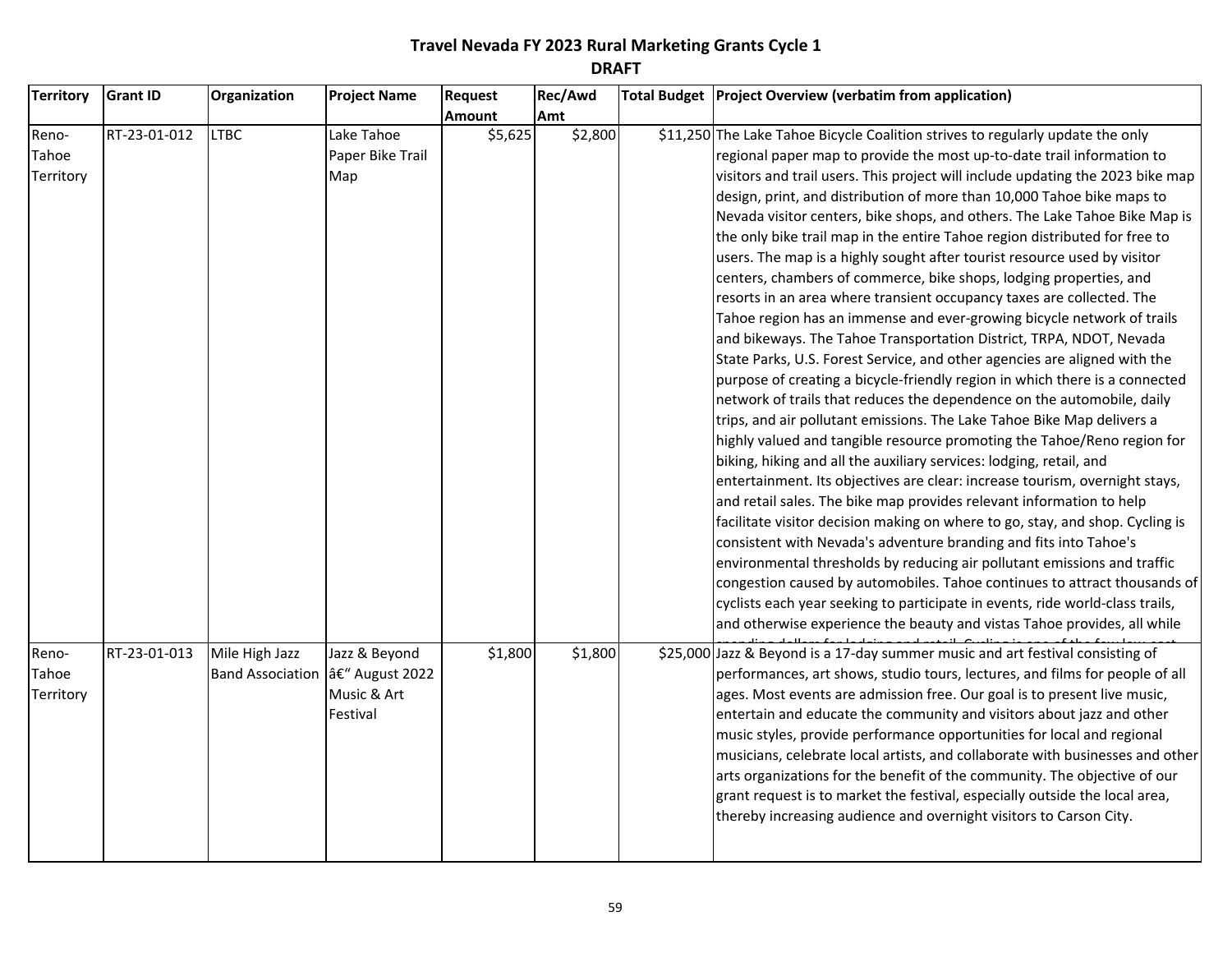| Territory                   | <b>Grant ID</b> | Organization           | <b>Project Name</b>                | Request       | Rec/Awd | Total Budget Project Overview (verbatim from application)                                                                                                                                                                                                                                                                                                                                                                                                                                                                                                                                                                                                                                                                                                                                                                                                                                                                                                                                                                                                                                                                                                                                                                                                                                                                                                                                                                                                                                                                                                                                                                                                 |
|-----------------------------|-----------------|------------------------|------------------------------------|---------------|---------|-----------------------------------------------------------------------------------------------------------------------------------------------------------------------------------------------------------------------------------------------------------------------------------------------------------------------------------------------------------------------------------------------------------------------------------------------------------------------------------------------------------------------------------------------------------------------------------------------------------------------------------------------------------------------------------------------------------------------------------------------------------------------------------------------------------------------------------------------------------------------------------------------------------------------------------------------------------------------------------------------------------------------------------------------------------------------------------------------------------------------------------------------------------------------------------------------------------------------------------------------------------------------------------------------------------------------------------------------------------------------------------------------------------------------------------------------------------------------------------------------------------------------------------------------------------------------------------------------------------------------------------------------------------|
|                             |                 |                        |                                    | <b>Amount</b> | Amt     |                                                                                                                                                                                                                                                                                                                                                                                                                                                                                                                                                                                                                                                                                                                                                                                                                                                                                                                                                                                                                                                                                                                                                                                                                                                                                                                                                                                                                                                                                                                                                                                                                                                           |
| Reno-<br>Tahoe<br>Territory | RT-23-01-014    | Piper's Opera<br>House | 2023<br>Entertainment<br>Marketing | \$5,000       | \$1,000 | \$10,000 A noteworthy stop on the western theater circuit is Piper's Opera House,<br>the center of culture and civic pride. Our vision is to transition this historic<br>landmark in to a regionally recognized performing arts center to carry<br>forward the legacy of historically recognized performers. The opera house<br>sets the stage to weave history into art and culture positively shaping and<br>influencing everyday lives. Live performances on this celebrated stage bring<br>the Piper's Opera House to life and amplifies the living history and unique<br>culture throughout the town. Today, Piper's Opera House serves as a utility<br>venue and hosts a variety of standing annual performances and civic events<br>which include walking tours, plays, lecture series, weddings, meetings,<br>music videos, dance recitals, country dancing, bingo, mixology classes and<br>more. Grant funds support our integrated marketing and results driven<br>approach through a mix of traditional and digital marketing tactics to create<br>and drive awareness through key branding messages and outreach<br>campaigns. We will amplify messaging through key communication<br>vehicles. The plan is to invest \$500 in print, \$500 in streaming audio/radio,<br>\$3,000 in social media spend, \$2,000 in Google Ads, \$1,000 in website<br>maintenance and optimization and \$3,000 for marketing, public relations<br>and website agency costs to promote and attract current and new events<br>hosted at Piper's Opera House. This will enhance and increase venue<br>rentals targeting visitors to Virginia City and the region. |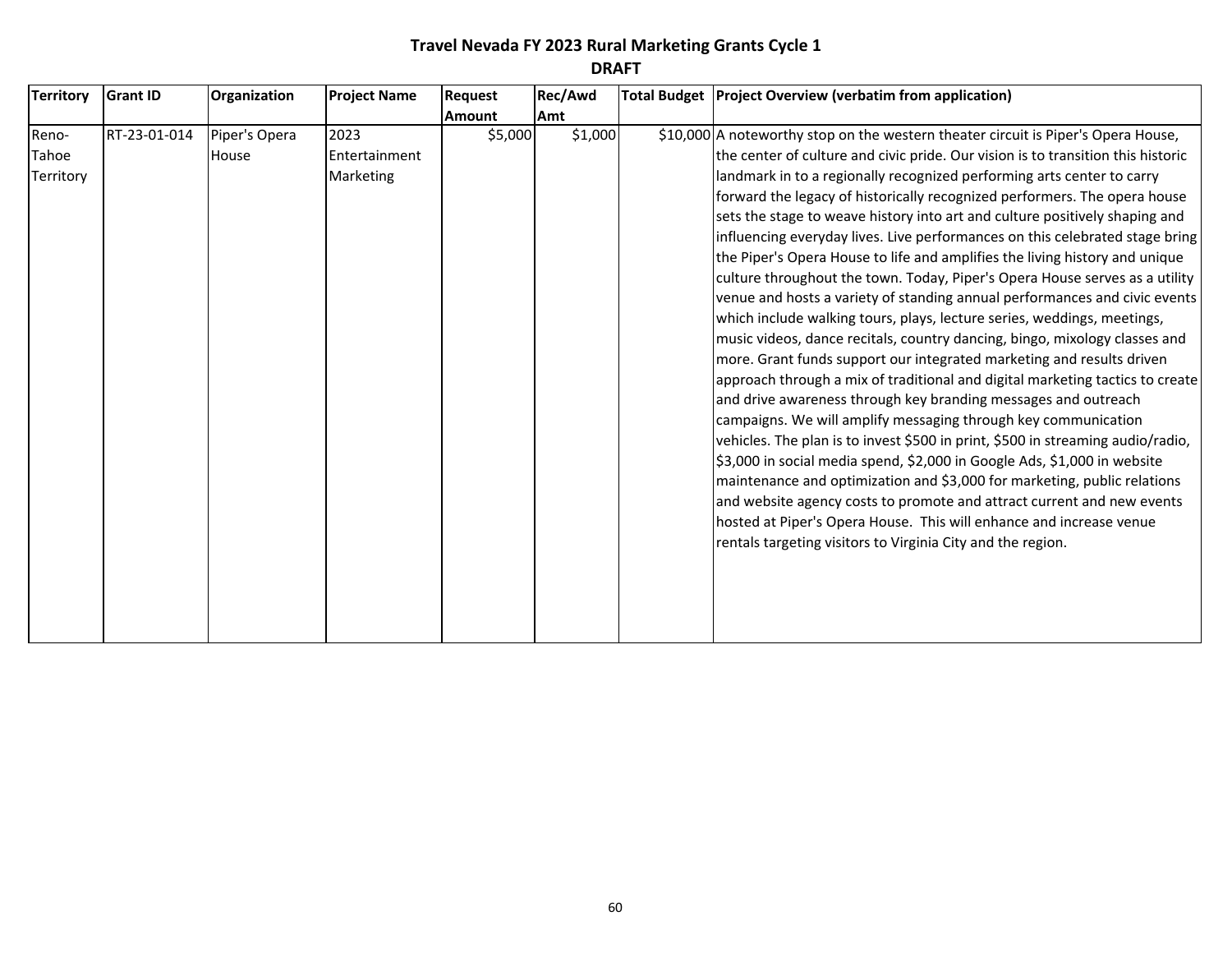| ņ<br>↩<br>-<br>n<br>I |
|-----------------------|
|-----------------------|

| <b>Territory</b> | <b>Grant ID</b> | <b>Organization</b>    | <b>Project Name</b> | Request       | Rec/Awd | Total Budget   Project Overview (verbatim from application)                     |
|------------------|-----------------|------------------------|---------------------|---------------|---------|---------------------------------------------------------------------------------|
|                  |                 |                        |                     | <b>Amount</b> | Amt     |                                                                                 |
| Reno-            | RT-23-01-015    | UC Davis Tahoe         | Tahoe Science       | \$9,015       | \$0     | \$18,030 Nevada Division of Tourism marketing funds will be used to promote two |
| Tahoe            |                 | Environmental          | <b>Center New</b>   |               |         | Inew exhibits at the UC Davis Tahoe Science Center located at Incline           |
| Territory        |                 | <b>Research Center</b> | <b>IExhibit</b>     |               |         | Village, Nevada, on the north shore of Lake Tahoe. We will work to draw         |
|                  |                 |                        | Marketing           |               |         | ladditional visitors into the Tahoe Science Center and share information        |
|                  |                 |                        |                     |               |         | about how to protect Lake Tahoe and other lakes around the world.               |
|                  |                 |                        |                     |               |         | Leveraging an existing federally funded IMLS grant project, we are creating     |
|                  |                 |                        |                     |               |         | a new "Underwater Lake Tahoe†exhibit room to provide a space for                |
|                  |                 |                        |                     |               |         | learning about aquatic ecosystems, organisms, human impacts, and                |
|                  |                 |                        |                     |               |         | stewardship. This exhibit will also feature an Augmented Reality app/game       |
|                  |                 |                        |                     |               |         | called "Find Tahoe Tessie‶or kids and families to learn more about              |
|                  |                 |                        |                     |               |         | llake ecosystems. This "Tahoe Science Center Marketing†project                  |
|                  |                 |                        |                     |               |         | continues implementation of our Tahoe Science Center Marketing Plan to          |
|                  |                 |                        |                     |               |         | inform potential visitors about this available community resource located in    |
|                  |                 |                        |                     |               |         | Incline Village, Nevada.                                                        |
|                  |                 |                        |                     |               |         |                                                                                 |
|                  |                 |                        |                     |               |         |                                                                                 |
|                  |                 |                        |                     |               |         |                                                                                 |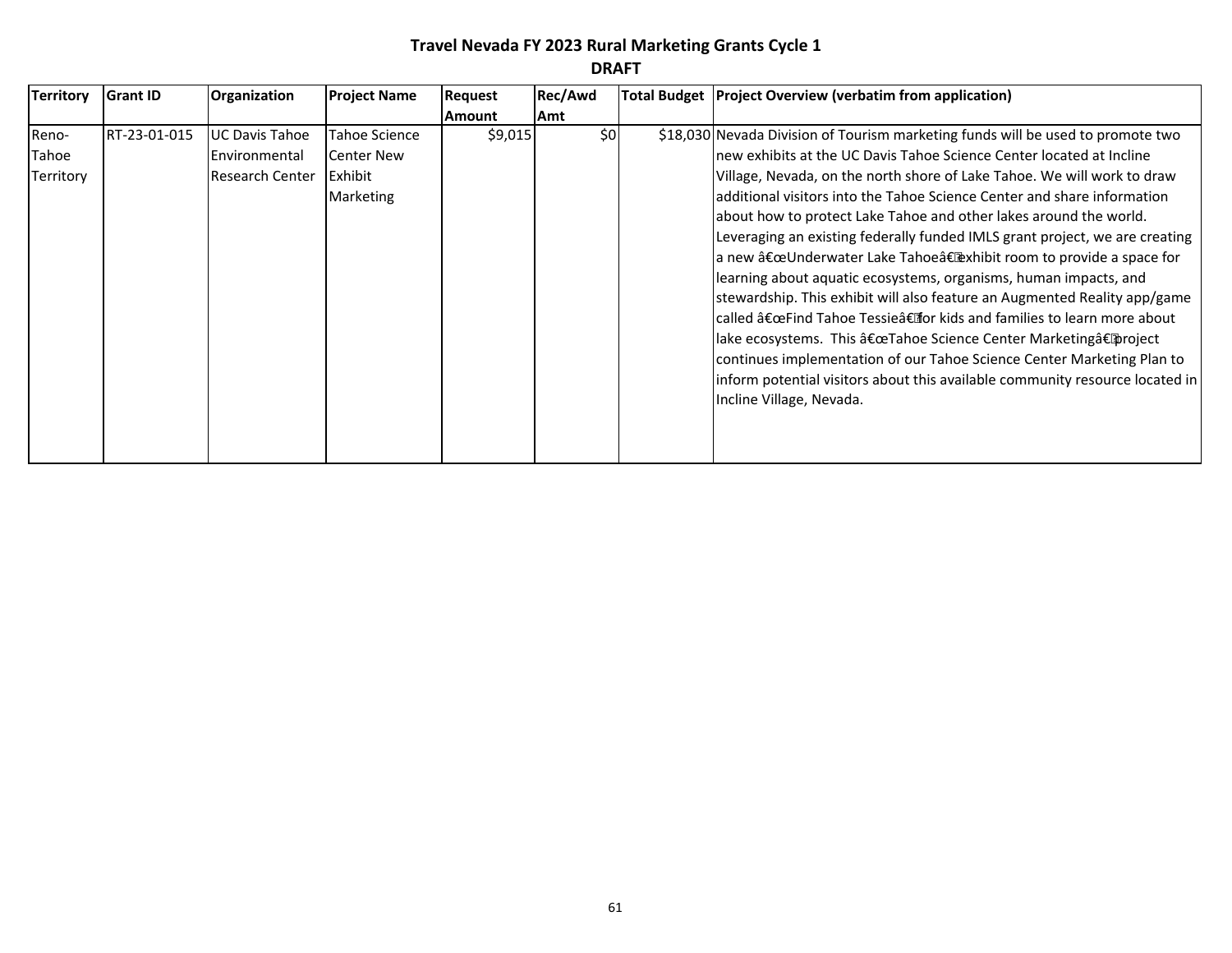| <b>Territory</b> | <b>Grant ID</b> | Organization  | <b>Project Name</b> | Request       | Rec/Awd | Total Budget   Project Overview (verbatim from application)                        |
|------------------|-----------------|---------------|---------------------|---------------|---------|------------------------------------------------------------------------------------|
|                  |                 |               |                     | <b>Amount</b> | Amt     |                                                                                    |
| Reno-            | RT-23-01-016    | Virginia City | 2023 Airport        | \$10,000      | \$0     | \$20,000 Grant funds are utilized to expand target audience reach and drive top of |
| Tahoe            |                 | Tourism       | Marketing &         |               |         | mind awareness to increase visitation, fuel growth, and support                    |
| Territory        |                 | Commission    | Advertising         |               |         | sustainability of the region. With the regions explosive growth, the               |
|                  |                 |               | Campaign            |               |         | Reno†"Tahoe International Airport (RTAA) is the state's second largest,            |
|                  |                 |               | (Application 3 of   |               |         | busiest, and a fast-expanding passenger and business airport. With 4.45            |
|                  |                 |               | 3 ranking 3rd in    |               |         | million annual passengers, airport advertising creates an impactful                |
|                  |                 |               | reference to        |               |         | opportunity to support destination marketing by meeting frequent                   |
|                  |                 |               | grant requests      |               |         | travelers where they are. Our vision for the future is to use innovative           |
|                  |                 |               | and award           |               |         | approaches to create awareness and brand recall which will drive visitation        |
|                  |                 |               | priority.)          |               |         | to town, creating ambassadors for the Comstock. This new media program             |
|                  |                 |               |                     |               |         | enhances the ability to reach a growing traveler base through the                  |
|                  |                 |               |                     |               |         | introduction of immersive new digital media. A Nielsen study confirms              |
|                  |                 |               |                     |               |         | airport advertising drives sales and is a highly effective media platform. Ads     |
|                  |                 |               |                     |               |         | served to frequent flyers, tourists and business travelers raise brand             |
|                  |                 |               |                     |               |         | awareness while driving sales to local and national businesses. Nielsen            |
|                  |                 |               |                     |               |         | reveals "80% of travelers take action as a result of airport advertising" as it    |
|                  |                 |               |                     |               |         | increases brand awareness and drive in foot traffic. In addition, "90%             |
|                  |                 |               |                     |               |         | are likely to visit your storefront after seeing airport adsâ€. Airport            |
|                  |                 |               |                     |               |         | advertising options are selected through a partnership with Lamar and are          |
|                  |                 |               |                     |               |         | based on grant award which include opportunities to place ads in: Baggage          |
|                  |                 |               |                     |               |         | Claim Digital Networks, Concourse Digital Networks, Overhead Spectacular           |
|                  |                 |               |                     |               |         | Video Walls, Concourse Tension Fabric Displays, Baggage Claim Spectacular          |
|                  |                 |               |                     |               |         | Tension Fabric Displays or Parking Garage Banner with and estimated cost           |
|                  |                 |               |                     |               |         | of approximately \$4000 for 4 weeks. However, we will receive a discount of        |
|                  |                 |               |                     |               |         | 30-40% of approximately \$3000.00 a month for 7 months is \$20,000. This           |
|                  |                 |               |                     |               |         |                                                                                    |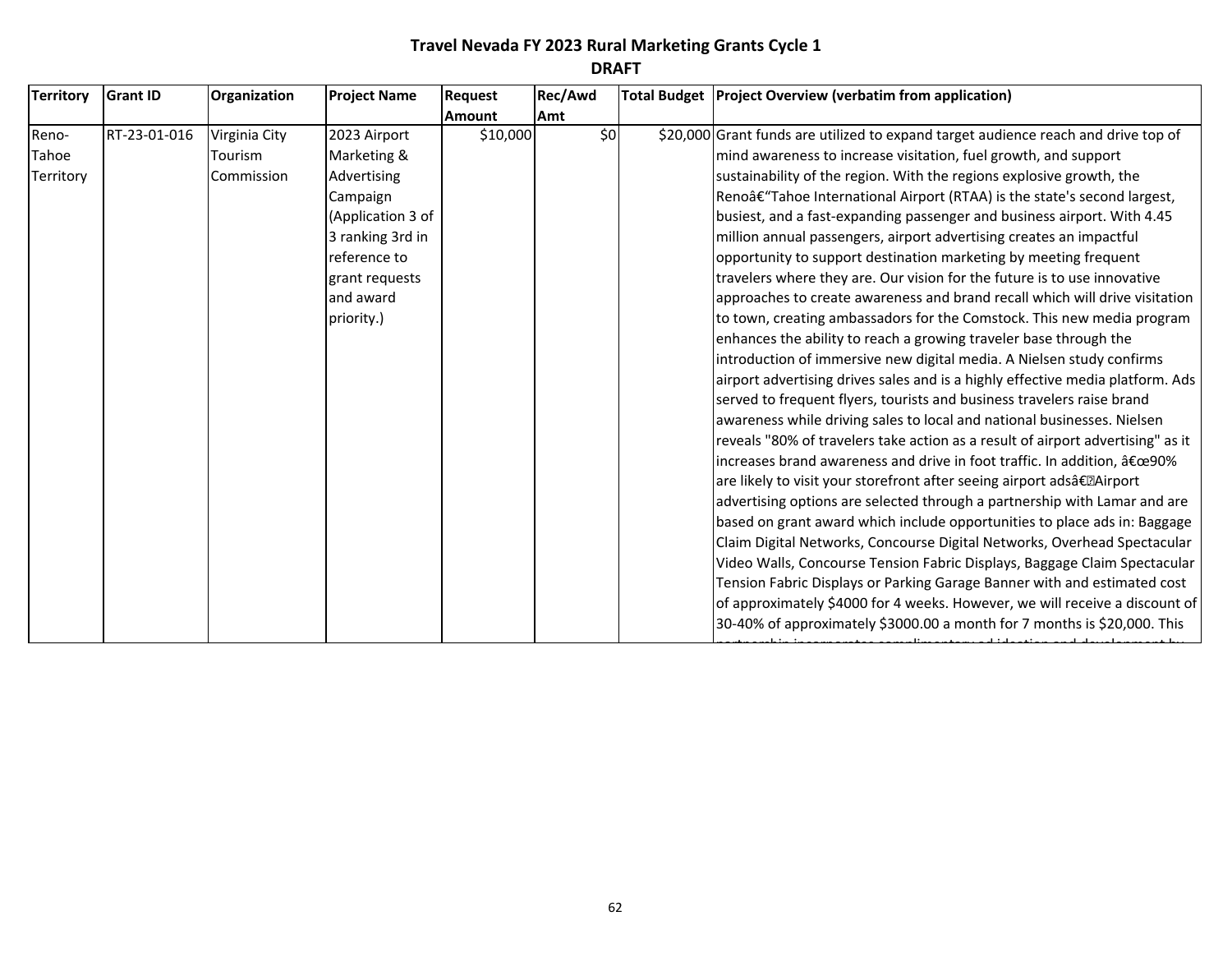|           |              | Organization  | <b>Project Name</b> | Request       | Rec/Awd | Total Budget   Project Overview (verbatim from application)                     |
|-----------|--------------|---------------|---------------------|---------------|---------|---------------------------------------------------------------------------------|
|           |              |               |                     | <b>Amount</b> | Amt     |                                                                                 |
| Reno-     | RT-23-01-017 | Virginia City | 2023 Historic       | \$5,000       | \$5,000 | \$10,000 Newly acquired historic properties present an opportunity to increase  |
| Tahoe     |              | Tourism       | Facility Rental &   |               |         | visitation to Virginia City. With this opportunity, we plan to create and       |
| Territory |              | Commission    | Venue Plan          |               |         | promote packages to rent out facilities to host corporate meetings,             |
|           |              |               | (Application 2 of   |               |         | conferences, summits, marketing retreats, summer picnics and more. This         |
|           |              |               | 3 ranking 2nd in    |               |         | is a new market for Virginia City. Most current visitors come to Virginia City  |
|           |              |               | reference to        |               |         | to witness the living history, enjoy the beautiful scenery and experience       |
|           |              |               | grant requests      |               |         | that "step back in timeâ€. By offering conference space, we can attract         |
|           |              |               | and award           |               |         | a new category of visitor â€" the business traveler. This type of traveler will |
|           |              |               | priority.)          |               |         | go beyond seasonal travel. It will spur year-round business which will          |
|           |              |               |                     |               |         | support multiple night lodging, restaurants, business owners, attractions,      |
|           |              |               |                     |               |         | and other town stakeholders. This application has two components. First,        |
|           |              |               |                     |               |         | content creation and agency costs \$2,000 to support marketing of package       |
|           |              |               |                     |               |         | communication plan and printed materials. Second, ad spend for platforms        |
|           |              |               |                     |               |         | such as LinkedIn \$2,000, Google Ads \$5,000, and Twitter \$1,000 to create     |
|           |              |               |                     |               |         | awareness, network with professionals and drive traffic to a group landing      |
|           |              |               |                     |               |         | page that will educate and inform the prospective conference organizer          |
|           |              |               |                     |               |         | about facilities available to rent and event venue package options.             |
|           |              |               |                     |               |         |                                                                                 |
|           |              |               |                     |               |         |                                                                                 |
|           |              |               |                     |               |         |                                                                                 |
|           |              |               |                     |               |         |                                                                                 |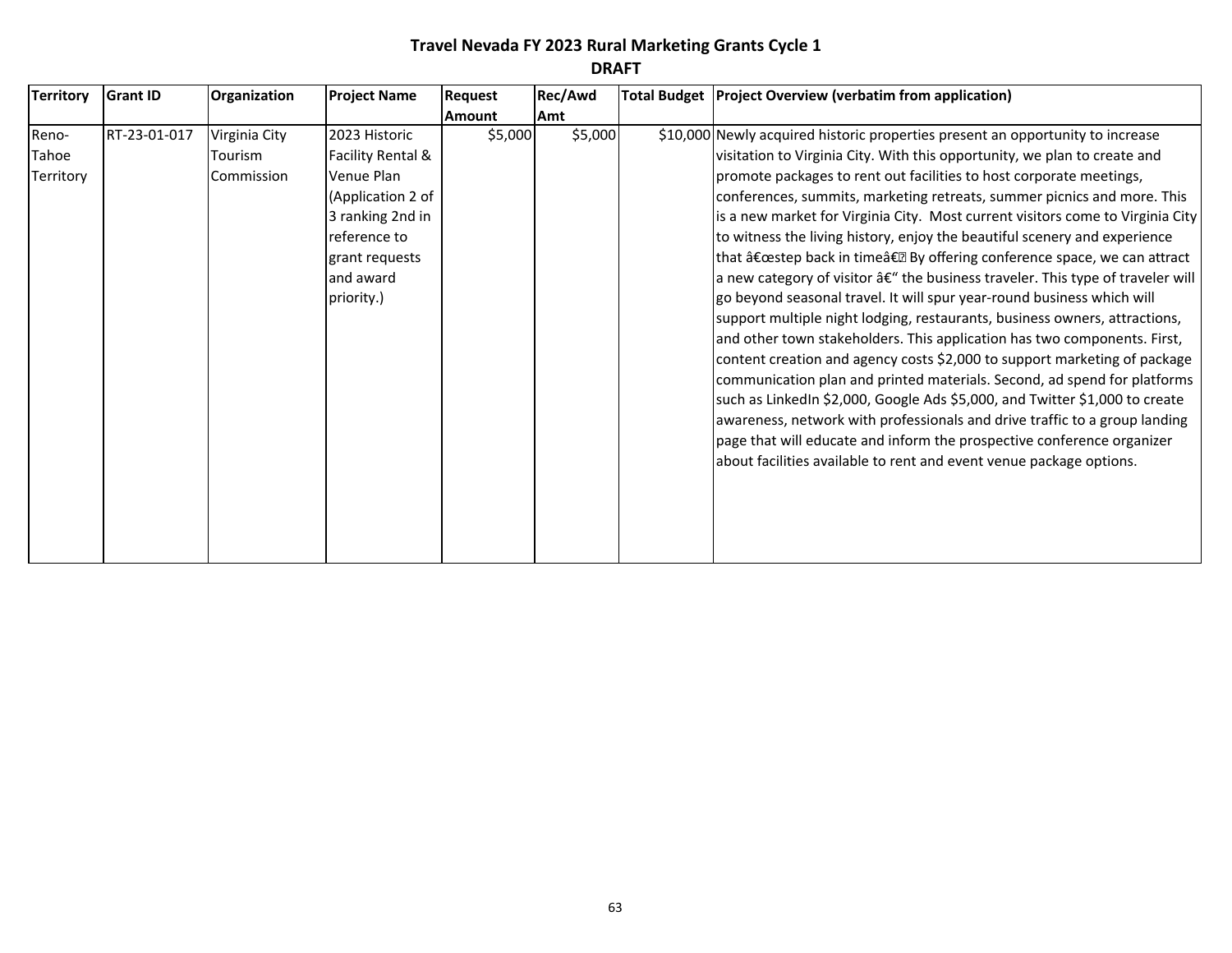| <b>Territory</b>      | <b>Grant ID</b> | Organization  | <b>Project Name</b> | Request       | Rec/Awd   |           | Total Budget   Project Overview (verbatim from application)                       |
|-----------------------|-----------------|---------------|---------------------|---------------|-----------|-----------|-----------------------------------------------------------------------------------|
|                       |                 |               |                     | <b>Amount</b> | Amt       |           |                                                                                   |
| Reno-                 | RT-23-01-018    | Virginia City | 2023 Marketing      | \$55,000      | \$17,000  |           | \$110,000 Take a scenic drive through N. Nevada mountains and you will discover a |
| Tahoe                 |                 | Tourism       | Campaign            |               |           |           | town like no other. Virginia City's integrated marketing plan drives              |
| Territory             |                 | Commission    | (Application 1 of   |               |           |           | awareness and brand recall through key media touchpoints to influence             |
|                       |                 |               | 3 ranking 1st in    |               |           |           | visitation creating ambassadors for the Comstock. Tourism funds will be           |
|                       |                 |               | reference to        |               |           |           | expended through a marketing mix yielding the highest ROI. Efficient and          |
|                       |                 |               | grant requests      |               |           |           | effective results driven marketing mix tactics include print \$10,000, social     |
|                       |                 |               | and award           |               |           |           | media \$18,000, Google Ads \$10,000, YouTube \$8,000 email blasts, \$6,000,       |
|                       |                 |               | priority.)          |               |           |           | website maintenance and optimization \$5,000, creative \$10,000, PR               |
|                       |                 |               |                     |               |           |           | \$7,000 and agency costs \$30,000. Through these tactics we tell the story to     |
|                       |                 |               |                     |               |           |           | bring to life VC's rich history, promote and support local business and           |
|                       |                 |               |                     |               |           |           | attractions which helps enhance the development of tourism. Furthermore,          |
|                       |                 |               |                     |               |           |           | our marketing programs continue to attract a high volume of tourists that         |
|                       |                 |               |                     |               |           |           | aid in recovery from negative economic impacts in VC, the heart of                |
|                       |                 |               |                     |               |           |           | Northern Nevada. Content creation through an innovative approach is a key         |
|                       |                 |               |                     |               |           |           | component to effectively educate and inform travelers positioning VC as           |
|                       |                 |               |                     |               |           |           | the ultimate destination for freedom, fun and a memorable experience for          |
|                       |                 |               |                     |               |           |           | the entire family. A top goal is to promote multiple night stays through          |
|                       |                 |               |                     |               |           |           | programs such as the Comstock Adventure Weekend creating awareness                |
|                       |                 |               |                     |               |           |           | around the endless event experiences, historic tours, restaurants,                |
|                       |                 |               |                     |               |           |           | attractions, lodging, souvenirs and more. Using research and data we              |
|                       |                 |               |                     |               |           |           | ideate and create content through informed decisions centered around              |
|                       |                 |               |                     |               |           |           | tactic ROI then weave communications through different media                      |
|                       |                 |               |                     |               |           |           | consumption channels and styles. Messaging will inform, educate and               |
|                       |                 |               |                     |               |           |           | attract visitors to the town's natural beauty, history and culture. By            |
|                       |                 |               |                     |               |           |           | positioning VC as a desirable tourist destination, the financial health and       |
| Reno-<br><b>Tahoe</b> | <b>Subtotal</b> |               |                     | \$314,890     | \$151,550 | \$905,420 |                                                                                   |